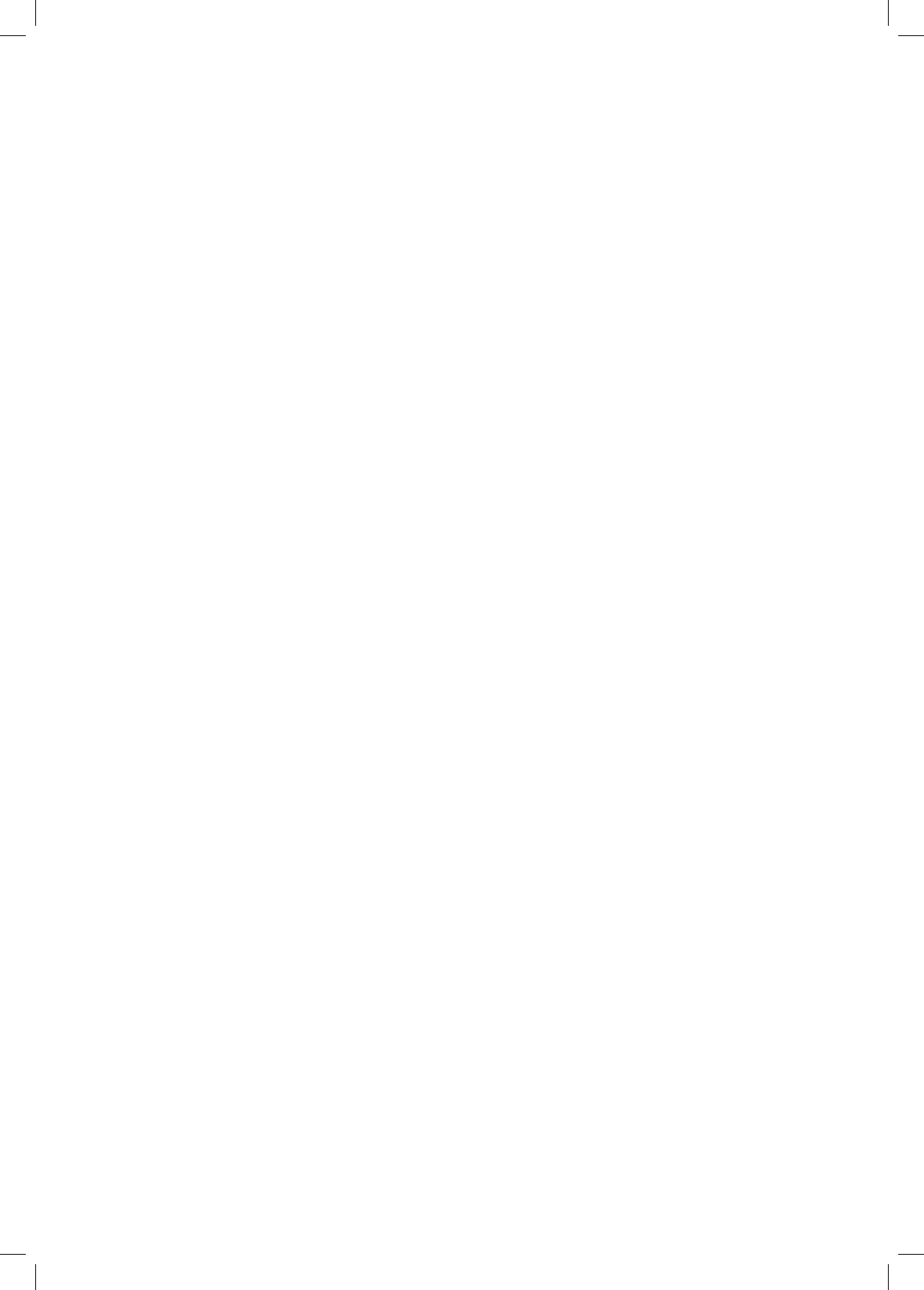## **DEVELOPMENT COOPERATION REVIEW**

Vol. 1 | No. 1 | April 2018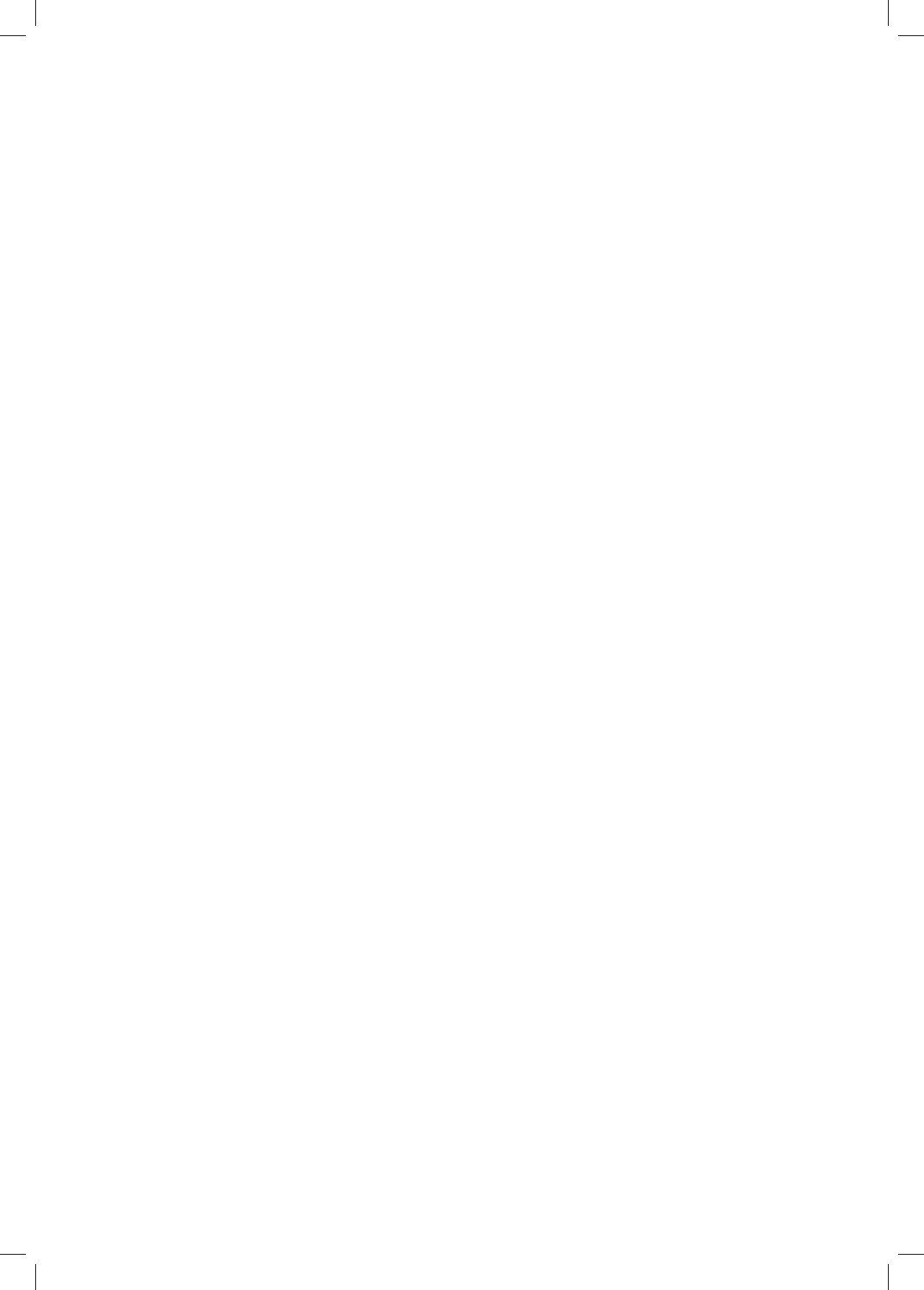## **DEVELOPMENT COOPERATION REVIEW**

Vol. 1 | No. 1 | April, 2018

## **CONTENTS**

| <b>Editorial</b>                                                                                                                            | 1              |
|---------------------------------------------------------------------------------------------------------------------------------------------|----------------|
| <b>Special Articles</b><br><b>Countdown to Conference on 40th Anniversary of Buenos</b><br><b>Aires Plan of Action</b><br>Sachin Chaturvedi | 3              |
| Africa and South-South Cooperation: Revitalising the Engagement<br>Sanusha Naidu                                                            | 5              |
| <b>Kyrgyzstan in South-South Cooperation</b><br>Asel Azhykulova                                                                             | $\overline{7}$ |
| Azerbaijan International Development Agency (AIDA) Programmes<br>Anar Hidayatov                                                             | 13             |
| Leveraging on the Strengths: The Lessons of EAC in SSC<br>Wafula James Bichachi                                                             | 17             |
| <b>Perspective</b><br><b>Lexicon and Syntax of Development Cooperation</b><br>Milindo Chakrabarti                                           | 23             |
| <b>Conference Report</b><br>Key Takeaways from 'Delhi 3' Conference on SSC                                                                  | 25             |
| <b>Book Review</b><br><b>Chinese Economic Engagement in Latin America: An Update</b><br>Bernabe Malacalza                                   | 28             |
| <b>Ambassador's Perspective</b><br><b>India: Committed Development Partner of Pacific Island Countries</b><br>H. E. Vishvas Sapkal          | 31             |
| <b>SSC in Statistics</b><br>Integration of the South in Global Value Chain                                                                  | 35             |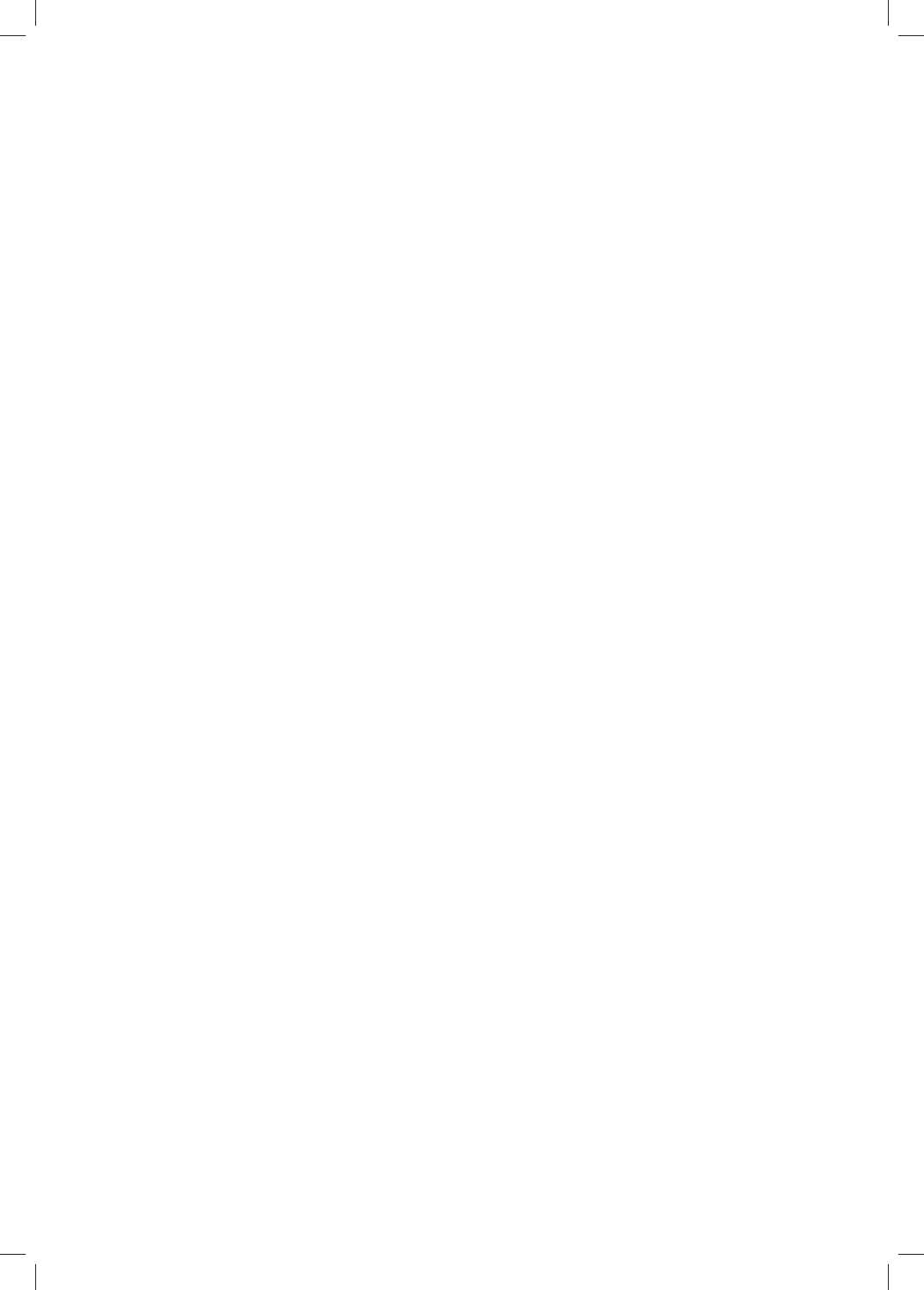## **Editorial**

*Development Cooperation Review* (DCR) aspires to capture holistic narrative around global development cooperation and fill an important knowledge gap towards theorisation, empiricisation and documentation of Southern led development cooperation processes. Despite growing volumes of development partnerships around the Southern world, there remains an absence of detailed information, analyses and its contribution to global development processes. Even though there have been sporadic efforts in documenting some of the activities, a continuous effort in chronicling the diverse experiences in South-South Cooperation (SSC) is still absent. RIS has endeavoured to launch DCR, a monthly periodical, to fill this gap.

SSC fast emerged as an important pillar of international cooperation. Complemented by its diversity in forms, modalities and practices, and moving away from the traditional 'one size fits all' approach, SSC operates on the principles of mutual sharing and solidarity. DCR is designed to bring policymakers, officials, researchers, academics and the development practitioners onto a global platform to share their ideas, experiences and concerns vis-a-vis development cooperation. The periodical would further allow us to feature special write-ups, analyses, opinion pieces, commentaries and in general the South's take on the emerging narrative of global architecture of development cooperation, including ODA.

The necessity of a publication that analyses development cooperation landscape through a Southern lens cannot be over emphasised, given the prevailing practice of looking at SSC with a typical Northern perspective. Through this publication, readers can keep themselves abreast of efforts carried out worldwide and the latest information about diversified efforts at development cooperation. The periodical will review and analyse bilateral/multilateral cooperation efforts, highlight key developments and issues in SSC and other narratives of development cooperation, besides underlining its discernible trends and patterns. In the evolving narrative on SSC, different modalities and divergent ideas are emerging.

The five founding modalities of India's development cooperation broadly include: capacity building, trade and investment, development finance, grants and technology cooperation. These are collectively known as the 'development compact'. The purpose of DCR is also to highlight developments through the notion of 'development compact' with all possible pluralities associated with the term and simultaneously inform relevant stakeholders about the growing relevance of SSC in contemporary global affairs.

The inaugural issue of DCR is an eclectic mix of special articles, perspectives, conference report, book review and statistics on SSC. In the first special article, Sachin Chaturvedi discusses the forthcoming 2nd UN Conference on SSC which is the 40th anniversary of BAPA process. In the second article, Sanusha Naidu discusses the intra-African and Africa's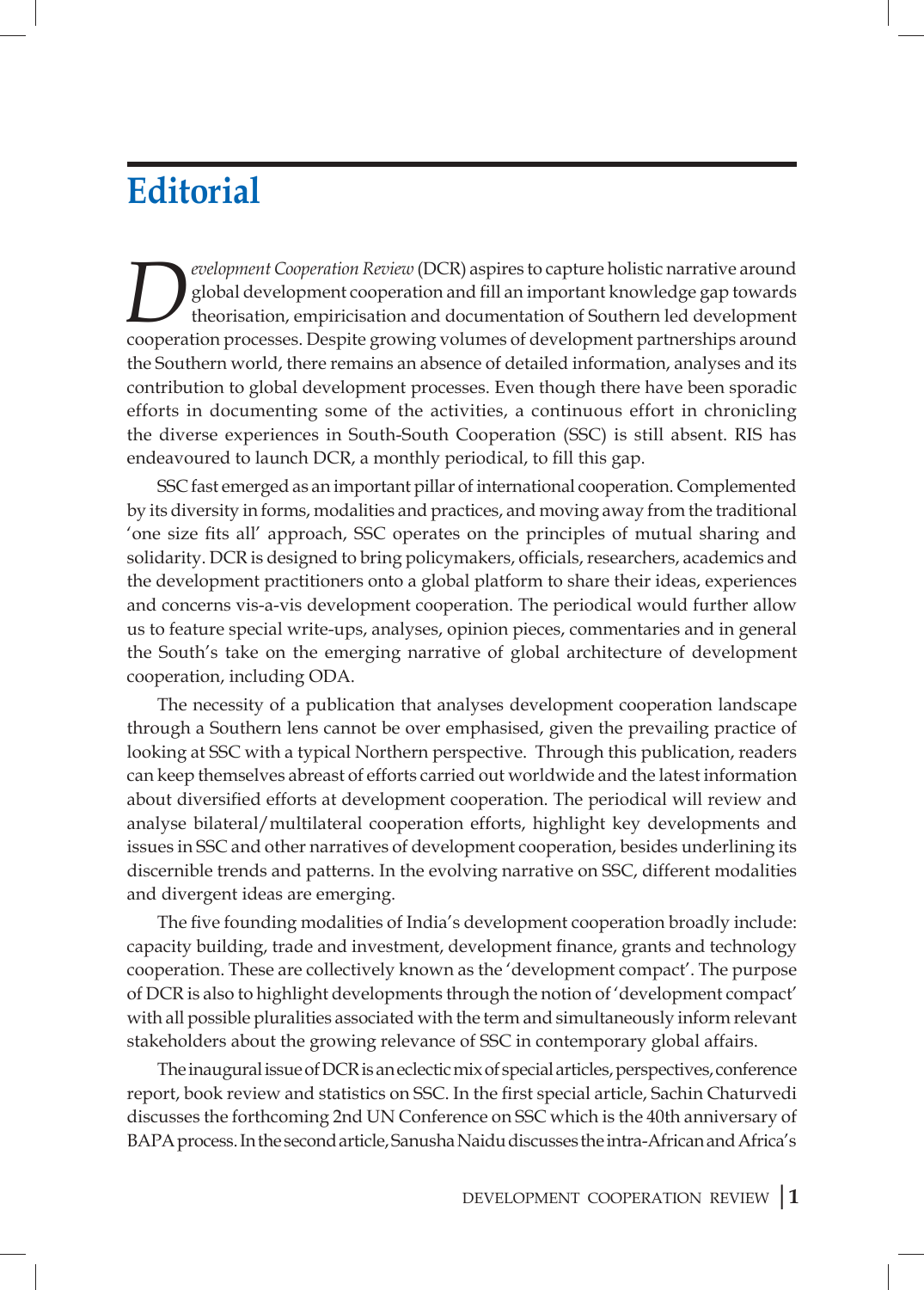external engagements with other countries under the spirit of SSC. The third article by a PhD scholar from Kyrgyzstan explains the involvement of her country in SSC and policy steps taken by the government to streamline and strengthen SSC initiatives. Innovation and technological progress have also been described in the article. There is a brief discussion on the Kyrgys and Russia led Eurasian Economic Union as well.

The next article by the Azerbaijani diplomat discusses involvement of Azerbaijan International Development Agency (AIDA) in the country's policy on SSC. The last article by Wafula James Bichachi is a detailed review of the lessons of East African Community (EAC) in SSC. The article discusses the objectives behind setting up of EAC, its achievements, benefits for the region and challenges over the years.

In the perspective section Milindo Chakrabarti talks about the heterogeneity among the South and then engages in a discussion as to whether the heterogeneity within global South affects SSC or not. The perspective section will be an on-going series in our subsequent issues of DCR which will deliberate on issues linked to development cooperation.

The inaugural issue also enumerates the key takeaways from the Delhi Conference on South-South and Triangular Cooperation which was held on 24-25 August 2017. Popularly referred to as 'Delhi 3', the Delhi conference on SSC and Triangular Cooperation has become a regular and flagship conference of RIS with 'Delhi 1' and 'Delhi 2' having taken place in 2013 and 2016 respectively.

There is a book review on the issue of China-Latin America relations with emphasis on investments. The review talks about boosting trade through sectorial diversification, new targets for Chinese investments and Venezuelan case and the shift in development finance. The penultimate section talks about India's ongoing development cooperation initiatives in Fiji and other Pacific Island Countries. The inaugural issue ends with SSC in Statistics where the integration of the South in Global Value Chain is empericised.

DCR is an evolving and a natural outcome of valuable work put in by members of platform like the Network of Southern Think-Tanks (NeST) and Forum for Indian Development Cooperation (FIDC). The members of editorial advisory board consist mostly of members from the aforementioned platforms.

DCR further invites policymakers, officials, researchers, academics and the development practitioners to contribute to the forthcoming issues.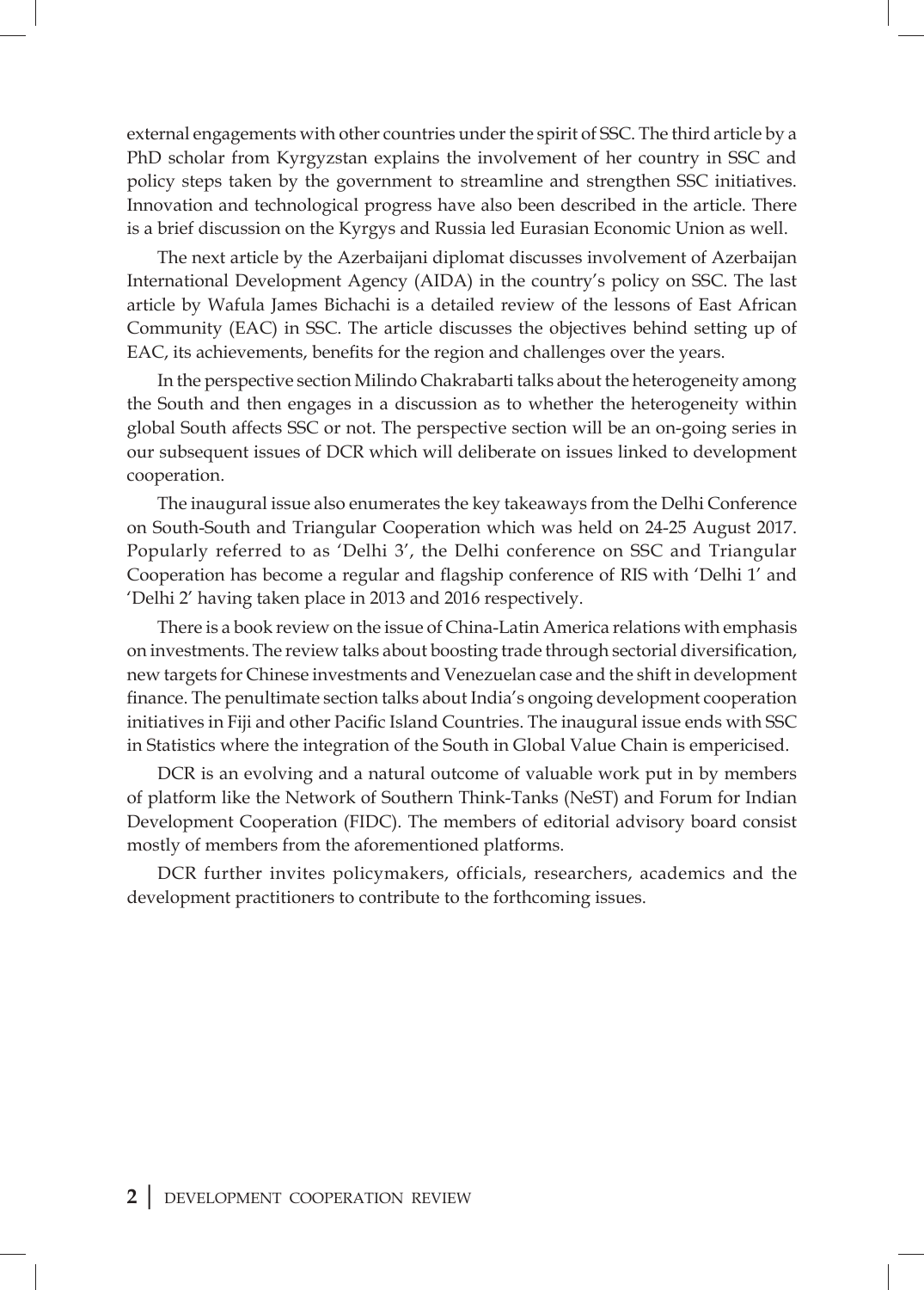## **Countdown to Conference on 40th Anniversary of Buenos Aires Plan of Action** Remembering BAPA and Way Forward



*Sachin Chaturvedi\**

As developing countries look forward to for deeper cooperation among themselves, they very much realize the rationale for partnership and economic cooperation across the board... BAPA + 40 would be a great opportunity for North, South, East and West to combine their efforts for a better world for all.

S the world is getting set for celebrating 40th<br>Anniversary of Buenos Aires Plan of Action,<br>the larger South is looking forward for greater<br>integration and accomplishment of goals with which Anniversary of Buenos Aires Plan of Action, the larger South is looking forward for greater integration and accomplishment of goals with which the journey started. Capturing some of the movements which contributed to the genesis and the evolution, what is now popularly called as BAPA, the United Nations has agreed to celebrate it through its General Assembly in 2019. The idea is to bring the key elements of Sustainable Development Goals, Addis Ababa Action Agenda and our collective commitments to Paris Climate Change Agreement upfront for contributing to richer, deeper and pragmatic South-South Cooperation, which is going beyond the equator divide.

As may be recalled, many of the developing countries which came out of the World War II, needed global support to overcome impediments of those years. The Third World solidarity got all the key developing countries together and created forums through which they could work to create a more level playing field to promote their interest in the international economic order. NAM became the initial vehicle for that purpose, and later the G-77 emerged as the key grouping of the developing countries. It is worth recalling that the economic and trade interests of developing countries at the United Nations and other such fora were largely seen in direct conflict with the West. The third wing institutional mechanisms also contributed to the rise of G-15, out of NAM, as a means for engaging the G7 developed countries in a dialogue over reforms of the international economic order. There were certainly some progress in promoting economic cooperation among the sovereign countries and the Western economies for wider global gains. Process, negotiations and international

<sup>\*</sup>The author is Director General, RIS, Email: sachin@ris.org.in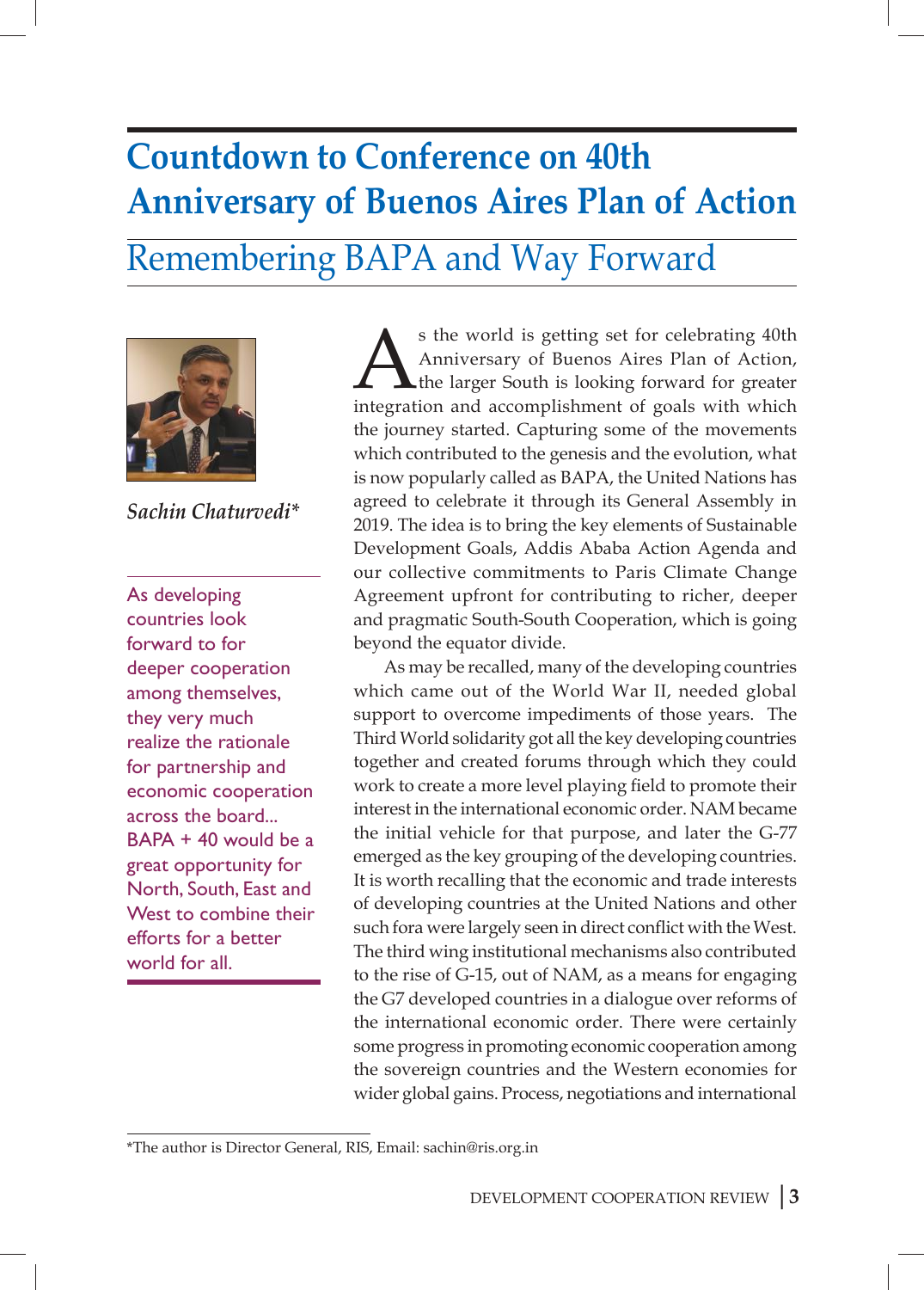arrangements evolved further with the end of the cold war around 1990. Against this backdrop, South-South Cooperation and its evolution has to be viewed in light of a small group of developing countries that emerged as significant economies with financial, technological and management capabilities. The BAPA agenda focused on technical cooperation among developing countries. This particular institutional arrangement provided scope for partnership across the board. The very idea behind TCDC actually reflected the central elements of South-South Cooperation, viz-a-vis self-reliance and self-help. Technology occupies a major place in this arrangement. The Buenos Aires Plan of Action proposed reshaping and transforming of proper economic sphere, whereby South-South Cooperation could create a congenial environment for joint development and mutual benefit among development partners. The joint development efforts were directed towards finding out common solutions for common problems through peaceful engagement. The support of the United Nations facilitated to obliterate the distinction between North-South and South-South Cooperation. That the idea of 'moral' power has a basis for cooperation was largely appreciated by all the actors involved. It was way back in 1961 at the NAM Summit in Belgrade, Nehru said: 'That the power of nations assembled here is not military power or economic power, nevertheless it's a power called moral power'. In the recent times the spirit has been reinforced. Prime Minister Modi while launching the International Solar Alliance talked about the economic growth and potential cooperation among developing countries. He said: "A dream that we saw in 2015 during COP-21 in Paris has become a reality in Delhi today.

I thank all the nations of the world who have become part of the ISA family".

The idea of change in the global order evolved with greater emphasis when the United Nations Conference on Trade and Development (UNCTAD) floated the idea of improving terms of trade and its articulation in the New International Economic Order (NIEO). This was a phase during which larger investment linkages within the South acquired larger importance in the national economic policies of developing countries along with added political significance to the pursuit of a reformed global economic architecture with Southern perspective. In this process, the South explored for complementarities in skills and resources, and for evolving different practical modalities for implementing the action plan in this regard for them. Two important examples for this are the Economic Cooperation among Developing Countries (ECDC) and Technical Cooperation among Developing Countries (TCDC) that followed the adoption of Buenos Aires Plan of Action launched in 1978.

As developing countries look forward to for deeper cooperation among themselves, they very much realize the rationale for partnership and economic cooperation across the board. In the days to come, there would be more conferences and seminars, discussion papers and other substantive publications. The world would await many such and other efforts to shape and concertise the new institutional arrangements wherein 'no one is left behind'. The leading global economies have the moral obligation to ensure this, though there may be innumerable global challenges to face. BAPA + 40 would be a great opportunity for North, South, East and West to combine their efforts for a better world for all.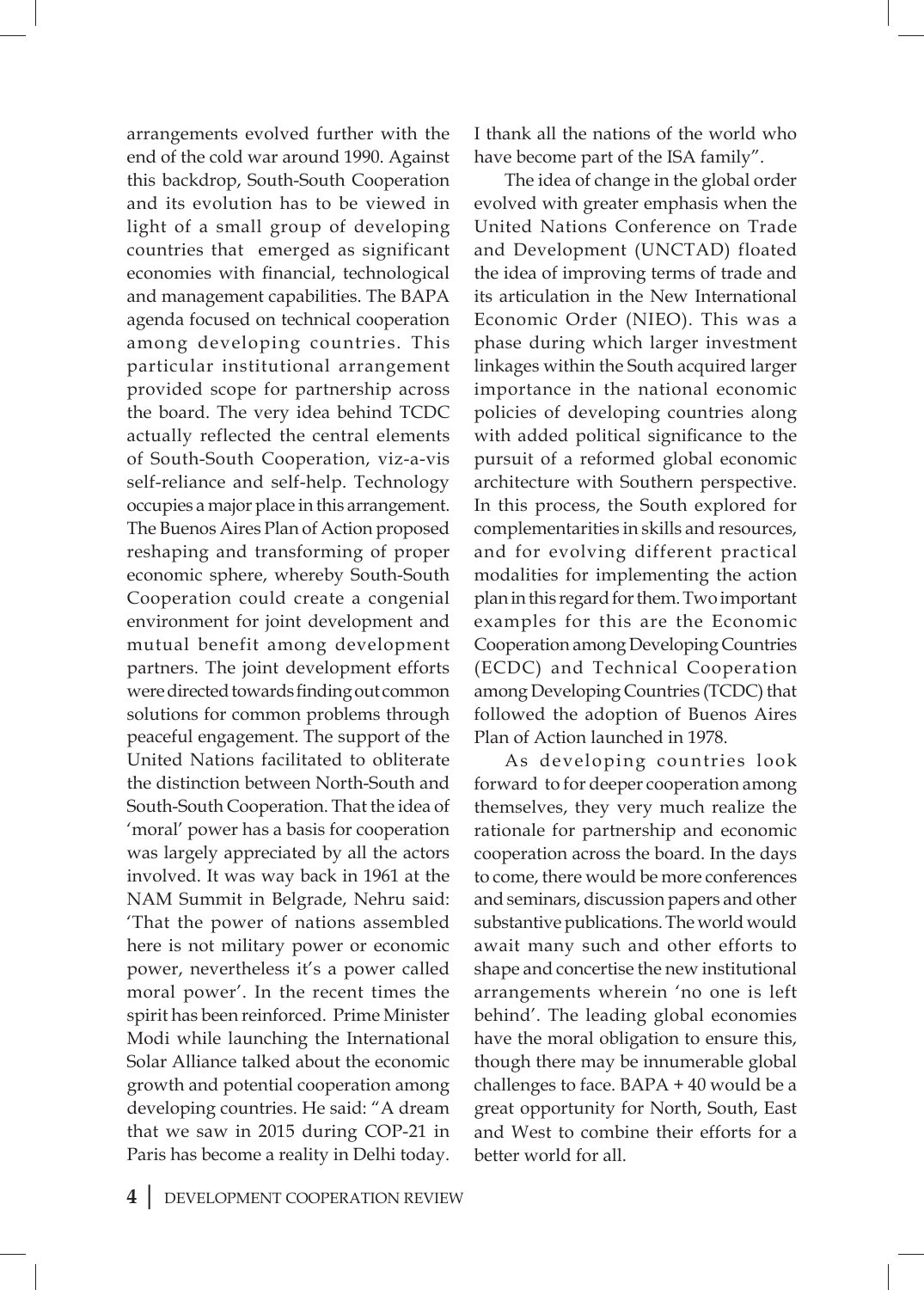## **Africa and South-South Cooperation**

## Revitalising the Engagement



*Sanusha Naidu\**

But as much as China and India have been identified as the main proponents of Africa's repositioning towards the South-South Cooperation platform, so too have others players been part of the mix. These include formal partnerships with the Arab region, the South American continent, South Korea and Turkey

frica's engagement in South-South Cooperation<br>(SSC) is not a 21st Century phenomena. The<br>traced back to the period of decolonisation where national (SSC) is not a 21st Century phenomena. The continent's role and interaction with SSC can be traced back to the period of decolonisation where national liberation movements looked towards the experience and support especially from Asia to shape their own independence struggles.

In fact, the Bandung Conference that saw the emergence of the Non-Aligned Movement (NAM) found resonance among newly independent African states seeking to inform their own political sovereignty and economic development path. The attractiveness of South-South Cooperation and its alignment to Africa's push for an independent economic development trajectory underlined the continent's developmental visions such as the Lagos Plan of Action; the Alternative Framework to Structural Adjustment Programmes (AF-SAP) and adoption of the Abuja Treaty.

The global economic crisis of the 1970s and the onset of the Cold War not only interrupted Africa's development policy of action but it also pushed the continent into a contestation between the West and the Communist Blocs. Not only did this witness a reordering the continent's development landscape, but it also saw the embedded footprint of the Bretton-Woods Institutions as pivotal actors in Africa's development trajectory for more than 30 years.

Fast-forward to the end of the Cold War and the beginning of the 21st Century and Africa's development partnerships have once again come under the spotlight. This time around it has been spearheaded by the global interest in China and India's footprint across the continental landscape. While China is seen as having a more catalytic presence in the continent's external relations that has been part of the stimulus in the 'Africa Rise' narrative, the

\*The author is a Senior Research Associate with the Institute for Global Dialogue based in Cape Town, South Africa, Email: Sanusha@igd.org.za . The views are personal.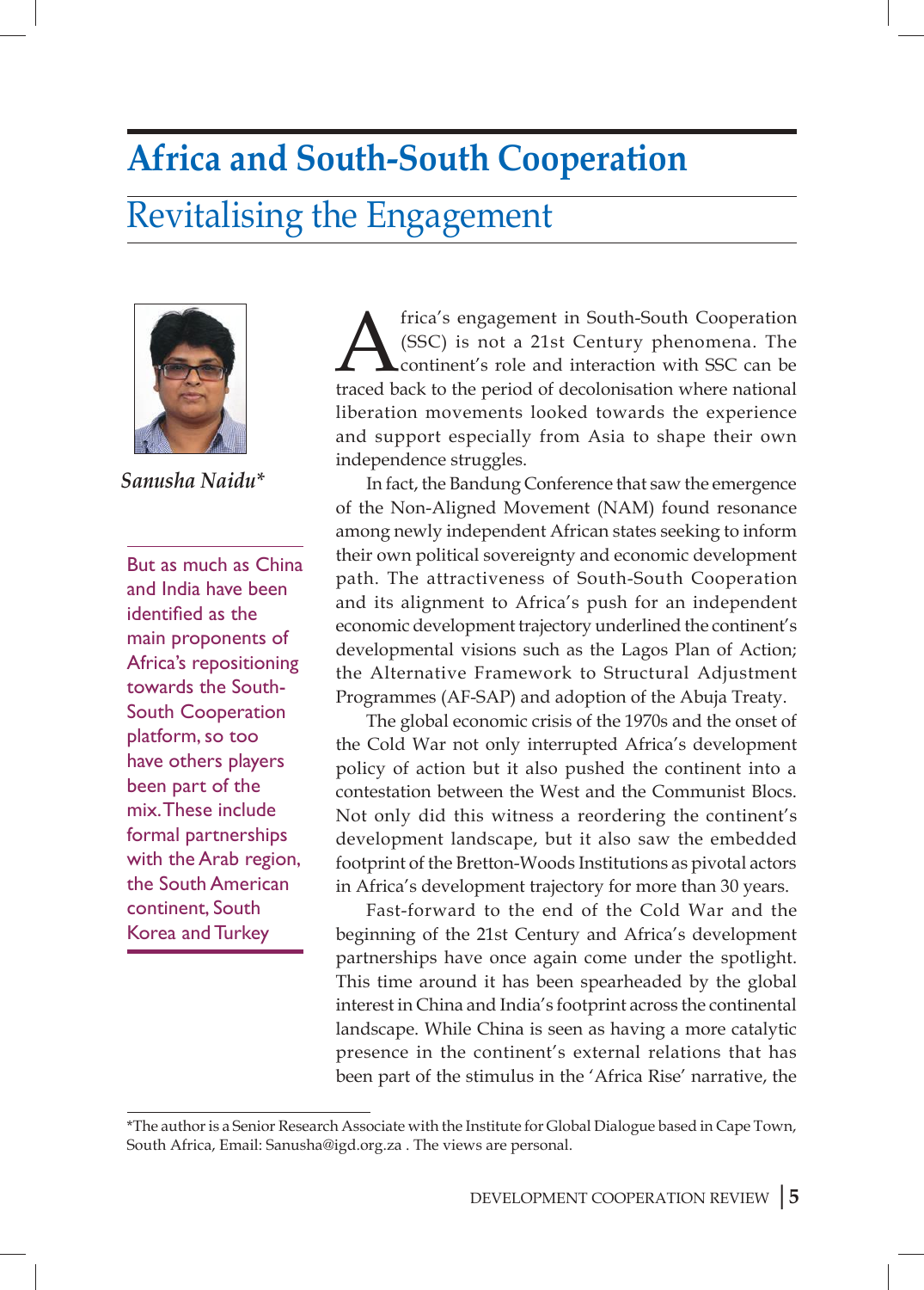prevailing view appears to be underlined by the impression that the continent's development agenda has also been revitalised through a renewal of the South-South Cooperation engagement.

Such a re-imaging of Africa's development cooperation has brought into focus the nature of the continent's development partnerships. The latter has provoked a parochial discourse, which advocates a rivalry that sees traditional Western actors pitted against emerging Southern partners. This framing of the developmental narrative in the African context has become a preponderant rationale around whether the model of South-South Cooperation provides a better fit for the continent's framework for development.

But as much as China and India have been identified as the main proponents of Africa's repositioning towards the South-South Cooperation platform, so too have others players been part of the mix. These include formal partnerships with the Arab region, the South American continent, South Korea and Turkey, in addition to FOCAC and the India-Africa Forum. All of these engagements exemplify that Africa's South-South Cooperation is becoming more expansive than being confined to just a single type of relationship.

Yet, in defining Africa's future development prospects the above mentioned partnerships under the banner of South-South Cooperation in addition to other bilateral relations should not be seen nor confused as being the panacea for the continent achieving its own development model.

What is appealing, now that South-South Cooperation emerges as a competing trend in the global narrative on development, is that Africa is not being boxed into picking sides or ascribing to a particular consensus as part of its development trajectory.

The flexibility of what South-South Cooperation offers is the ability to enable Africa to choose the development path that it can still own. This is perhaps what makes the continent's rejuvenated approach to South-South Cooperation much more appealing among current African governments.

It is time for Africa to chart its own development path, and looking at extrapolating significant lessons from its engagement through South-South Cooperation, it should be an important driver towards this end.

#### **Recent Happenings in development cooperation**

#### **Cuba to highlight importance of SSC**

Cuba intends to highlight the importance of South-South cooperation and its willingness to strengthen it at the 35th FAO Conference for Latin America and the Caribbean. Cuba will also appreciate the support received from FAO for various development projects carried out in the country. The program of the 35th Conference includes among the main issues of debate the ending of hunger and the eradication of all forms of malnutrition in the region. It also foresees the focus on a truly transformative agenda towards the objectives of sustainable development, and will also be a favourable moment to raise awareness of the State of Food Security in the world (SOFI 2017).

*Source:* Cuba Will Highlight South-South Cooperation in FAO Forum in Jamaica. *Prensa Latina*, 27 March 2018.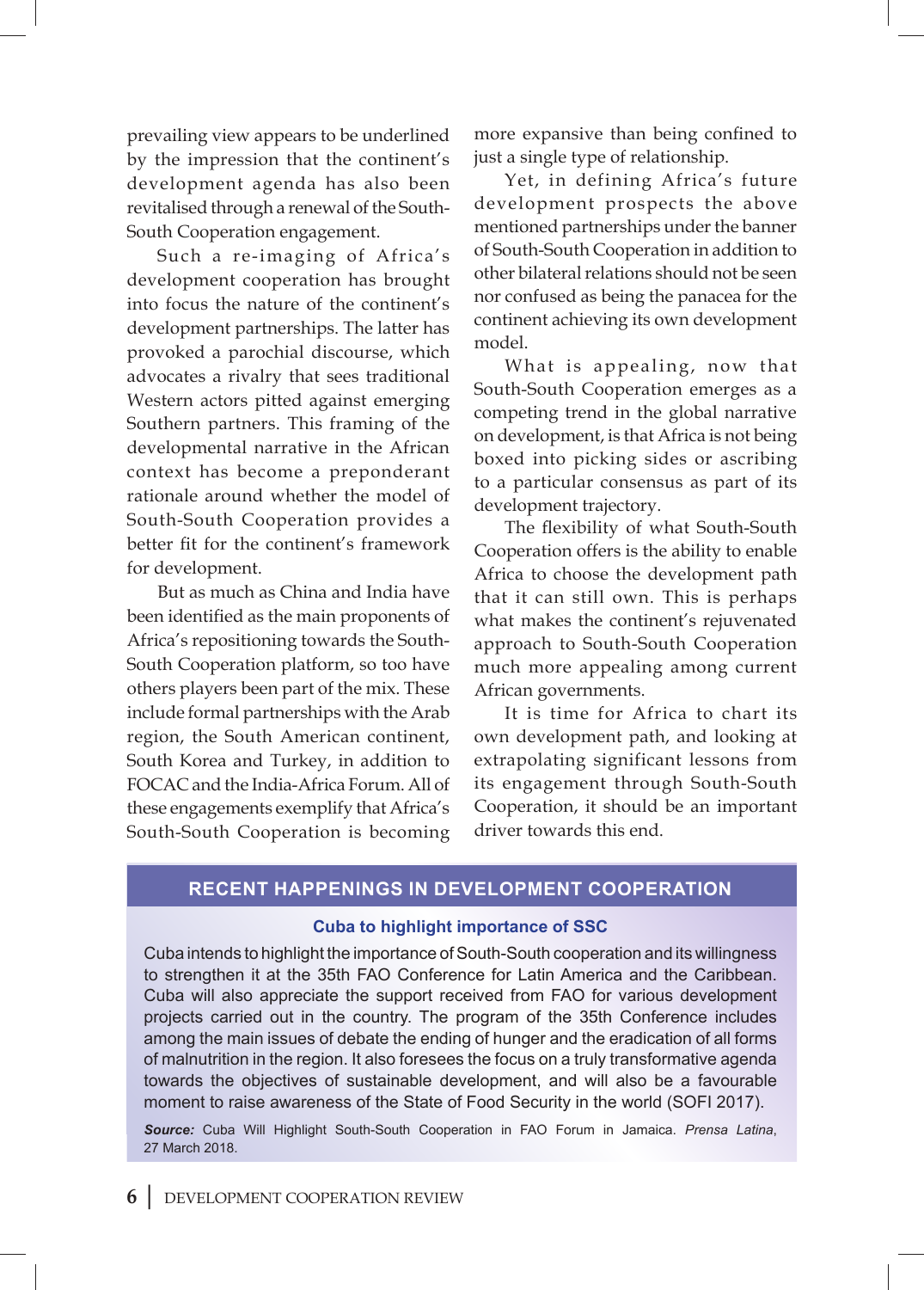

## **Kyrgyzstan in South-South Cooperation**



*Asel Azhykulova\**

It may now be argued that Kyrgyzstan international cooperation should not be built on donorrecipient relationship anymore but on the basis of development partnership

### **Introduction**

Kyrgyzstan is a land of high Tian Shan Mountains and beautiful and untouched nature. It is located in Central Asia along the Silk Road, the ancient trade route between China and the Mediterranean, bordering China, Tajikistan, Uzbekistan and Kazakhstan. Kyrgyz people, who were nomads in the past, settled down during the invasion of Russians and remained a part of Soviet Union for around 70 years. Today, Kyrgyzstan has a market-based economy with a certain level of democratic civil society that has been built since independence obtained in the year of 1990. Since then, the country has opened up its borders to rapidly carry out market reforms to interact with foreign countries in the globalised world.

With a population of 6 million, Kyrgyzstan is a lower middle income country with GDP of US\$ 7.404 billion (2014 est.) and GDP per capita (PPP) of US\$ 1.250 (2014 est.). The economy is dominated by agriculture and minerals extraction. Agricultural sector contributes 19.3 per cent to GDP, industry sector contributes 31.1 per cent, and services sector contributes 49.6 per cent

<sup>\*</sup> Author is a PhD Candidate at International Ataturk Alatoo University, Bishkek, Kyrgyzstan. Email: Asel.azhykulova@iaau.edu.kg The views are personal.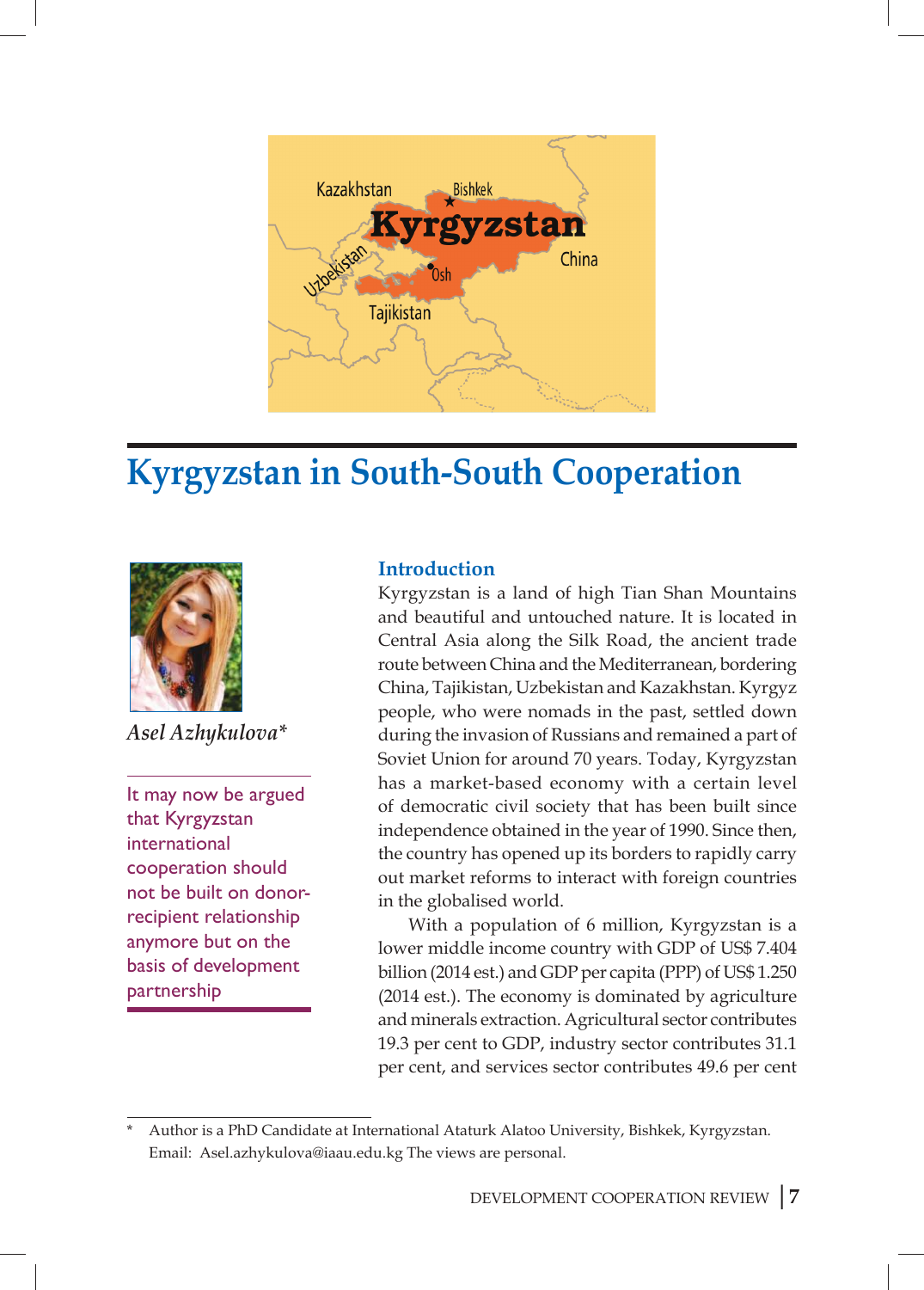(2014 est.). Labour force is 2.615 million (2014 est.), unemployment rate is 7.6 per cent (2014 est.) and poverty level is 37 per cent (2013 est.). Annual budget comprises revenues as US\$ 2.036 billion and expenditures as US\$ 2.214 billion  $(2014 \text{ est.})$ <sup>1</sup>

However, Kyrgyzstan is highly dependent on international donors, which forced the country to liberalise its economic and political environment as conditionalities for aid, which is the main cause of her instability, inflation, and vulnerability of domestic market. In addition, it has an unfavourable taxation system which is not actually attracting FDI due to a corrupt governance system and no reasonable strategic government programme for development.

### **International Trade**

Kyrgyzstan was the first country among countries of Commonwealth of Independent States (CIS) to be accepted into the World Trade Organisation. Her international exports account for US\$ 2.009 billion (2014 est.) and imports account for US\$ 5.537 billion (2014 est.). Kyrgyz Republic's (KR) trade is mainly with the WTO member countries and CIS countries. The major export items include gold and various primary products. Imports are dominated by energy sector due to energy dependence. Imports exceed exports which have caused the negative balance of trade. The liberal trade regime has induced the growth of foreign trade to US\$ 7,267.7 million in 2012 with 147 countries due to MFN treatment in all WTO member countries. Overall values of export and import tend to grow, but due to the dependence of export goods on climate conditions, the relative values fluctuate from year to year.

The main exported commodity that is gold which contributes around 29.7 per cent, followed by vegetables and fruits, milk and dairy products, tobacco, cotton, textile, non-organic chemicals, electric power, cement, and electric filament bulbs, which contribute over 50 per cent of export. The WTO membership assured access to raw materials, supplies, and equipment and has promoted the establishment of clothing and knitwear production. The key trading partners in 2012 were: Russia (27.6 per cent), China (17.5 per cent), Switzerland (7.7 per cent), Kazakhstan (12.7 per cent), Turkey (3.1 per cent), Uzbekistan (3.5 per cent), USA (3.5 per cent), Germany (3 per cent), Japan (3.0 per cent), Belarus (2.4 per cent), etc. The Kyrgyz products are exported to: Switzerland (28.9 per cent), Kazakhstan (21.4 per cent), Russia (11.6 per cent), Uzbekistan (10.0 per cent), China (3.2 per cent), Turkey (2.6 per cent), and Tajikistan (2.1 per cent). The leading trade partners, where its main export product (gold) goes, are Switzerland, Russia, Kazakhstan and Uzbekistan.

China has become a valued trading partner for Kyrgyzstan. The primary import items are mineral products (fuel and energy resources), products of chemical industry, machinery and mechanical appliances, electrical equipment, base metals, wood, pulp and paper products, products of light industry, land transport vehicles, plastic and articles thereof, rubber and articles of rubber and various food products. The Kyrgyz Government introduced the rules to simplify procedure of customs clearance of goods imported by natural persons in 2004. (The value of goods imported under this scheme has increased by 3.8 times over this period.) China imports from Kyrgyzstan and then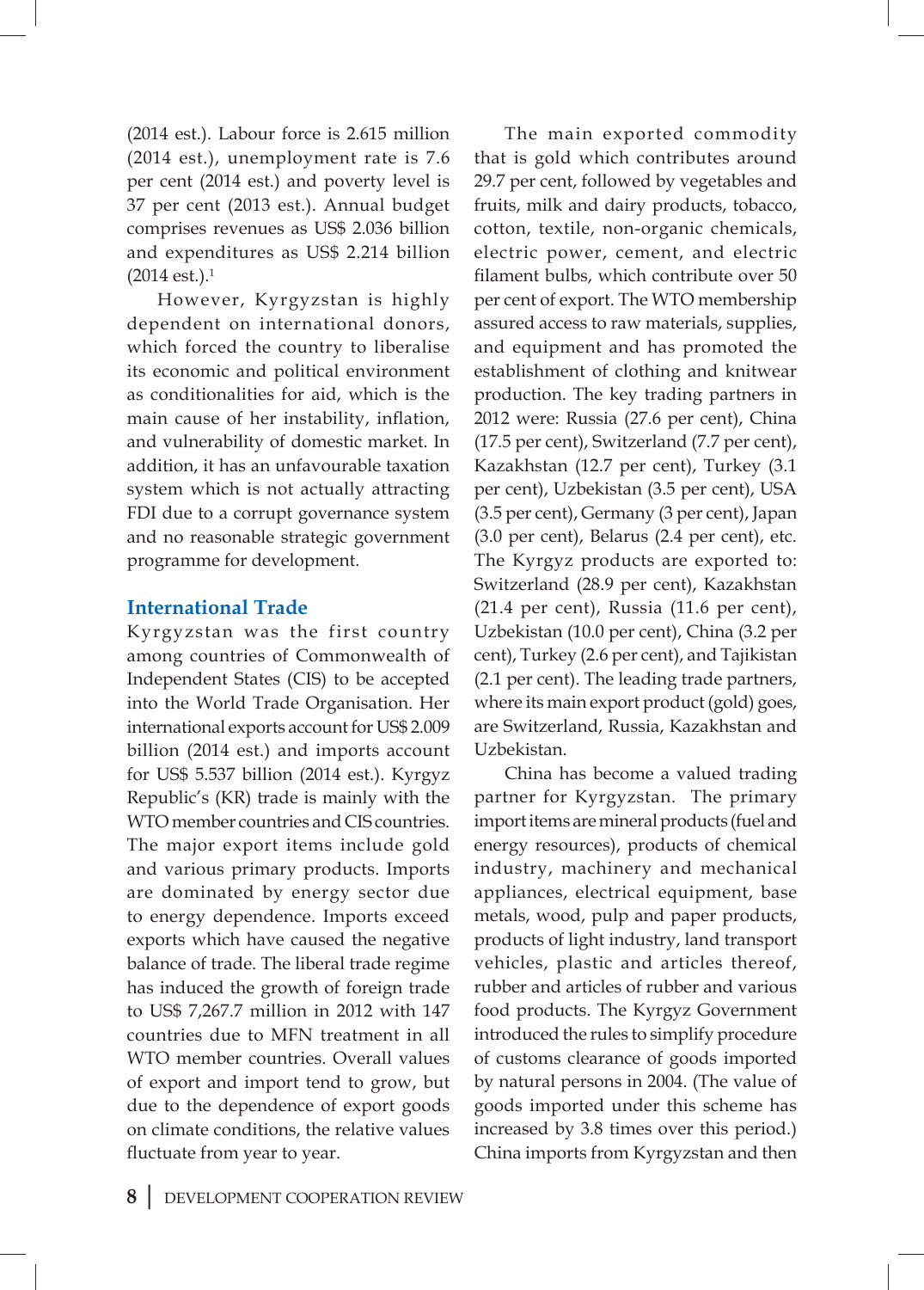exports manufactured Chinese goods to Central Asian countries and Russia. It has, therefore, become one of the factors holding back the modernisation of the Kyrgyzstan economy (which is non-competitive) by losing the domestic market to foreign (Chinese) goods which have been produced by imports from Kyrgyzstan.

### **Innovation and Technological Progress in Kyrgyzstan**

Why could Kyrgyzstan not utilise all the advantages of being an intermediary country between China and Russia? Kyrgyzstan is still lacking in innovation and technological progress. This is the reason why Kyrgyzstan has chosen a capitalist system and liberalised the economy through international cooperation with the developed world. At the time of independence it was urgent for the Kyrgyz Government to change the planned economy to a competitive economy so as to stimulate innovation and technological progress. But ideally while choosing the way to modernise the economy, it is important to consider the country's cultural, historical, and socio-economic peculiarities. Quick adoption of changes and rapid transition from a communist economy to a capitalist market economy led to very negative consequences for Kyrgyzstan. (The GDP level of 1990 at the time of transition could be achieved only in 2009). Kyrgyzstan is gradually moving towards socio-democratic way of pragmatic development, which is in search of a strategy for sustainable and inclusive economic development. In this regard, the role of government is very important for promoting and implementing gradual institutional changes with adequate adoption to social-economic peculiarities.

### **Strategy for Economic Growth in Kyrgyzstan**

Among exemplary models of economic growth, there are comparative advantages model, catching-up or outstripping models of economic growth that are adopted by countries at various stages of development and facing different conditions and forces of globalisation (when one product competes with the world products). Kyrgyzstan's current economic situation should be reversed by catching-up model by following the East Asian miracle development model and then implementing outstripping economic model of growth through building a competitive economy (Musaeva, 2010). This is possible if Kyrgyzstan can motivate educated people and establish an efficient and effective public sector which in turn stimulates (not replaces) private sector for innovative and technological progress and export-oriented macro-economic stability with strong institutions that work with close cooperation with international partners for attracting foreign investment, technology and experts with outstanding experience. The miracle of economic development of East Asian countries showcase that even in conditions of limited resources it is still possible to grow in few decades. Kyrgyzstan has the potential to grow and develop within the model of East Asian countries miracle of economic development. For doing so, the country needs to basically determine its strengths and weaknesses and work on government's optimal adjustment for strengthening fundamental economic structures.

Extraction of minerals (gold) and exporting agricultural goods alone cannot be the engine of economic development. Regarding the strengths of Kyrgyzstan, it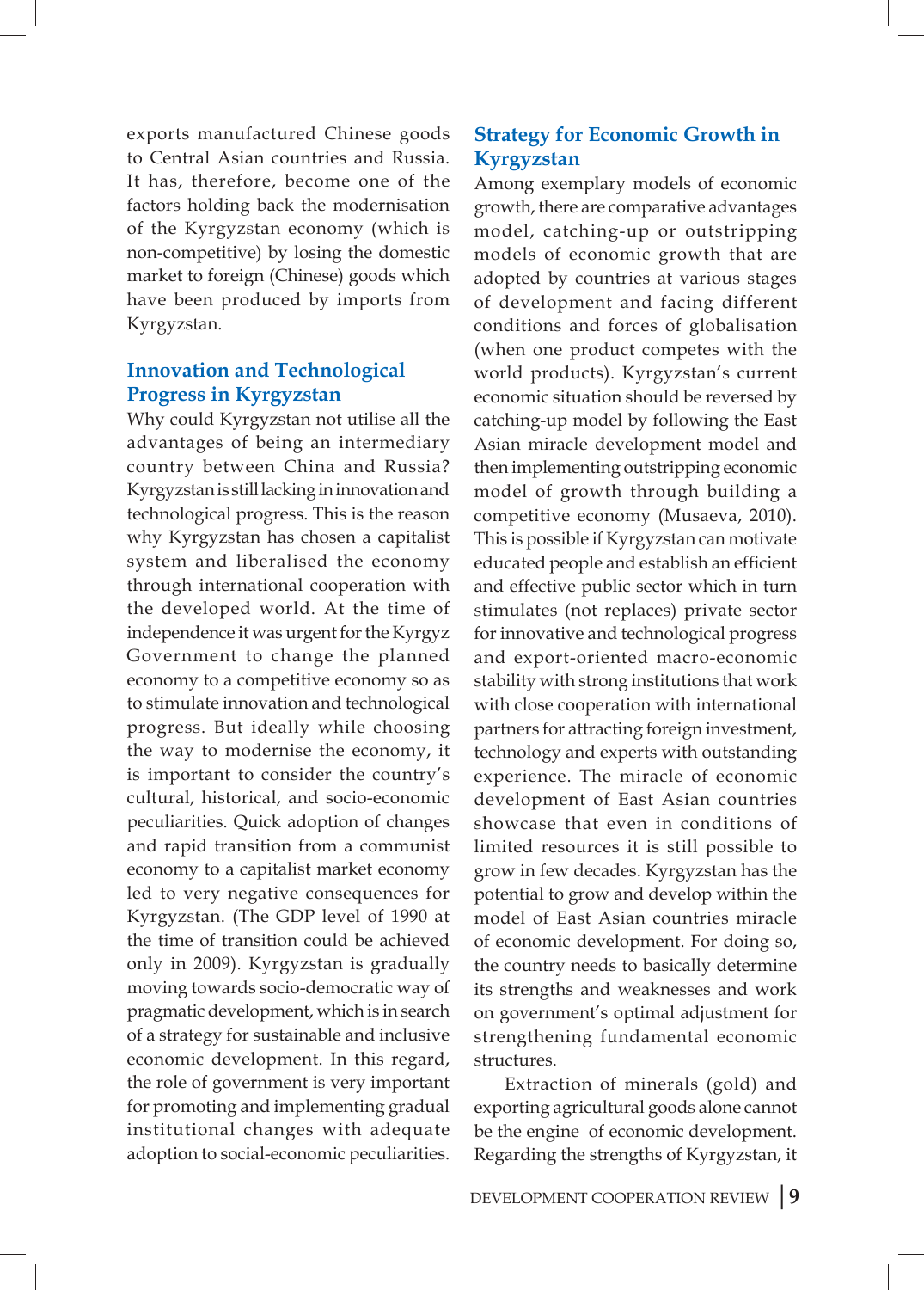is worth noting that its educated people are ready to face these challenges of development. Also it has abundant sources of natural and organic agricultural goods. These resources should be utilised through concentrating on complex manufacturing and adding value to raw materials for an exportdriven macro-economic policy. Kyrgyzstan can evolve a national export policy for hand-made garments which are of high quality and are well-known and have a high demand in foreign markets. Tourism sector can also be an added advantage if appropriate policy framework for it is also in place. It is worth noting that size of population and environmental conditions do not only allow massive production and industrial development, but can also enforce the development of exclusive type of exportoriented manufacturing. Furthermore, development in Kyrgyzstan requires an enhanced utilisation of workforce and resources, equally substantial effort for research and development through learning from experiences of Japan, South Korea, China and India, and also finding its own way of sustainable and inclusive development.

### **Kyrgyzstan and Russian-led Eurasian Economic Union (EAEU)**

Kyrgyzstan became a full-fledged member of Russian-led Eurasian Economic Union (EAEU) in early 2015, built on the foundation of a customs union between Russia, Belarus, and Kazakhstan. It is worth noting that once again this joining process was implemented very fast and without adequate analysis of strengths and weaknesses of the country and its comparative advantage in this Union. What was wrong is that no rigorous analysis was done to put in place a regulatory system and institutional settings favourable for growth of the country. The principle of Eurasian economic cooperation is based on influence-based diplomacy, but economic, science and technology mutual diplomacy are more important for sustainable and inclusive growth of Kyrgyzstan. Having no privilege of rejecting to join the EAEU, Kyrgyzstan has to look for opportunities and get maximum benefit.

### **South-South Cooperation and Kyrgyzstan Potential Growth**

As mentioned, Kyrgyzstan joined EAEU in early 2015. The current situation of the EAEU is that it is based on more of a traditional North-South Cooperation framework than South-South Cooperation. As we all know, that South-South Cooperation is built on the principles of mutual interests through an exchange of knowledge, experience, technology, investment, information, and capacity building among developing countries. Nevertheless, Kyrgyzstan should not follow the former liberalised type of environment, but the regulated system that carefully conducts international relations to first of all protect its own national interests. Owing to conditions of heavy competition and limited resources, the potential of Kyrgyzstan should be directed towards selecting most effective areas of economy that would have a maximum impact on GDP growth. The country needs to put in a legal and institutional framework to promote the private sector. The educated civil society in the country went against the current situation in the country, for instance in March 2005, April 2010, and June 2010, and meetings were held to persuade the government to build up infrastructure for sustainable economic development.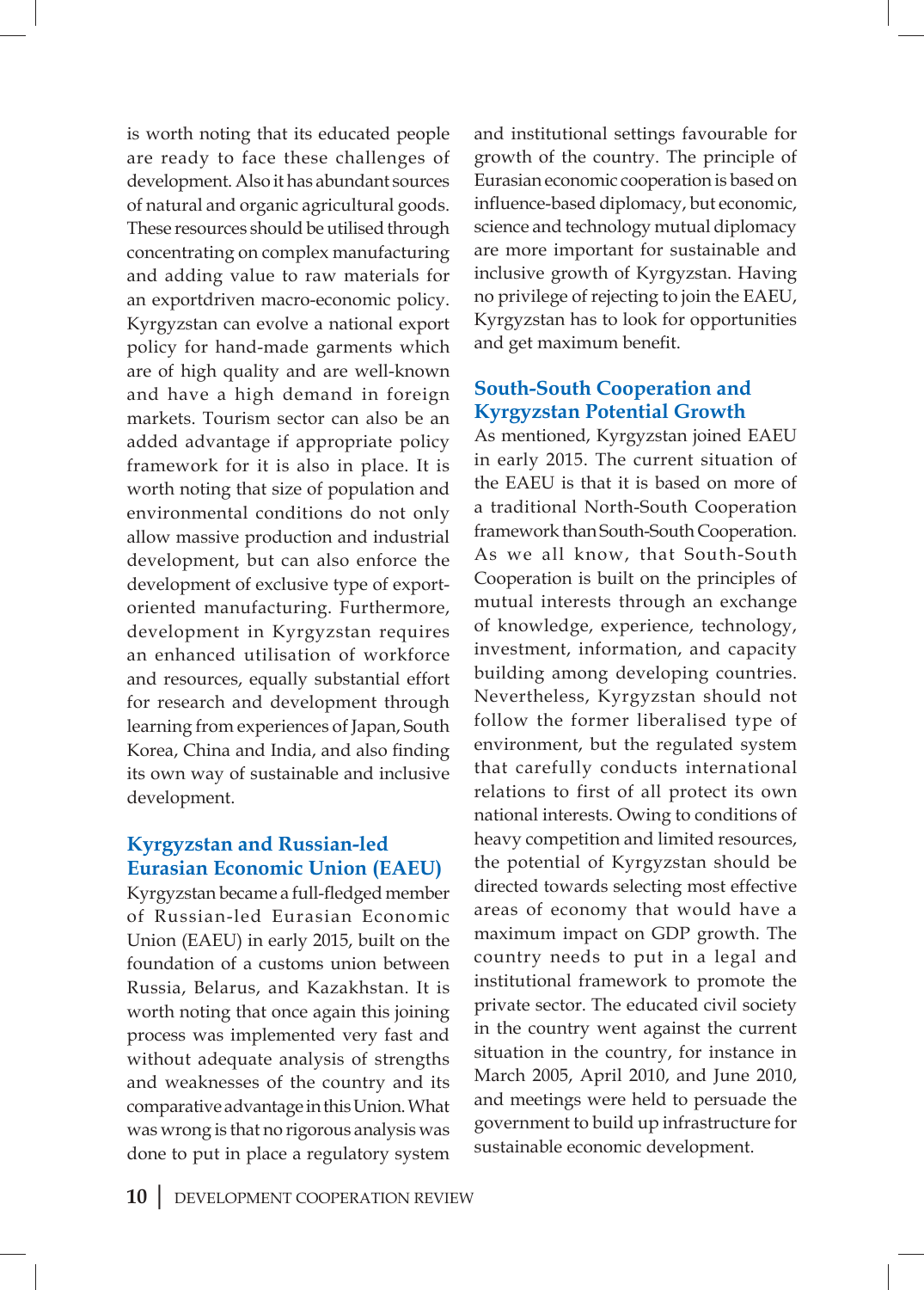At present, Kyrgyzstan is not actively involved in South-South Cooperation (SSC), which is unfortunate because SSC is not discussed and promoted at the government level. Kyrgyzstan does not have strong bilateral relations with ten major bilateral contributors (Brazil, China, India, Kuwait, Saudi Arabia, South Africa, Republic of Korea, Turkey, United Arab Emirates and Venezuela), each with development assistance programmes of more than US\$ 100 million per annum, and the eight smaller bilateral Middle Eastern, Asian and Latin American contributors (Argentina, Chile, Egypt, Israel, Malaysia, Singapore, Thailand and Tunisia). SSC in Kyrgyzstan is limited to trade, particularly with China (import - US\$ 2.48 billion), Turkey (import - US\$ 275 million), United Arab Emirates (export - US\$ 221 million). Three Southern multilateral institutions, which cover a large number of programmes, namely the Arab Bank for Economic Development in Africa (BADEA), the Islamic Development Bank (IDB) and the OPEC Fund for International Development (OFID) have not shown adequate concern for Kyrgyzstan. In addition, the government and civil society have not shown much interest in thinktanks supporting SouthSouth Cooperation.

If we look at India-Kyrgyzstan bilateral commercial relations, they were limited to US\$ 38.53 million in 2014-15 (import - US\$ 37.76 million, export - US\$ 0.77 million, making up the Kyrgyzstan's share in India's total global export just 0.01 per cent.). Diplomatic relations that started in 1992 between India and Kyrgyzstan envisaged setting up of resident missions and entering into several agreements on culture, trade, economic cooperation, civil aviation, investment promotion and protection, avoidance of double taxation

and consular convention. Indo-Kyrgyz Joint Commission on trade, economic, scientific and technological cooperation; IT Development Centre in Bishkek; a potato processing plant in Talas; ITEC training programmes should promote bilateral and multilateral commercial relations based on trade, investment and financial support with emphasis on human resource training programmes and technical support. The potential of Kyrgyzstan for exporting exclusive value added agricultural and knit goods can be promoted through business associations in India. Complementary role of producing one part of TNC goods can be implemented through IT Development Centre and Fellowship programmes or universities of both India and Kyrgyzstan. Relevant training for people of Kyrgyzstan can be organised through setting up branches of TNCs of India (TATA Group, Hindalco Industries, Core Education & Technologies, Polyplex Corporation, etc.). This can provide employment to many people.

#### **Conclusion**

It may now be argued that Kyrgyzstan international cooperation should not be built on donor-recipient relationship anymore but on the basis of development partnership with particular emphasis on providing opportunity to achieve inclusive and sustainable economic growth of the country.

For this there is need for adequate institutional architecture that could be promoted by active involvement in the Southern multilateral institutions of Kyrgyzstan. The overall recognition of SSC can be enhanced by involving think-tanks through the Network of Southern Thinktanks (NeST) that assists in developing networks for inter-regional collaboration.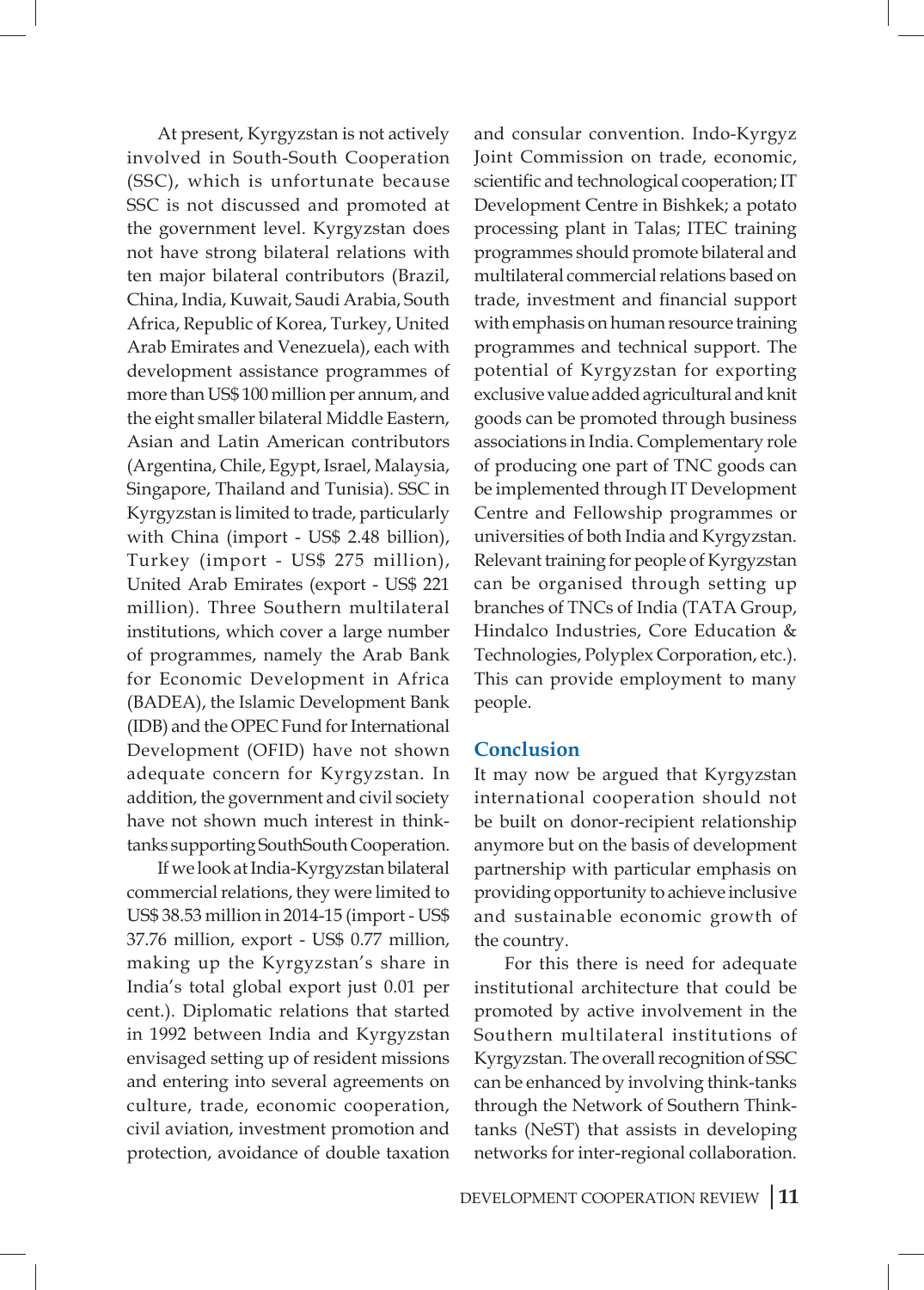In this regard, it is also vital to involve business associations, trade unions and chambers of commerce of the Southern countries to establish a dialogue among business partners from Kyrgyzstan. Through active research in collaboration with think-tanks for evolving cohesion on policy making by government, Kyrgyzstan may have enhanced opportunities for accessing various platforms for exchanging and sharing the model of SSC. For this, there is need to launch capacity building programmes for researchers, businessmen, government officials (Ministry of Economic Development), particularly in research and development projects, and for studying of different ways of sustainable development within the framework of South-South cooperation. Conducting workshops on overall emerging economic issues and successful cases of South-South Cooperation across sectors, countries, and regions, thinktanks, business communities, etc., would be of great importance.

### **Endnote**

1. World Bank, www.data.worldbank.org

#### **References**

- Chaturvedi, S. 2016. *The Logic of Sharing: Indian Approach to South-South Cooperation*. New Delhi: Cambridge University Press.
- Embassy of India in Kyrgyzstan. "India-Kyrgyzstan Bilateral Commerical Relations." Available at: http://www. embassyofindia.kg/ relationpages. php?id=264
- Musaeva, D. A. 2010. "Kyrgyz Model of Economic Reforms." Questions of Economy, Bishkek.
- UNECOSOC. 2008. Background Study for the Development Cooperation Forum, Trends in South-South and Triangular Development Cooperation. United Nations Economic and Social Council (ECOSOC). Available at: http:// www.un.org/ en/ecosoc/docs/pdfs/southsouth\_ cooperation.pdf
- World Bank, www.data.worldbank.org WTO. 2013.
- Trade Policy Review Report by Kyrgyz Republic. World Trade Organisation.

### **Recent Happenings in development cooperation**

#### **Brazzaville Declaration**

In an unprecedented move to protect the Cuvette Centrale region in the Congo Basin, the world's largest tropical peatlands, from unregulated land use and prevent its drainage and degradation, the Democratic Republic of Congo (DRC), the Republic of Congo and Indonesia jointly signed the Brazzaville declaration that promotes better management and conservation of this globally important carbon store. The Brazzaville Declaration aims to implement coordination and cooperation between different government sectors to protect the benefits provided by peatland ecosystems. The equivalent of three years of global greenhouse gas emissions is stored in the Congo peatlands. The agreement is the beginning of a deep collaboration between Indonesia – covered by vast expanses of peatlands – and the Congo Basin.

*Source:* Historic agreement signed to protect the world's largest tropical peatland. *United Nations Environment Programme*. 25 March 2018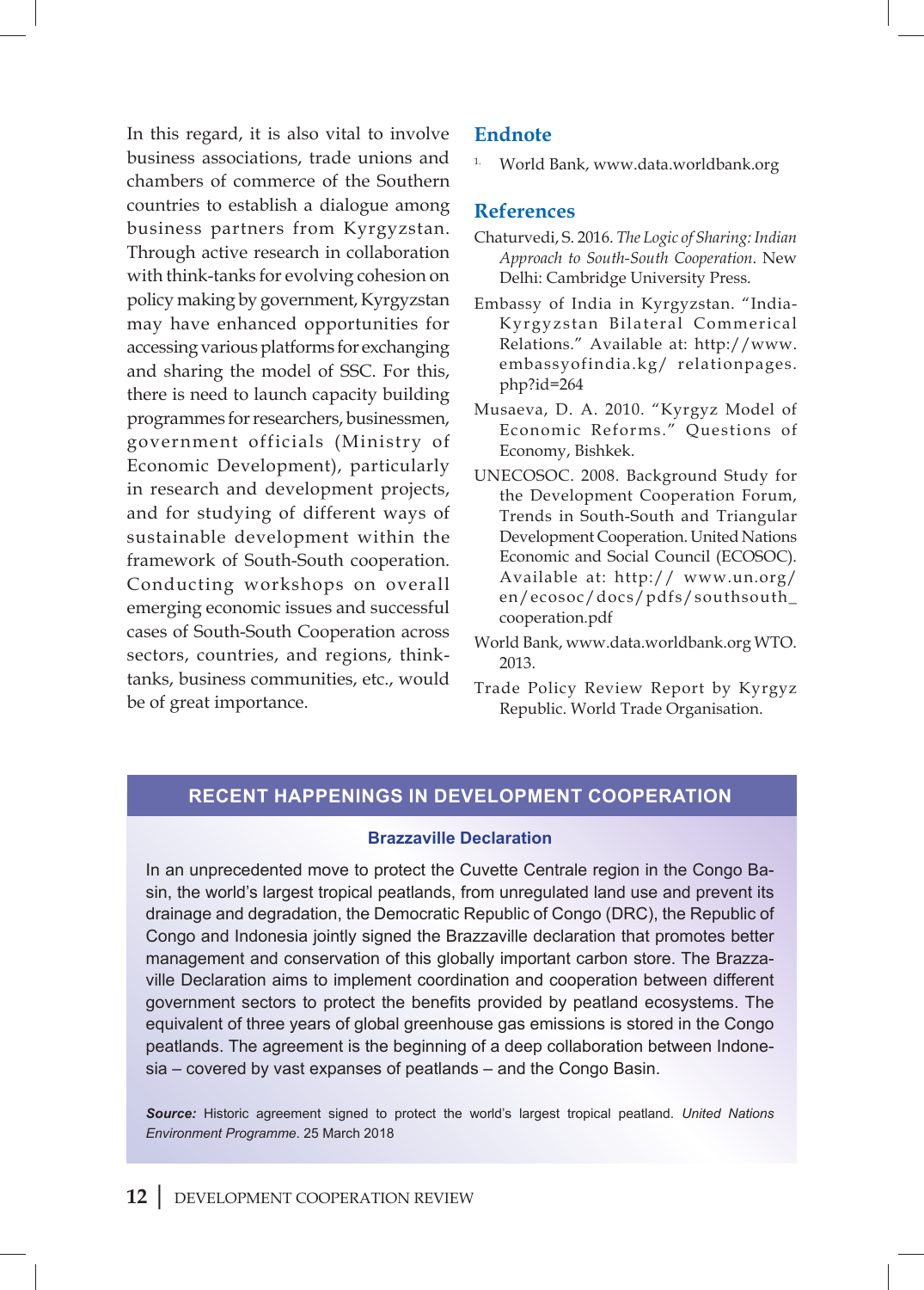

## **Azerbaijan in South South Cooperation**



*Anar Hidayatov\**

AIDA also implements joint projects through partnerships with different international organisations and agencies such as the UNDP, OIC, IDB, APC Colombia and other global donor agencies.

### **Introduction**

**South-South Cooperation is a platform developed**<br>by developing countries overtime to help each<br>other in achieving development goals. Republic<br>of Azerbaijan is not left in this endeavour as it outh-South Cooperation is a platform developed by developing countries overtime to help each other in achieving development goals. Republic established Azerbaijan International Development Agency (AIDA) in 2011 under the Ministry of Foreign Affairs with the main aim of supporting the efforts of international community in the context of Global South addressing their social and developmental problems. This indicates keen interest of Azerbaijan in improving links and the support system for strengthening international development cooperation with African, Asian and Latin American countries in the broader framework of Global South.

AIDA was established to implement the foreign policy priorities of the Republic of Azerbaijan in the political, economic, cultural, peace and security in the Global South on the basis of principles of cooperation, efficiency, transparency and equality of

<sup>\*</sup> Author is a Diplomat at Ministry of Foreign Affairs, Azerbaijan. Email: ahidayatov@yahoo.com The views are personal.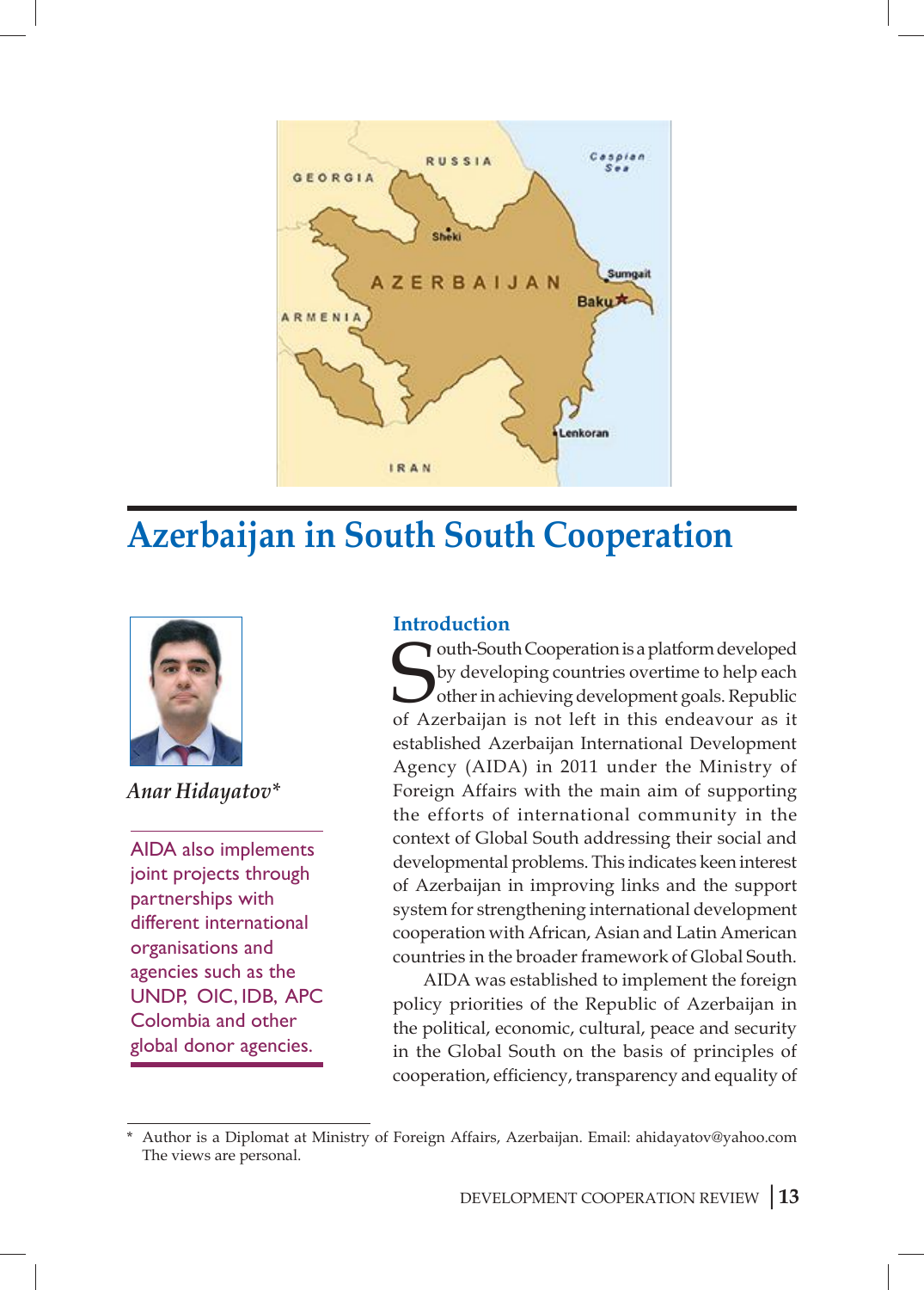rights. This can be evident from the way it organised its activities in two directions: humanitarian aid and international development assistance based on the bilateral and multilateral cooperation. Furthermore, AIDA activities were earlier guided by the "Millennium Development Goals" and presently by "Sustainable Development Goals" supporting the developing countries for poverty reduction, development of science, culture and health sectors, wider application of information-communication technologies, efficient use of energy resources, various scholarship programmes, as well as for implementation of other humanitarian and development programmes. More than 30 countries have so far benefitted from these programmes and it is expected that with time the number of beneficiaries will increase.

Moreover, AIDA also implements joint projects through partnerships with different international organisations and agencies such as the United Nations Development Programme (UNDP), Organisation of Islamic Cooperation (OIC), Islamic Development Bank (IDB), Colombian Presidential Agency of International Cooperation (APC Colombia) and other global donor agencies.

### **Azerbaijan International Development Agency Programmes**

AIDA has two core areas for implementing its programmes: (1) humanitarian aid, and (2) international development assistance. These are discussed in detail in the following sections.

### **Humanitarian Aid**

AIDA implements various projects in the field of humanitarian aid with the core purpose of eliminating the consequences of natural and man-made disasters around the world and to restore the living conditions of the disasteraffected people. In most of the cases the humanitarian aid is provided as an urgent humanitarian assistance upon the appeal from the disaster-hit country. In other cases, humanitarian aid is provided to the aid requesting country within the frame of pre-accepted and aid-oriented programmes. The following are some of the projects executed by AIDA in the area of humanitarian aid:

- l **Alliance to fight avoidable blindness campaign in African countries**: AIDA, within the frame of strategic cooperation with the Islamic Development Bank, has developed and successfully undertook campaigns from 2012- 2014 on a project called "Alliance to fight avoidable blindness" in nine African countries (Burkina Faso, Chad, Djibouti, Benin, Guinea, Cameroon, Niger, Mali and Libya). Under this initiative, AIDA mobilised Azerbaijani ophthalmologists to participate in the campaign annually within the stipulated period mentioned above. In general, the campaign helped more than 10000 people to restore their vision and created conditions for their involvement in labour activity.
- Gaza Strip of the State of Palestine: In 2014, AIDA provided humanitarian assistances via the United Nations Relief and Works Agency (UNRWA), for Palestine Refugees in the Near East Gaza which aimed at eliminating the consequences of destructions and humanitarian crisis arising from the armed clashes. As such, financial aid was provided by AİDA via UNRWA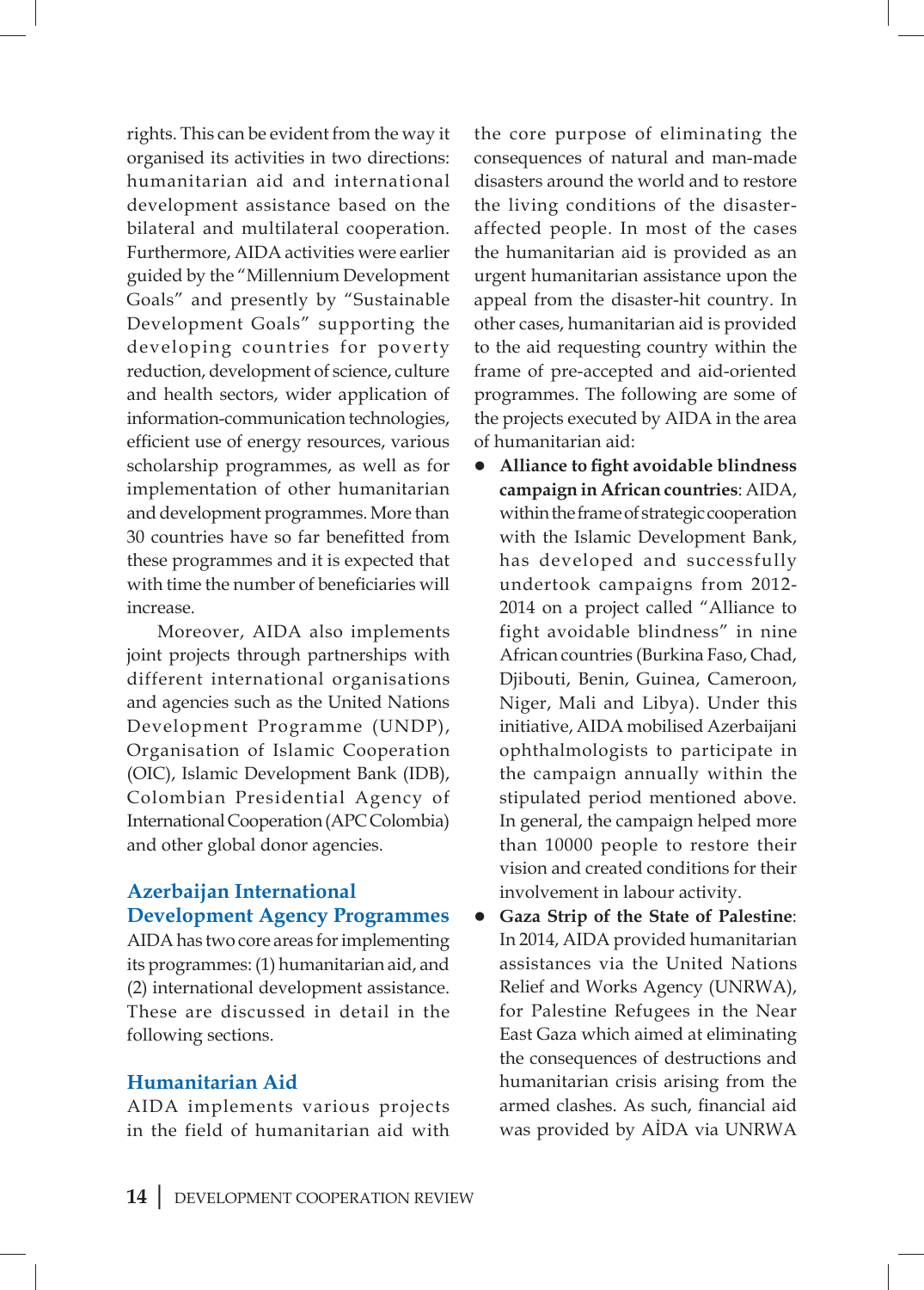to the Gaza Strip as a response to the UN Security Council's Statement of 21 November 2012 related to ceasefire and worsening of the humanitarian situation, and calling on the provision of humanitarian aid to the people of Palestine.

- $\bullet$  Saint Vincent and the Grenadines: In 2014, Government of Azerbaijan through AIDA provided financial assistance to Saint Vincent and the Grenadines in order to eliminate the adverse consequences of floods arising from heavy rains for the agriculture, energy and other sectors of the country's economy.
- **Philippines**: In 2013, Government of Azerbaijan through AIDA provided financial aid to the Philippines through framework of humanitarian programmes implemented by UN World Food Programme in the Philippines for the recovery of the devastating consequences of the Typhoon Haiyan that led to loss of thousands of human lives, hundreds of destroyed houses and a severe shortage of food, water and other necessities.
- **Syria**: In 2012, Government of Azerbaijan through AIDA provided financial aid to Syrian refugees settled in Amman city of Jordan as a result of the 2012 events in Syria, in order to improve their living conditions.
- **Cuba**: In 2012, AIDA provided financial assistance to Cuba aimed at liquidating the consequences of hurricane "Sandy" that occurred in 2012.
- **Panama**: In November 2012, AIDA provided financial aid to Panama in order to eliminate the consequences of humanitarian disaster caused by continuous rains.

Burkina Faso: In 2011, Government of Azerbaijan through AIDA provided financial aid to Burkina Faso as a response to the appeal of the Organisation of Islamic Cooperation to eliminate the food insufficiency and food crisis in Burkina Faso as a result of humanitarian crisis caused by the 2011-2012 droughts.

### **I n t e r n a t i o n a l D e v e l o p m e n t Assistance**

The second aspect of Government of Azerbaijan South-South Cooperation programme is development assistance. Government of Azerbaijan through AIDA has executed various projects in the field of development assistance which are mostly implemented in developing countries with focus to stimulate their socio-economic development. Depending on the priorities of these countries, development assistance is provided in the form of either financial or technical assistance that aims at strengthening international cooperation and promoting peace between developing countries. The following projects have been executed by AIDA in the area of development assistance:

- l **E-governance project in Afghanistan**: In close cooperation with the Ministry of Communications and Information Technologies of the Republic of Azerbaijan and the United Nations Development Programme, AIDA has provided assistance within the framework of a project aimed at establishing E-governance system in Afghanistan so as to increase efficiency in functioning of government structures in the country.
- $\bullet$  Scholarship programme for **international students**: AIDA offers several international students an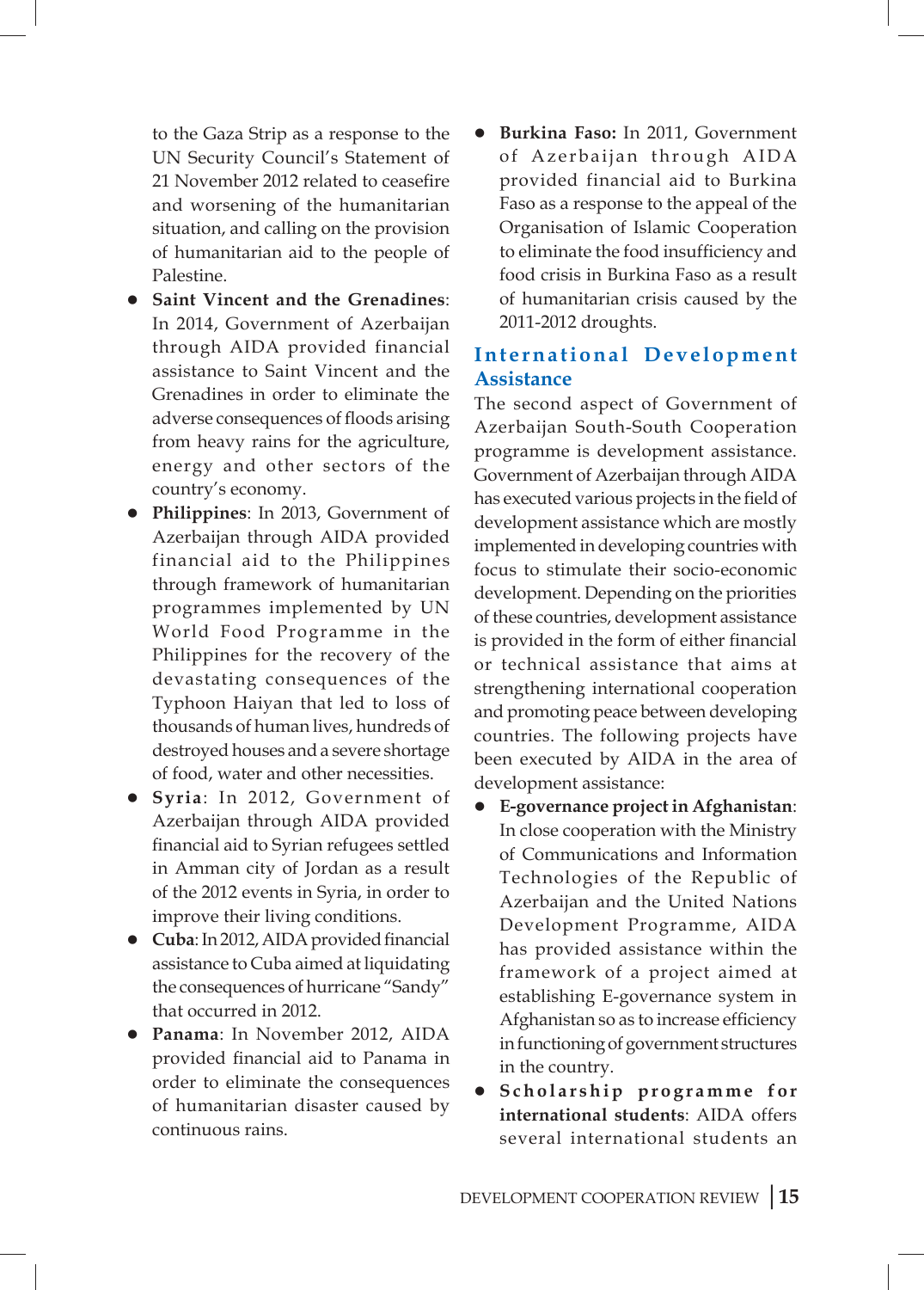opportunity to participate in its scholarship programme that allows them to study at Azerbaijani universities.

- $\bullet$  Visiting research fellowship **programme:** Within the framework of a joint programme between AIDA and local think-tanks, the Agency has provided various research opportunities to international researchers interested in Azerbaijan and the Caspian Sea region. As such, from 2012 to 2015 researchers from 15 different countries have conducted various researches in Azerbaijan.
- **Capacity building courses and seminars**: AIDA, together with the Azerbaijani universities and research institutes, has organised various capacity building courses and seminars in various areas in order to strengthen human capital of developing countries. In cooperation with the Colombian Agency for International Cooperation (APC Colombia), AIDA conducts seminars on processing of energy

resources at the Scientific Research Institute of Geo-technological Problems of Oil, Gas and Chemistry of the Azerbaijan State Oil Academy for oil specialists from 26 countries of Latin America, Asia and Africa. These seminars have motivated discussions on the scientific exchange and future cooperation opportunities between the oil industry professionals in Azerbaijan and those countries.

 $\bullet$  Support for the development of the **Palestinian city of Al-Quds**: As a result of Donor Conference on the Strategic Plan for the Development of the City of Al-Quds, and establishment of the Islamic Safety Net to support the State of Palestine, held in Baku in June 2013, and based on the calls at the conference for the improvement of economy, health and education systems and the overall infrastructure in Palestine, AIDA is currently committed towards selecting developmental projects to be implemented in the near future.

#### **Recent Happenings in development cooperation**

#### **Chinese Development Cooperation Agency**

The new agency, the International Development Cooperation Agency, will answer to China's highest executive body, the State Council, and consolidate roles that had been divided between the ministries of commerce and foreign affairs. It comes as China, the world's second-biggest economy, is dispensing development cooperation in all forms, from loans at both market and concessional rates to donations, making the transition from recipient to donor. The State Council said the new body would take over all aid-related work in a push to strengthen strategic planning and coordination, and consolidate management of the programmes.

*Source:* China launches mega aid agency in big shift from recipient to donor. *South China Morning Post*. 13 March 2018.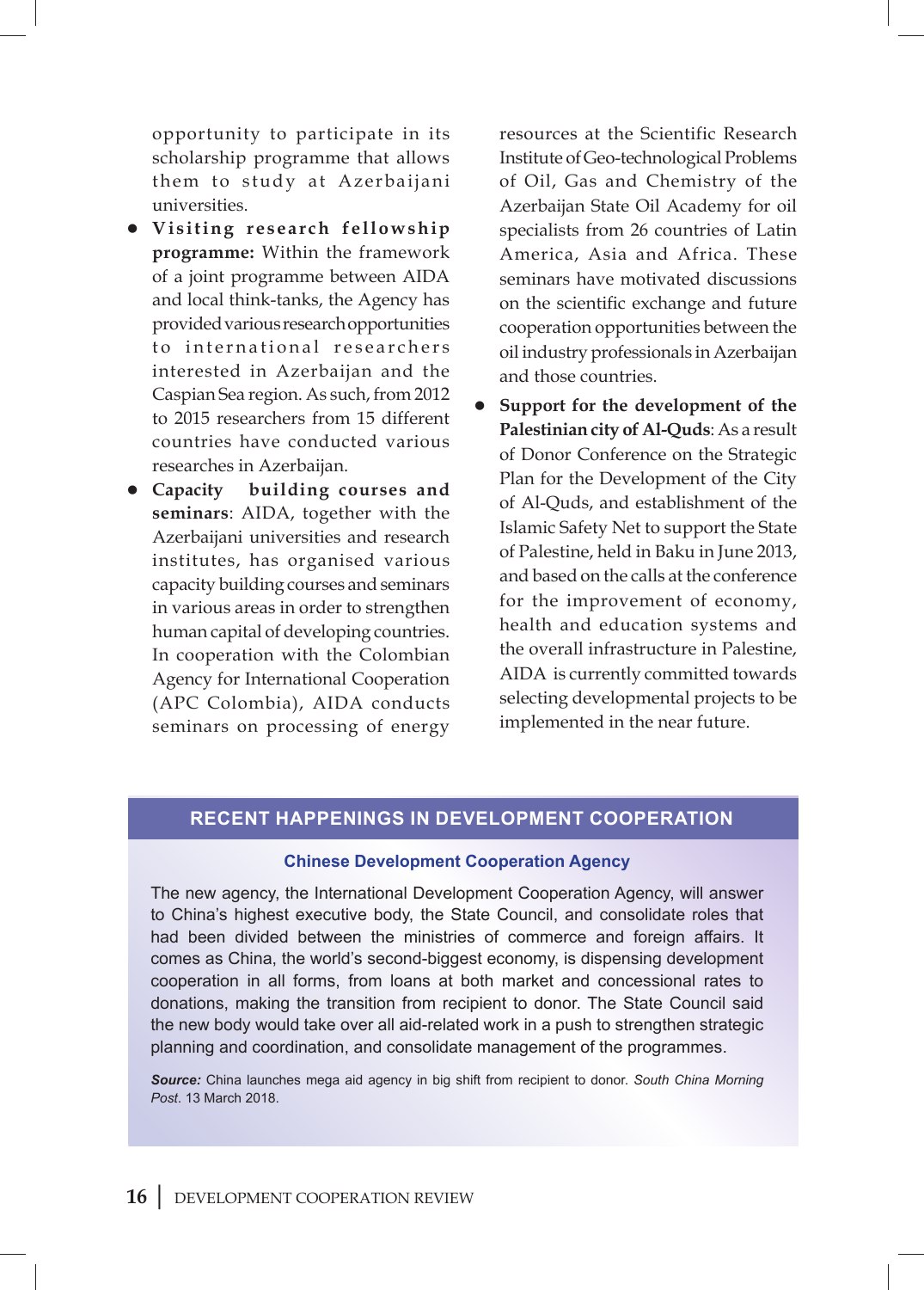

## **Leveraging on the Strengths**

The Lessons of the East African Community in South-South Cooperation



*Wafula James Bichachi\**

The East African Community was established...in 1999... with the broad objective to integrate the region by "developing policies and programmes aimed at widening and deepening cooperation among partner states... for their mutual benefit"

### **Introduction**

ast Africa is composed of five countries, Uganda, Kenya, Tanzania, Burundi and Rwanda. The East Africa Community (EAC) was established in 1999, which initially consisted of three member countries, with the other two (Rwanda and Burundi) joining later. All the five countries became independent during 1961 to 1963. And for over 30 years, these countries experienced numerous challenges and hurdles that almost all post-colonial third world countries faced all over the world.

Besides the colonial and post-colonial challenges, the five countries are also characterised by the following conditions:

- They relied heavily on ODA from their former colonial masters and the Nordic countries (UK, USA, Norway, Sweden, Denmark and Netherlands).
- They received technical assistance mostly from the development agencies of the western

Author is a diplomat at the Ministry of Foreign Affairs, Uganda. Email: Wafula.bichachi@lycos.com The views are personal.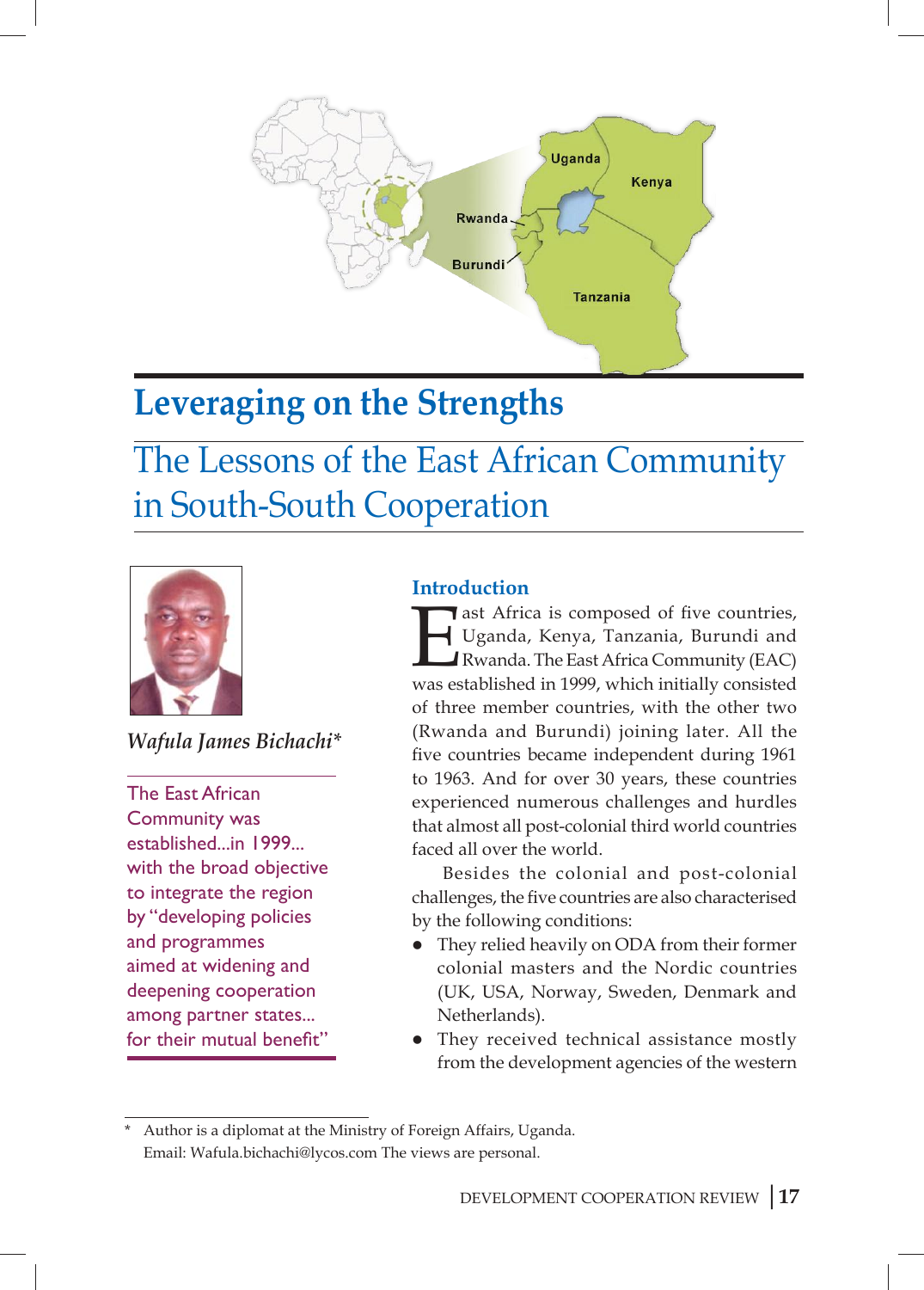countries (NORAD, CIDA, SIDA, USAID, DFID, and JICA).

- They had been victims of the Structural Adjustment Programmes (SAPs) of the IMF and World Bank prescribed in 1980s to cure the economic conditions therein.
- Many were highly indebted and had even benefited from Highly Indebted Poor Countries Initiative (HIPC).
- They had extremely weak and fragile economies, susceptible to any economic shocks especially fall in export commodity prices and drop in growth rates in the donor countries.
- They were characterised by low intraregional trade volumes, since domestic manufacturing was very low in almost all the countries with the exception of Kenya, which had a slightly better manufacturing sector.
- They relied on imports largely from abroad even for basic commodities which were available in the neighbouring countries.
- They were mutually hostile to each other politically, with some being responsible for political subversion of other countries, mostly on the instigation of foreign interests.

However, despite these situations, the five countries had three major leverages or strengths, which lay dormant and unexploited:

- Large population with a combined regional population of over 130 million people, which is a potentially viable market for intra-regional trade as well as an important destination for foreign investments;
- **·** Immense natural resources base, with some of the largest mineral

and agricultural resources as well as tourism; and

• Relatively stable macro-economic environment which could be an important foundation for economic growth and development.

It was the realisation of these leverages that the leadership in the region in 1990s decided to explore the formation of the East African Cooperation, based on the first East African Community (1960-1977) which had collapsed, which aiming at benefiting from closer cooperation and integration of the countries.

### **Objectives of East African Community (EAC)**

The East African Community was established by the Treaty signed in 1999, with the broad objective to integrate the region by "developing policies and programmes aimed at widening and deepening cooperation among partner states in political, economic, social and cultural fields, research and technology, defense, security, legal and judicial affairs for their mutual benefit"

In pursuance of this broad objective, the EAC planed to attain the following stages/phases:

- A Customs Union
- A Common Market
- A Monetary Union
- **•** A Political Federation

The above phases/stages of integration are aimed at strengthening and regulating industrial, commercial, infrastructural, cultural, social, political and other relations between the partner states to ensure accelerated, harmonious and balanced development in accordance with the fundamental principles of the community.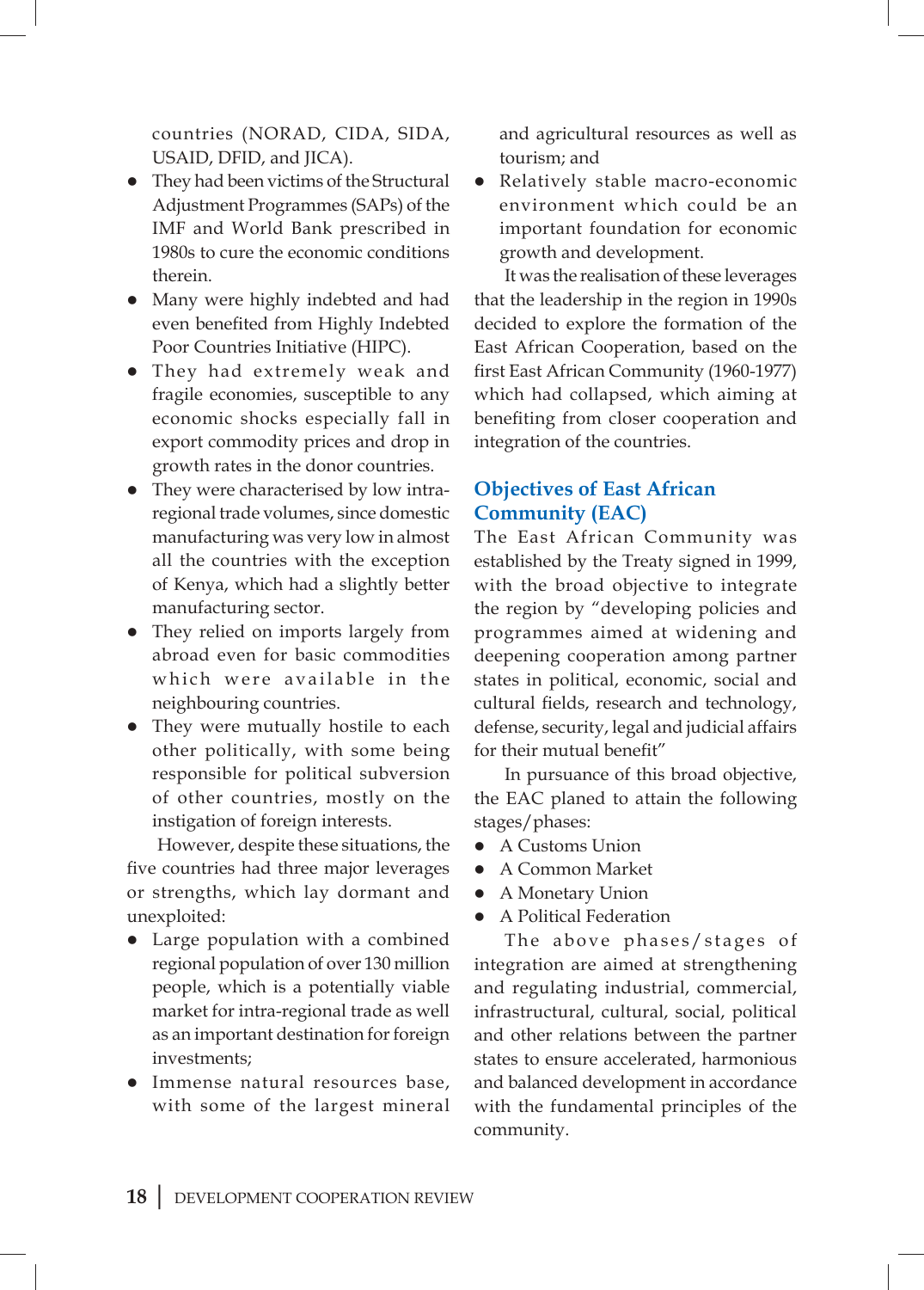### **Achievements of East African Community**

Confidence-building: East Africa Community (EAC) has been in existence for more than 16 years. From its inception to date its main achievement has been the implementation of confidence-building that has spurred and energised efforts of "Partner States" in regional integration. "Partner States" have expanded the spirit which enhanced the basis of the cooperation among member states from the initial threshold of mere cooperation to a higher level of integration, with the ultimate objective of being a "Political Federation".

### **Northern Corridor Integration Projects (NCIP)**

East Africa Community (EAC) has also recorded achievement with a new initiative called the Northern Corridor Integration Projects (NCIP), in which three of the EAC states (Uganda, Rwanda and Kenya) have been joined by South Sudan, to promote and develop joint infrastructural projects connecting the four countries.

These projects are as follows:

- The Standard Gauge Railway (linking the four countries)
- Oil refinery project
- Other cooperation programmes in the fields of tourism, ICT, defence and security, immigration, power generation and transmission.

**Various economic achievements and successes**: EAC has also recorded achievements in various areas of economic integration which are summarised and outlined below:

- **•** Establishment of the East African Community Customs Union
- **Establishment of the East African** Community Common Market
- Signing of the Protocol on the establishment of an East African Monetary Union
- Convertibility of the currencies of Kenya, Tanzania and Uganda
- Capital markets development and crosslisting of stocks
- $\bullet$  Joint infrastructure development projects (e.g. Arusha-Namanga-Athi River Road)
- Harmonisation of the EAC axle load (vehicle weight) limit
- **•** Harmonisation of standards for goods produced in East Africa
- Reduction of national trade barriers
- Implementation of preferential tariff discount
- Free movement of stocks
- Harmonising operations of Ministries of Finance and Central Banks during national budget preparation and presentation
- Mutual recognition of health certificates issued by national bodies for goods traded in East Africa
- Launch of the East African Payment System (EAPS) that facilitates secure transfer of payments and settlements within the region
- Commencement of the construction of the standard gauge railway.

**Socio-cultural integration:** EAC has also recorded various achievements in the area of socio-cultural integration which are summarised and outlined below:

- Operationalisation of the East African passport, in which the EAC passport grants a holder a six month multipleentry visa in the region;
- Implementation of seven-day grace period for personal motor vehicles crossing national borders among the EAC Partner States;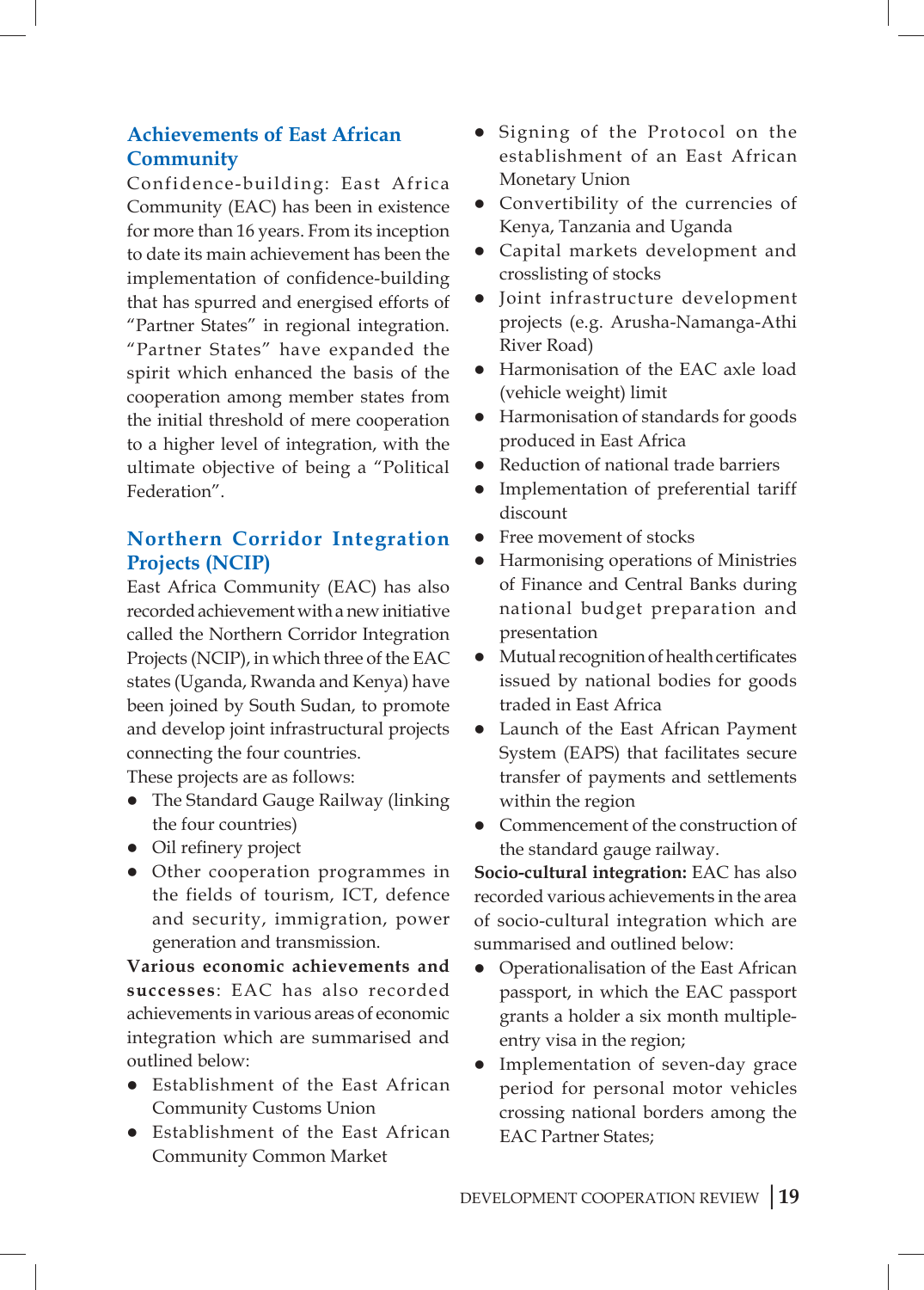- Establishment of special immigration counters for East Africans at ports of entry, issuance of temporary travel documents to facilitate travel within the region by EAC citizens;
- Abolition of student visas for East Africans;
- Standardisation of university fees for citizens of East Africans and implementation of student and lecturer exchange programmes at university level;
- **•** Implementation of cross-border disease control programmes; and
- **•** Harmonisation of procedures for granting work permits.

**Political/security/defence**: EAC has also recorded various achievements in the area of political, security and defence integration which are summarised and outlined below:

- Removal of all political hostilities among the partner states.
- Joint military exercises by EAC called "Partner States Defence Forces".
- Establishment of fora for chiefs of Police, Directors of CID and Directors of Operations and Intelligence to coordinate peace and security matters, joint patrols, sharing of criminal intelligence and surveillance to combat cross-border crime.

**Institution building**: East Africa Community (EAC) has also recorded various achievements in the area of institutional building that support and facilitate inclusive integration of the region in several strategic sectors which are summarised and outlined below:

- **•** Establishment of the East African Court of Justice.
- Establishment of the East African Legislative Assembly.
- **•** Establishment of the East African Science and Technology Commission.
- **•** Establishment of the East African Health Research Commission.
- **•** Establishment of the EAC Civil Aviation Safety and Security Oversight Agency (CASSOA).
- **•** Establishment of the Lake Victoria Basin Commission.
- Establishment of the Inter-University Council for East Africa.
- Establishment of EAC Chief Justices Forum.

### **Benefits of EAC to Member States**

Besides the above mentioned achievements, there are also very visible benefits derived from this regional cooperation arrangement between the member states which are as follow:

- **•** Increase trade levels between member states through a series of policies and regulations. (Total intra-trade grew from US\$ 1.6 billion in 2005 to US\$ 3.8 billion in 2010 which is more than 100 per cent increase. It has been projected to grow to US\$ 6.5 billion in 2015);
- l Revenue growths for partner states was significantly high at an average growth rate of 11 per cent per annum;
- Investment levels in the partner states have grown remarkably high, especially in capital intensive sectors (like oil and petroleum, mining and telecommunications);
- Promotion of production and consumption of locally manufactured goods;
- **•** Greater opportunities to exploit economies of scale;
- Joint projects are being implemented by partner states (e.g. Roads, railways);
- **•** High economic growth levels have been realised in the partner states, averaging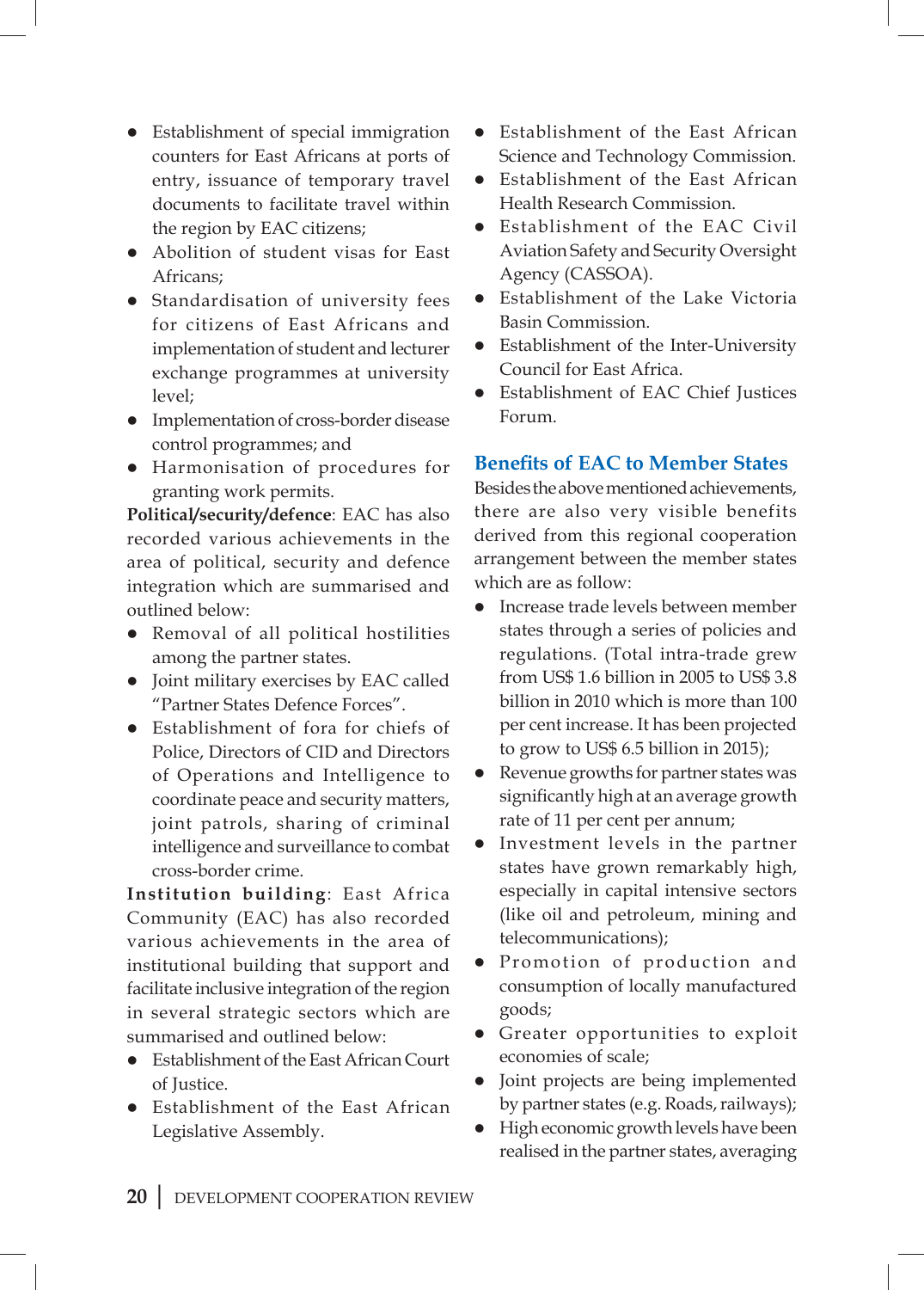between 5 per cent to 7 per cent;

- Economic stability in the region experienced from reduced and stable prices, despite global recession and economic instability; and
- Less dependency on donors for budget support, with each country now able to finance up to 80 per cent of budget from domestic revenues.

### **Challenges Experienced by EAC**

Despite the achievements and benefits recorded, EAC has faced a number of challenges which are as follow:

- Diversity among the member states in a wide range of areas including perception, economic potential, resources and population;
- $\bullet$  Overlapping and multiple membership of some partner states with other regional economic communities (such as COMESA, SADC), thus lead to conflicting arrangements;
- **•** Implementation of some of the protocols have been extremely difficult owing to bureaucratic problems and domestic disputes; as well as conflict of interests;
- Fear of loss of sovereignty among partner states in the process of regional integration;
- Challenges of availability of resources and resource mobilisation (limited financial resources and budgetary constraints); and
- Challenges in the harmonisation of some domestic laws and policies.

### **How the challenges are being mitigated and resolved**

Constant engagement by partner states through organs and institutions to minimise any differences and effects of diversity with the view to harmonise and create uniformity and unanimity where required;

- Attempts are being made to harmonise the EAC, COMESA and SADC under a tripartite mechanism to promote coordination;
- Constant involvement of the people, civil society and private sector in the integration process to create collective ownership of the cooperation and discourage nationalist tendencies;
- Engagement with friendly partners, (notably India, China, and others) in the emerging world to raise resources needed for infrastructure and investments; and
- Spreading the benefits of integration as much as possible, so that all member states move at a similar pace and level.

### **Lessons for South–South Cooperation**

- Developing countries need to identify what first appear to be their weakness and use them to enhance more cooperation amongst themselves.
- The institutional framework for South-South Cooperation is a very important. Many countries engage in cooperation without a detailed institutional framework. This in the long run is not sustainable. For successful cooperation to be realised, it is important to create institutions, not just signing agreements (eg. EAC, BRICS, IBSA).
- Increased collaboration between partner states in the South by sharing development experiences and pooling efforts and resources together to provide a big drive for economic development, as seen in the East African Community.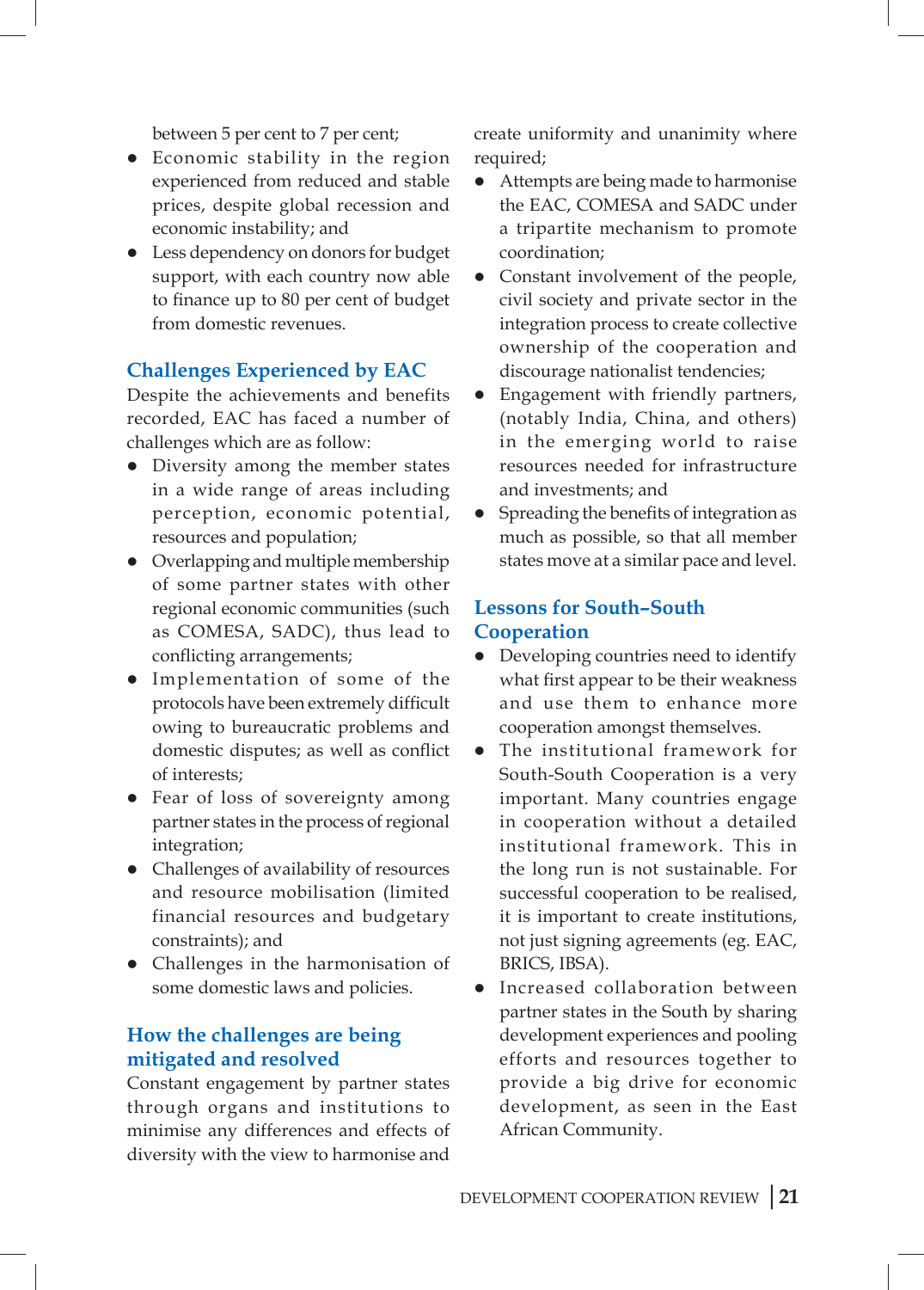- South-South cooperation can be an effective tool for promoting development in the developing world as an alternative to aid and donations from the developed world, especially if the developing/emerging economies in the South give leadership. For EAC, India and China have provided support in this partnership.
- South-South cooperation still faces numerous challenges, notably problems of diversity, limited resources and unequal international political and economic order, which must be addressed so as to reduce the world imbalance.
- Though South-South cooperation may not entirely substitute cooperation with

the North, it is going to be the most sustainable and appropriate form of cooperation for the developing nations.

### **Conclusion**

The experience of EAC is one of the most visible form of cooperation in the Global South that leveraged on mutual strengths to achieve socioeconomic development under the South-South model of development partnership. Despite the fact that East African countries are among the poorest in the world, important leverages of interdependence, rich natural resource base and relatively big populations, and the desire and will for cooperation have yielded immense benefits for the partner states.

### **Recent Happenings in development cooperation**

#### **Morocco to continue to acknowledge SSC**

Morocco's Head of government, El Othmani emphasized that African Continental Free Trade Agreement comes in line with Morocco's return to the African Union, insisting that Morocco will continue to acknowledge South-South cooperation in Africa and maintain the participation in an integrated Africa under the supervision of King Mohammed VI. The head of government pointed to the African organization's "frail" economic and bilateral trading, saying that the agreement is the "road" to the empowerment of Africa.

*Source:* Morocco Will Continue to Acknowledge South-South Cooperation and African Integrity: El Othmani, *Morocco World News.* 23 March 2018.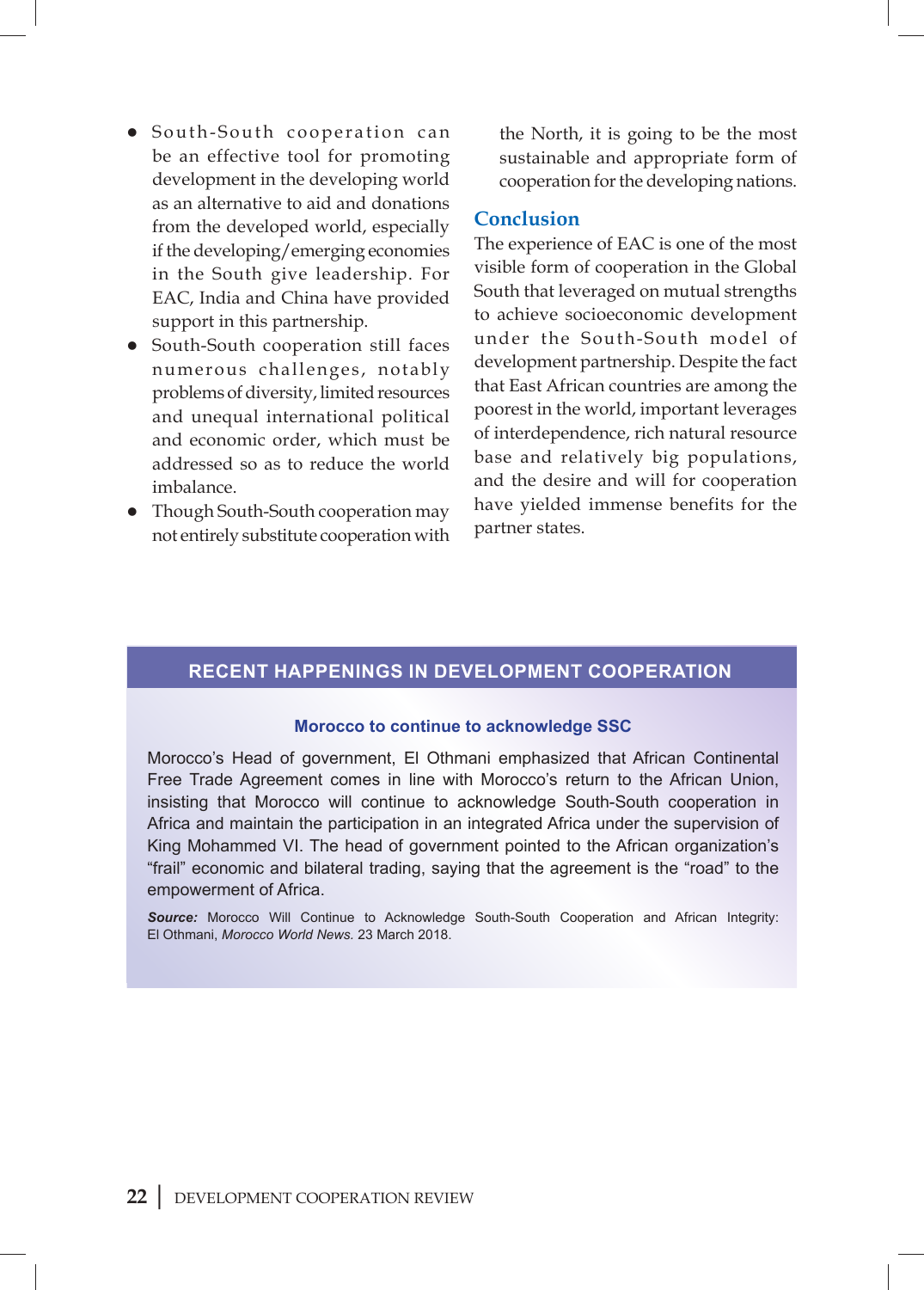## **Lexicon and Syntax of Development Cooperation** Heterogeneity among South, Does it Affect SSC?



*Milindo Chakrabarti\**

There is little doubt about the sustainability of SSC in view of the growing heterogeneity among South... SSC did not materialize out of the homogeneity of economic indicators across the Southern countries. SSC emerged because of its philosophy of solidarity being subscribed to by the Global South irrespective of their changing economic might.

In the realm of international cooperation and global financial assistance, scholars have given due credit to the post sZecond World War success and Marshall Plan for emergence of development cooperation as a concept. n the realm of international cooperation and global financial assistance, scholars have given due credit to the post sZecond World War success and Marshall Plan The idea of development cooperation has diverse facets, which largely aim to support national and international priorities; formulate development oriented agendas; favour developing countries and institute cooperative relationships to promote giving (OECD/DAC model of Cooperation) and sharing (South-South Cooperation) arrangements. The given idea of OECD/DAC model has its theoretical underpinnings in Two-gap theory. The cooperation was designed to take care of two distinct gaps the developing countries were suffering from: gap in resources to meet the capital deficit and gap in foreign exchanges (because of unfavourable balance of trade) to procure required capital from the developed world.

Northern countries over the years formed a system where transfer of financial assistance to the developing countries, involved imposition of macroeconomic and political conditionalities. In classic terms, these conditionalities were supplemented with concept of selectivity, wherein aid agreements were concluded with those countries whose policies synchronised with the donor countries' objectives (Paul et al., 2004). Incidentally, being driven by attitudes of giving, the efforts under OECD/DAC model have always been vertical under a donor –donee relationship and the recipient countries enjoy very little freedom in decisions linked to architecture of development cooperation.

A complementary modality evolved long ago, which in many cases ran antithesis to the ideas of conditionalities and interference in the national policy space of partner countries.

<sup>\*</sup>Author is a Visiting Fellow at RIS. Email: Milindo.chakrabarti@ris.org.in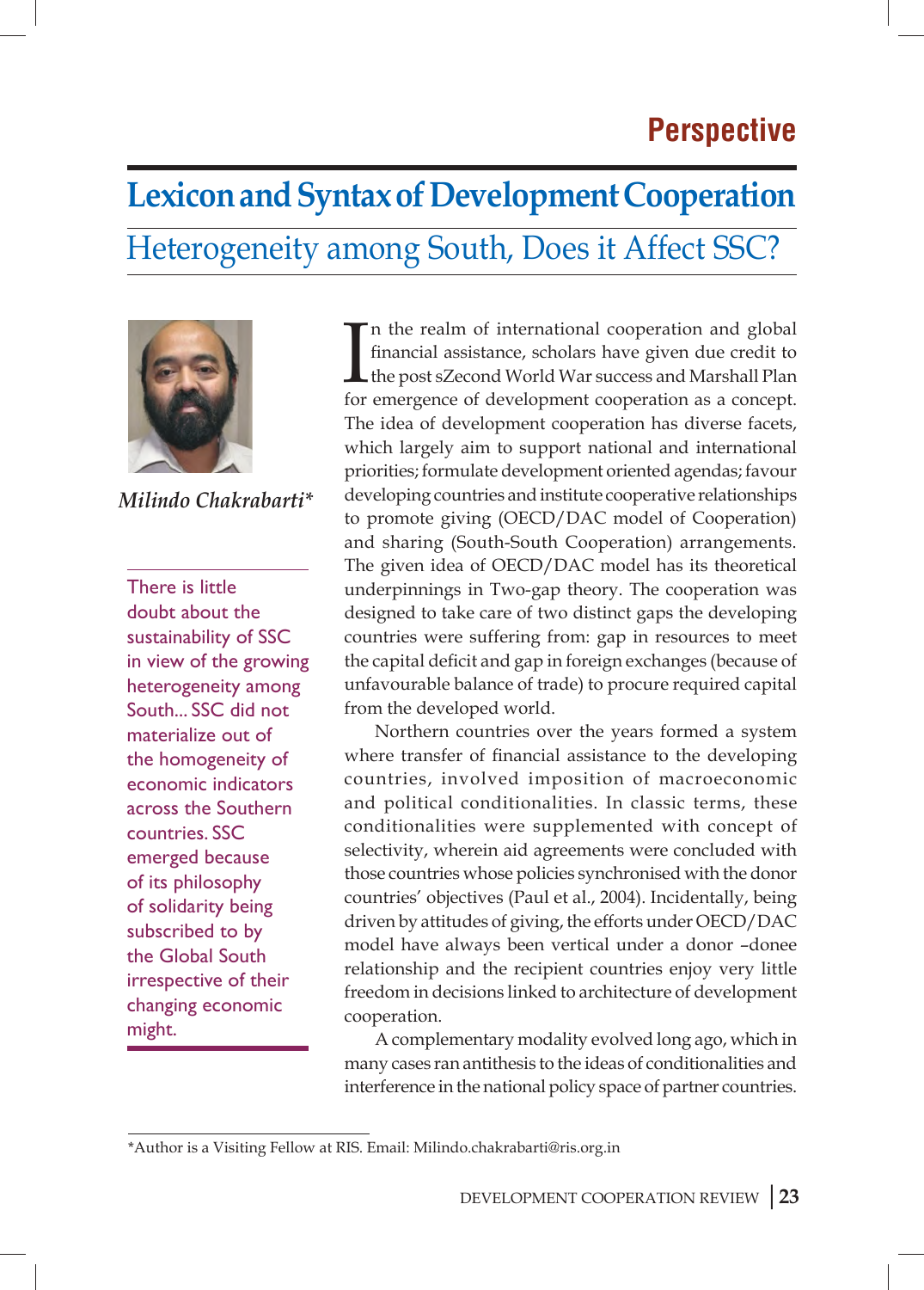This complementary model of support does not emerge out of the two-gap theory and maintains a relationship of horizontality among the partners engaged in such efforts – in the true spirit of collective action. Often it is found the partner countries have been helping each other simultaneously sharing the advantage they enjoy across sectors. It was more intensive of support in the form of intangibles, given the obvious scarcity of tangible resources faced by the countries engaged in such a model of cooperation. The spirit of cooperation was largely dictated by logic of sharing (knowledge, experiences and goodwill of solidarity). Over the years, its modality and principles evolved further and came to be referred as South-South Cooperation (SSC).

However, unlike their Northern counterparts who gathered evidences and collated them to emerge with a theoretical framework governing the OECD/ DAC approach towards international development cooperation, social scientists from the South, barring the exceptions of Raul Prebisch and Samir Amin, did not come forward to develop an alternative theoretical framework that would help rigorously explain the dynamics and pluralities in SSC.

A typical distinction between the "North" and the "South" runs in terms of visible difference in their level of development – economic, political and social. The line, when it was drawn, also took note of the high degree of socioeconomic homogeneity within each of these groupings and such homogeneity was amenable to measurability using some quantifiable indicators. South-South Cooperation was conceptualized as a natural phenomenon as a club of members who share common characteristics. Over the years, however, specially since the beginning of the new millennium,

the degree of homogeneity among the Southern countries has started receding, giving rise to a serious doubt about the sustainability or otherwise of the process of SSC as distinct from the OECD-DAC model of development cooperation, which, incidentally, has been named as North-South Cooperation (NSC).

There is little doubt about the sustainability of SSC in view of the growing heterogeneity among South in terms of the measurable and quantifiable indicators. One has to keep in mind that SSC did not materialize out of the homogeneity of economic indicators across the Southern countries. SSC emerged because of its philosophy of solidarity being subscribed to by the Global South irrespective of their changing economic might. The Nairobi Outcome Document 2009 clearly identifies the guiding principles of SSC as non interference in the domestic matters, nonconditionality, sharing of mutual benefits, demand-driven cooperation among others. Needless to add that by now, there has been considerable divergence in terms of socioeconomic indicators across the Southern countries. Such incidence of increased heterogeneity need not necessarily hamper the sustainability of SSC as long as the constituents to SSC subscribe to the nonnegotiable guiding principles that exemplify the spirit of solidarity and sharing. Even Japan, a distinguished member of OECD, is often found to be committing to the principles of SSC.

To conclude, one may observe that the extent of homogeneity observed among the Northern countries earlier, is no longer visible today. Still they all pursue the principles of NSC so far as their individual models of development cooperation are concerned. However, it is now imperative that earnest efforts are made to engage scholars and researchers from the South to collect and collate evidences that help theorize the dynamics of SSC.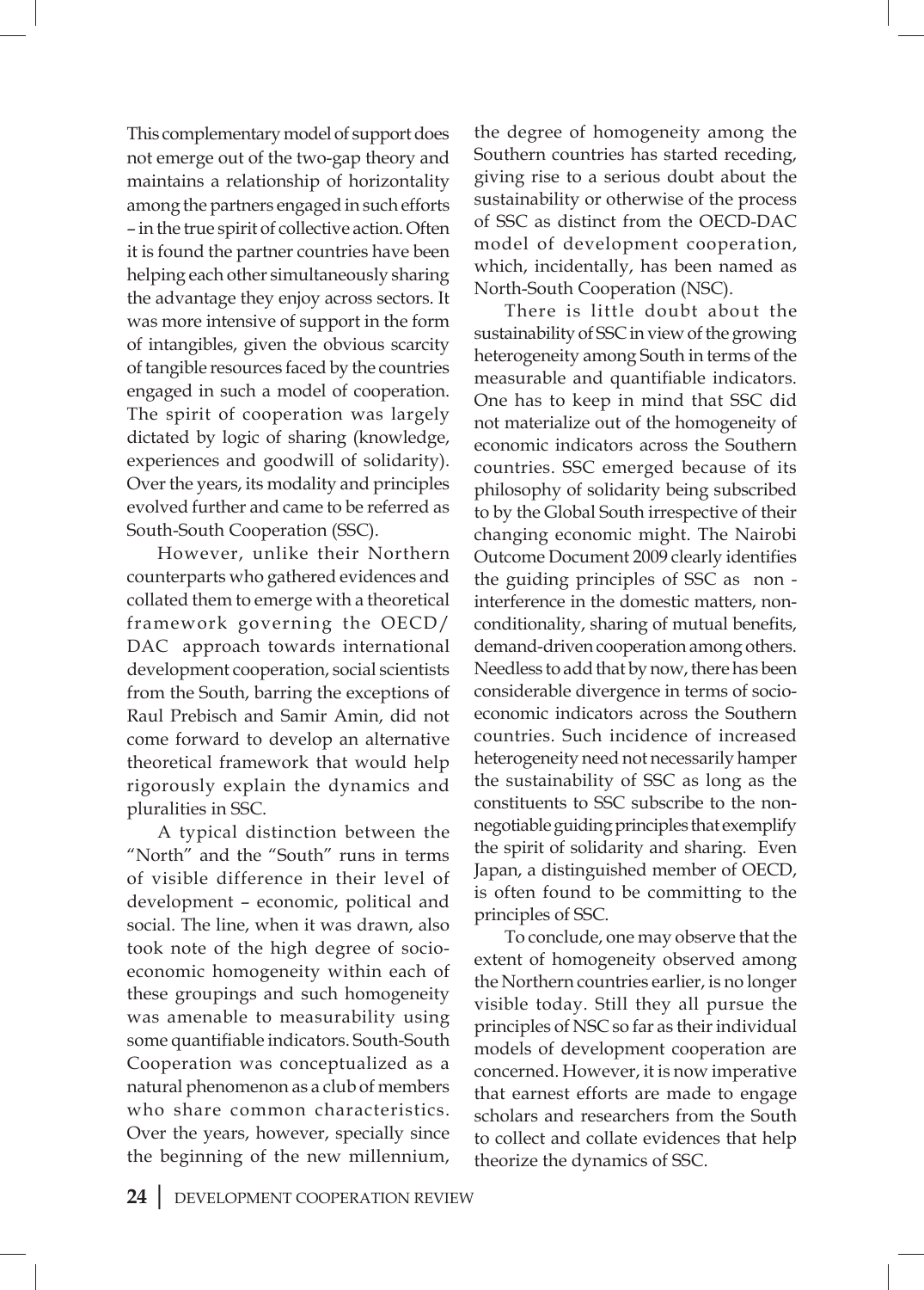## **Key Takeaways from 'Delhi 3' Conference on SSC\***

RIS has been at the forefront of facilitating policy makers and other relevant stakeholders for South-South Cooperation (SSC). The first conference on Southern Providers was held between15-16 April, 2013 and 'Delhi 2' was held during 10-11 March, 2016. The third conference on South-South and Triangular Cooperation – popularly coined as 'Delhi 3' - was organised during 24-25 August, 2017. Following are the key takeaways from 'Delhi 3'.

- SSC is not a substitute for the North -South Cooperation; these partnerships are complementary.
- Southern countries have started setting up institutions and are institutionalising this developmental learning process.
- SSC mandate needs to be explained to make it clear to all. The vocabulary has to be refined to be understandable to taxpayers of the developing countries to know why the resources are needed to collaborate with others when there are many needs at home.
- $\bullet$  It is to be decided: how do we incorporate the knowledge that already exists? How we incorporate different institutions? How do we incorporate non-governmental organisations, local governments, sub-national governments?

## **SSC Framework and Emerging Global Order**

- There is need to bring back the essential element of 'Solidarity' in SSC as there are chances that the idea may be lost in systematization of SSC.
- The SSC Framework to be in alignment with the Global Order driven by Sustainable Development Goals (SDGs).
- SSC is a multi-actor phenomenon that seeks active involvement of private sector, government and civil society.
- At the same time the challenges the world facing across borders and even domestic problems sometimes require global solutions and cooperation. Thus agenda 2030 must feature as part of the broader framework within not only North-South Cooperation (NSC) but also SSC.
- So the international system is impacted by SSC just as SSC gets impacted by the global system.
- The changes related to SSC and the global systems are that a narrative has emerged from the South, accompanied by southern institutions and concrete linkages, which have challenged traditional northern narratives and domination.
- Innovative solutions of tomorrow are being invented in the South and such solutions are less expensive and more technologically intensive. Markets exist for such

<sup>\*</sup>Compiled by RIS Team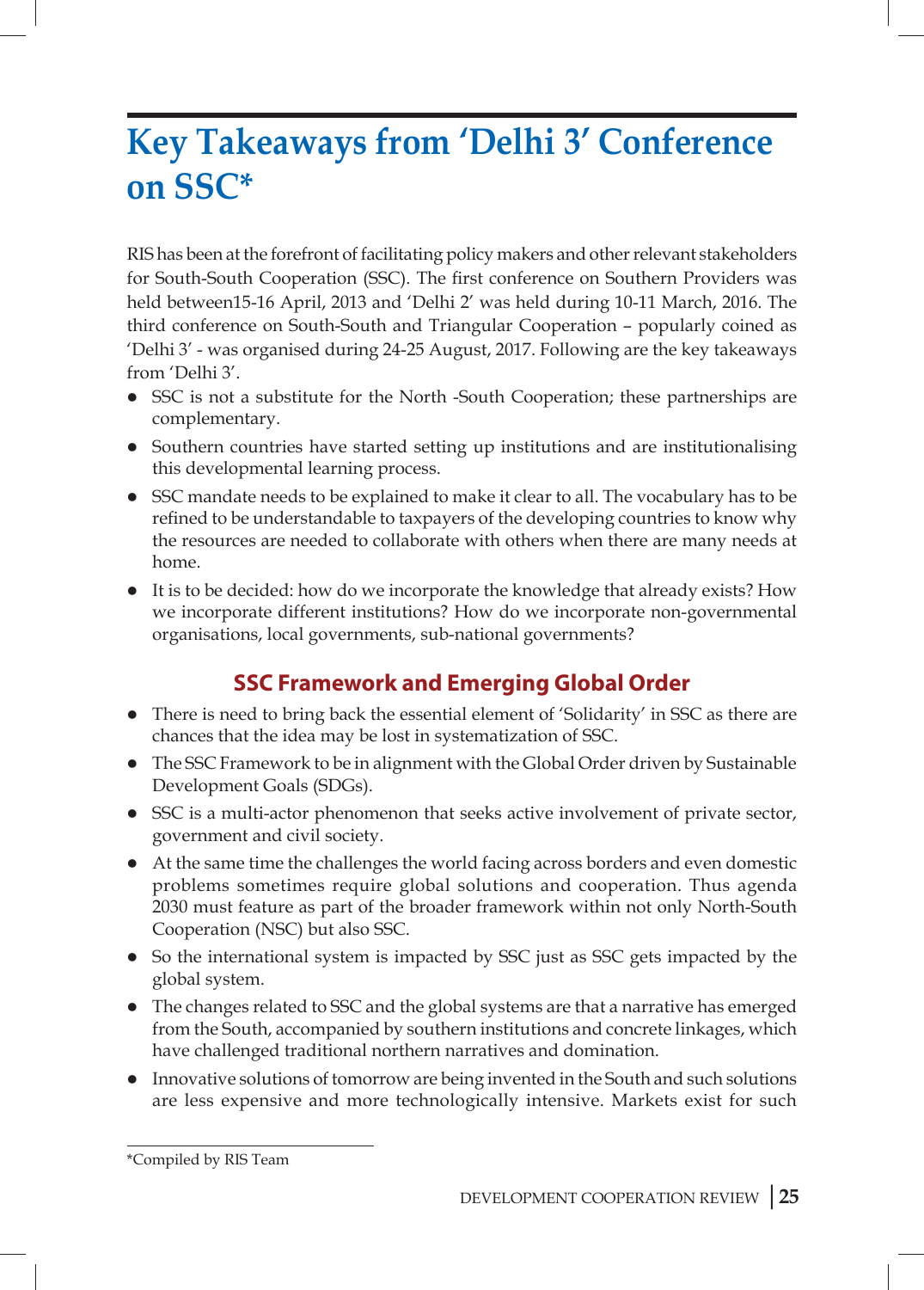solutions in these countries like India and China. Large market makes them cheap due to economies of scale. For example, Light Emitting Diode (LED) distribution programme in India.

- Emphasis on opening up networks of technological innovation (promoting cooperation between North and South) and use it to the benefit of the SDGs and the global agenda.
- Closing the global governance gap on SDG 17.
- l Moreover, as a blueprint of partnership for sustainable development, SSC introduces itself as a space capable of complementing traditional cooperation without replacing it, promoting within the Global Alliance for Sustainable Development a dialogue between peers, fostering mutual understanding, integration and alliances around common goals among different countries and development actors.
- The process that will culminate in the Buenos Aires Conference of 2019 would provide a unique opportunity to review lessons learned over the past four decades, and to reach a deeper understanding of Buenos Aires Plan of Action's (BAPA) message in a different international context.

## **Banking, Finance, Investment and the Legal Regimes**

- $\bullet$  One problem that arises is that Asia is a net saver and saves around 34 per cent of its GDP. The saving needs to be remitted through the financial markets in developed countries which add to transaction costs. There is a need to build an Asian financial market which will lower the transaction and financial costs.
- Another challenge that is faced is the management of reserves in a productive way. In the case of trade, developing countries need to start with strong regional value chains to build Global Value Chains (GVC).
- l The legal regimes are also very important. We go to London and other countries for arbitration since developing countries do not have legal institutions at the regional level that can carry out this responsibility.
- Leveraging the presence of large developing countries like India, China, Brazil, and South Africa in G20 to prioritise and bring focus on re-capitalisation of development banks with an aim to give boost to infrastructure financing.

## **Role of Civil Society and Private Sector**

- Civil society and private sector's role is more important when we are in a journey to humanizing the development goals. Civil society and corporate sector are not only crucial and critical but they are stakeholders in the entire process.
- Civil society must be in the centre-stage in the discourse. Civil society must have spaces, must have voices and should not be on periphery.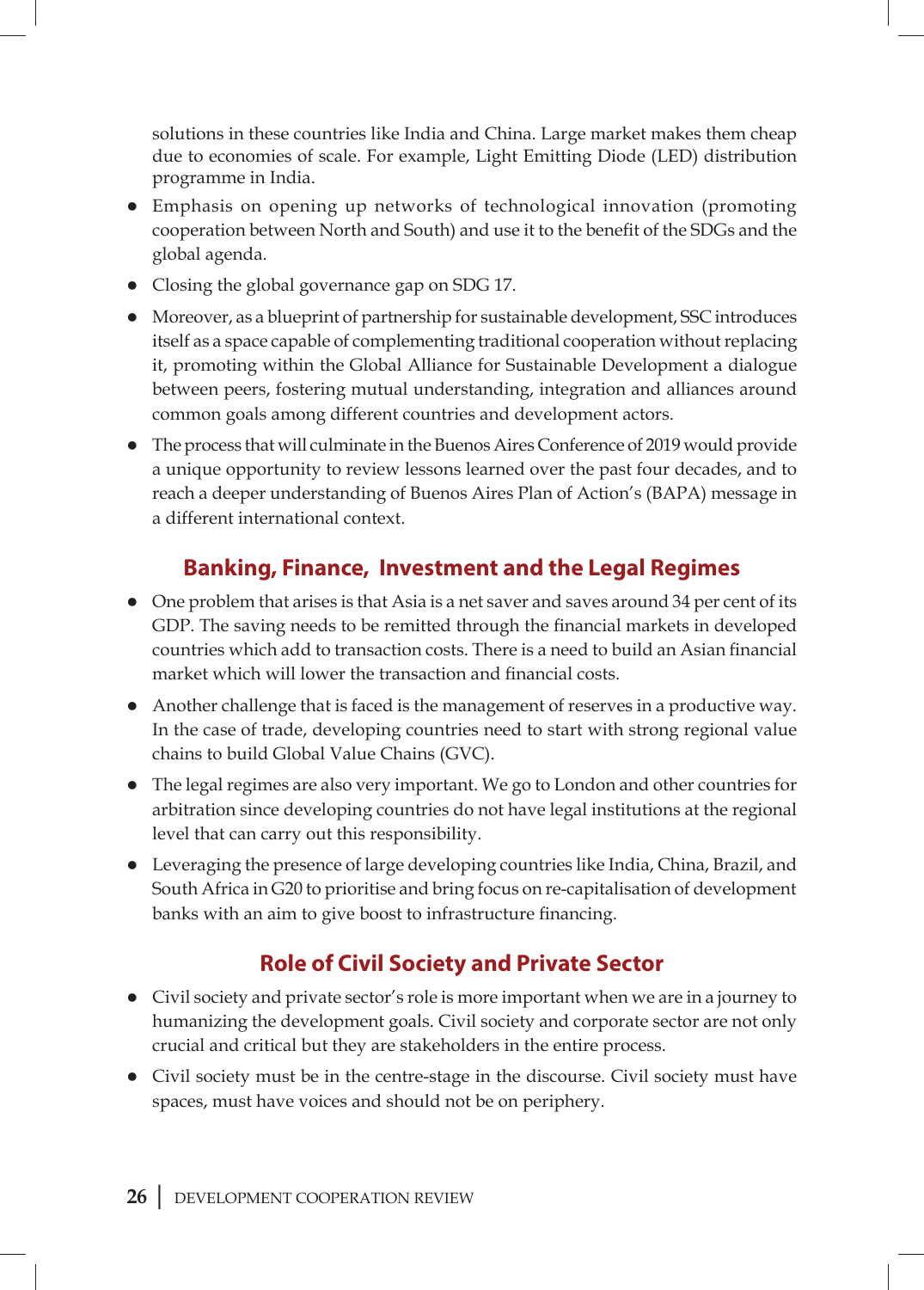## **Impact Assessment**

l The four dimensions are: political dimension with two indicators of the demand side, leading cooperative interaction and enhancing government capacity and national influence; economic dimension with indicators of localization strategy and efficiency first; the social and environmental dimension with indicators of professional skills developing and developmental working spirits and living philosophy; and the learning and sharing dimension with indicators of parallel experience sharing and flexibility and adaptation based on interaction.

## **SSC and Small Island Economies**

- Small Island Developing States (SIDs) remain fragile and critically vulnerable group of countries. Policy issues concerning SIDs are discussed at various levels with latest focus on the implications of the Blue Economy.
- SDGs make special reference to the SIDs. There are conceptual issues and we need to ensure as to whether SDGs can address some of the vulnerabilities faced by the SIDS and whether SSC can cater to them.

## **Future Research Agenda and Policy Imperatives**

- This renovated narrative would ideally allow SSC providers to cooperate with traditional donors to generate - on a just basis taking into account the much larger opportunity cost of each "cooperation unit" they provide - the needed global goods and better support poorer and less capable countries attain the SDGs.
- The South proposed to guide such cooperation on the basis of Common but Differentiated Responsibilities (CBDR).
- The BAPA+ 40 meeting scheduled in 2019, should not shy away from reflecting on these issues.
- It is also important to strengthen the cooperation between Southern providers and the UN and mainstream South-South Cooperation at the UN level focussing on improving governance, living standards and addressing difficult global issues.

### **Recent Happenings in development cooperation**

### **African Continental Free Trade Area**

The Continental Free Trade Area (CFTA) is expected to fulfil a major part of the integration efforts under Project 2063 of the African Union. If it emerges, it will be the largest FTA since the emergence of the stilted WTO and connect nearly 1.2 billion people (just under the population of India) in a new trade order.The United Nations Economic Commission for Africa (UNECA) estimated that the CFTA has the potential both to boost intra-African trade by 53.2 per cent by eliminating import duties, and to double this trade if non-tariff barriers are also reduced. CFTA proposes to reduce tariffs on 90 per cent of its products. In addition, 27-member states signed an agreement on the free movement of persons. This is like a visa free agreement for 90 days for all or designated categories of people.

*Source:* A New Dawn for Africa as 44 Countries Sign CFTA Deal. *All Africa*. 22 March 2018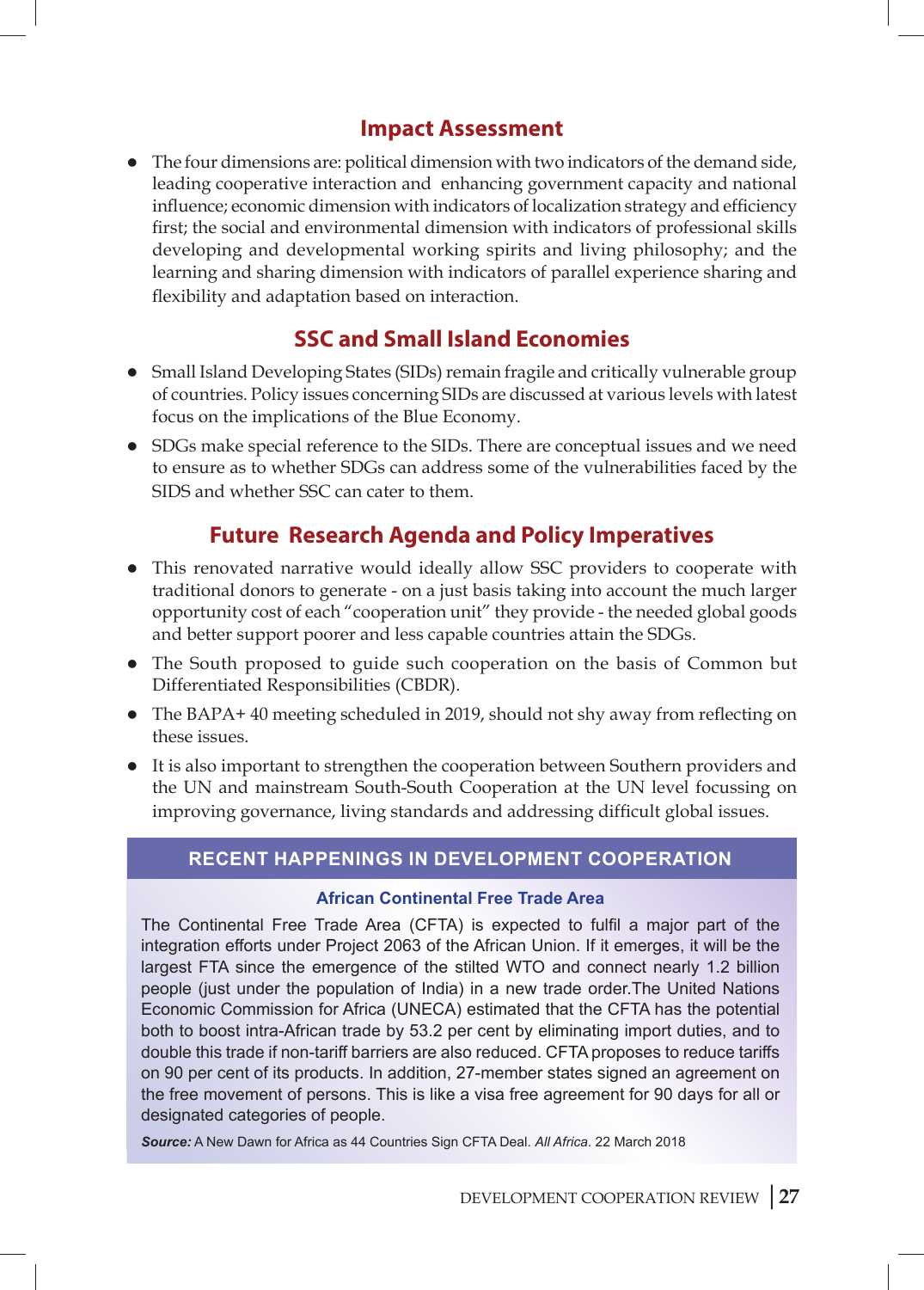## **Book Review**

Chinese Economic Engagement in Latin America: An Update







Stated briefly, three particularly important signs of new focus could be identified. Firstly, Chinese new paths appear to be in line with the policy paper on Latin America from November 2016, in which the China's Ministry of Foreign Affairs set out a detailed vision of how China wanted to develop its relations with the region. Secondly, the transformation of



Latin America-China **Investment Report** 

**LITINFINANCE** 

to compendances!

**HSBC** 

### **a. Boosting trade through sectorial diversification**

Context matters: US President Donald Trump decision to pull out of the Trans-Pacific Partnership (TPP) and to forge

Author is a Researcher in strategic issues at the National Scientific and Technical Research Council (CONICET) based at The National University of Quilmes, Argentina. Email: Bernabe.arg@gmail.com The views are personal.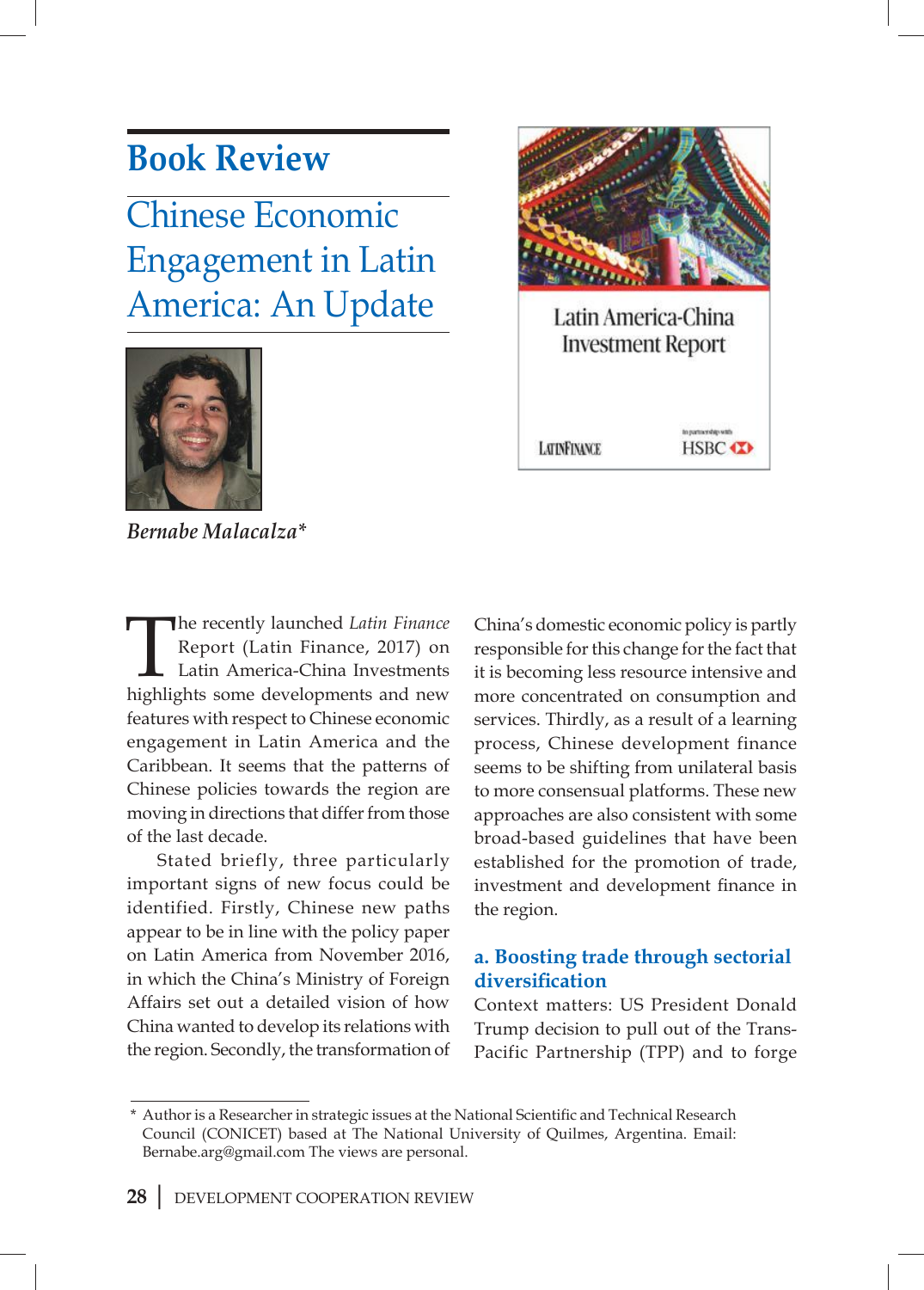protectionist policies is in contrast with Xi Jinping's active defense of free trade agreements and commercial openness. To put it another way, Trump's trade policy is driving Latin America into China's arms.

During the 11th Business Summit China-Latin America and Caribbean (China-LAC) that took place in Montevideo at the beginning of December, 2017 Latin American economies expressed their interest to Chinese proposals such as the promotion of a free trade zone with CELAC countries, intensify financial cooperation and strengthen the joint construction of infrastructure. The establishment of diplomatic relations between Panama and the China on June 12, 2017 has also been of crucial importance for the region because of the Panama Canal and China's Silk Road Initiative.

### **b. New targets for Chinese investments**

China's decision to shift from an exportoriented economy that required large supplies of raw materials to one based on domestic demand has implications for the Latin American perspectives.

According to a report from the *Atlantic Council*, (Avendano et. al. 2017) foreign direct investment from Chinese companies has topped \$110 billion in Latin America since 2003. But the main point is that Chinese firms are shifting from extractive industries to the service sector, especially transportation, finance, electricity, renewable energy and information and communications technology. As evidence, "China's investments in extractive industries accounted for more than 60% of Chinese FDI in Latin America from 2003 to 2012 but dropped to 37% in the following four years to 2016" (Avendano et. al. 2017).

The patterns of this cycle seem to become more robust. The five largest Chinese investments last year reflect these trends. Sinosteel agreed to spend \$450 million to develop the El Mutún iron and steel project in Bolivia; Zotye's \$307 million to build a car factory in Brazil; Jinko Solar invested \$224 million in renewable energy projects in Mexico; Sany spent \$133 million on a prefabricated house factory in Argentina; and Chinese investors will also play a relevant role in the privatization of 14 power companies that belong to the Eletrobras holding bloc.

### **c. The Venezuelan case and the shift in development finance**

The Venezuela's crisis has had profound consequences, particularly for Chinese development finance. After the Caracas' downturn, Chinese loans to countries with poor economic records had to be reviewed. The main lesson is that China should not open itself up to greater default risk and financial losses. So, as the role of Chinese private sector players increases, it is likely we will see tighter credit conditions, which have to date been absent. In fact, new initiatives such as the Asian Infrastructure Investment Bank (AIIB) have promulgated more robust environmental and social requirements, which on paper are similar to the principles embodied in World Bank safeguards.

There are also changes in loans' scope and governance. During highlevel visits to the region in 2014 and 2015, Beijing announced the launching of new three regional funds: the China-LAC Industrial Cooperation Investment Fund (\$20 billion) and the Special Loan Program for China-LAC Infrastructure Project (\$10 billion), both administered by the China Development Bank, and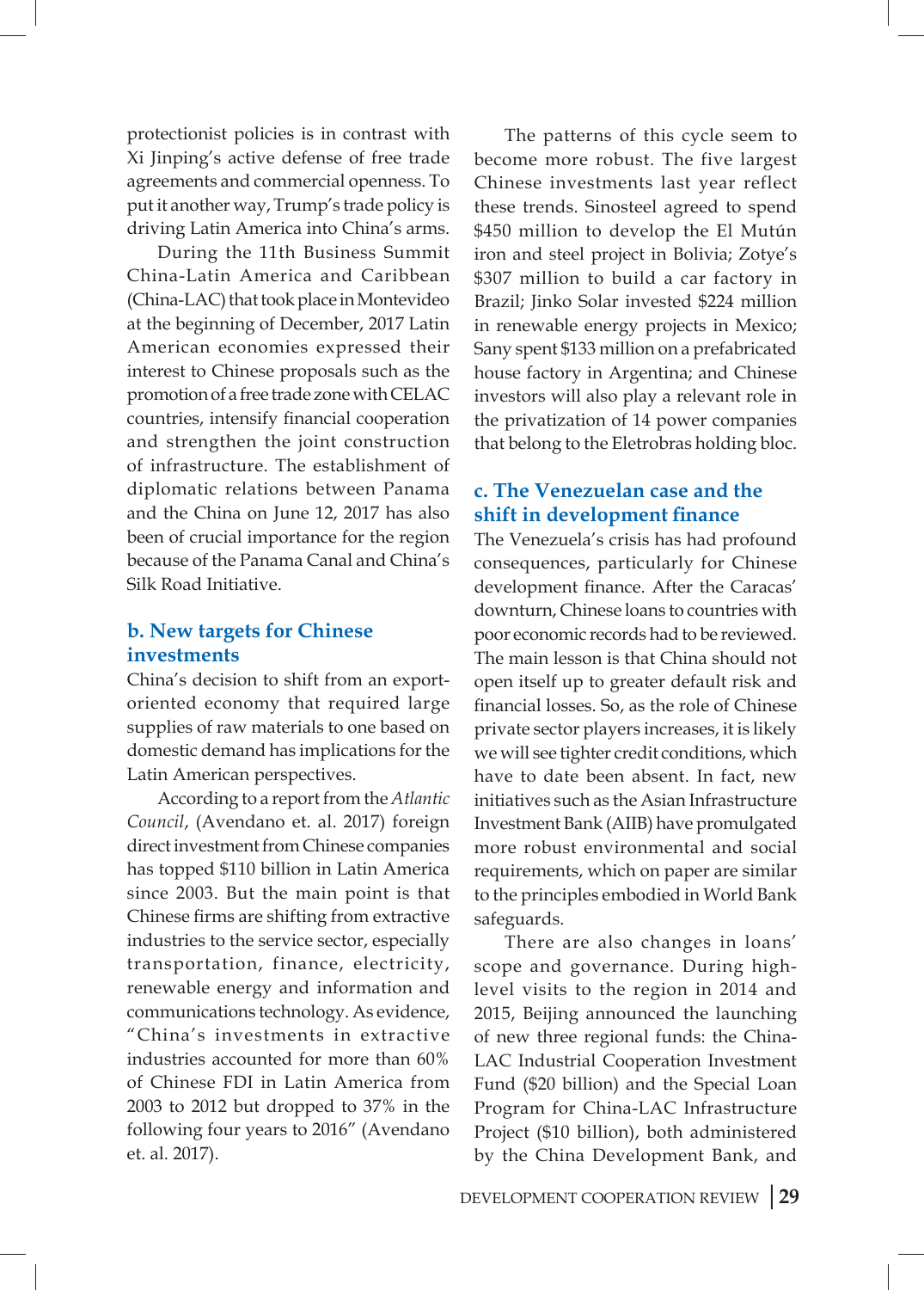the China-LAC Cooperation Fund (\$15 billion), which is being conducted by the China Eximbank. In 2016, the China Eximbank lent \$198 million to Ecuador for the Yachay education complex, which specializes in science and technology fields, and \$40 million to a security project in Bolivia. Not only that, the China-Brazil fund, which earmarked \$20 billion for investments in Brazil this year, will be its first bilateral fund.

The report still has many unanswered questions. But the main puzzle to be solved is whether Latin America can take advantage of these new dynamics in order to promote development and social inclusiveness. Getting the maximum benefit and reducing risks from Chinese trade, investment and development finance will depend on the State's feasibility of establishing robust development policies for reducing inequalities. It should also be a big incentive for Latin American countries to rethink South-South Cooperation and regional integration as strategic collective actions for structural change.

#### **Reference**

- LatinFinance. 2017. *Latin America-China Investment Report*. LatinFinance: México. Available at goo.gl/zy7BMr
- Avendano, R.; Melguizo, A. and Miner, S. *Chinese FDI in Latin America: New Trends with Global Implications*. Atlantic Council- OECD Development Centre: Washington DC. Available at goo.gl/ QmPS6A

#### **Upcoming Events of interest**

#### **Annual T20 Africa Addis Ababa on 14-15 April**, **2018**

Annual T20 Africa conference will take place in Addis Ababa back-to-back with the African finance ministers' meeting. The objective of the meeting is to discuss policy briefs and present some of the findings during a policy dialogue with policy makers. Different sessions are as follows: The Future of Work and Education for the Digital Age; Climate Action and Infrastructure for Development; Food Security and Sustainable Agriculture; Gender Economic Equity; Cooperation with Africa; 2030 Agenda for Sustainable Development; Trade, Investment and Tax Cooperation; Social Cohesion, Global Governance and the Future of Politics; International Financial Architecture for Sustainability and Development; Migration.

### **International Meeting on Triangular Co-operation Lisbon, 17-18 April, 2018**

This international meeting will bring together a wide range of practitioners and officials from the different actors involved in triangular co-operation. It will provide an opportunity for participants to share knowledge and experiences on how triangular co-operation contributes to achieving the Sustainable Development Goals, on management practices and tools, as well as on the links between strategic discussions and lessons from engaging in triangular co-operation.

The conclusions of this international meeting can feed into the preparatory process for the second High-level United Nations Conference on South-South Co-operation in Buenos Aires (BAPA +40 Conference) in March 2019 with a view to encouraging debate and joint action on triangular co-operation.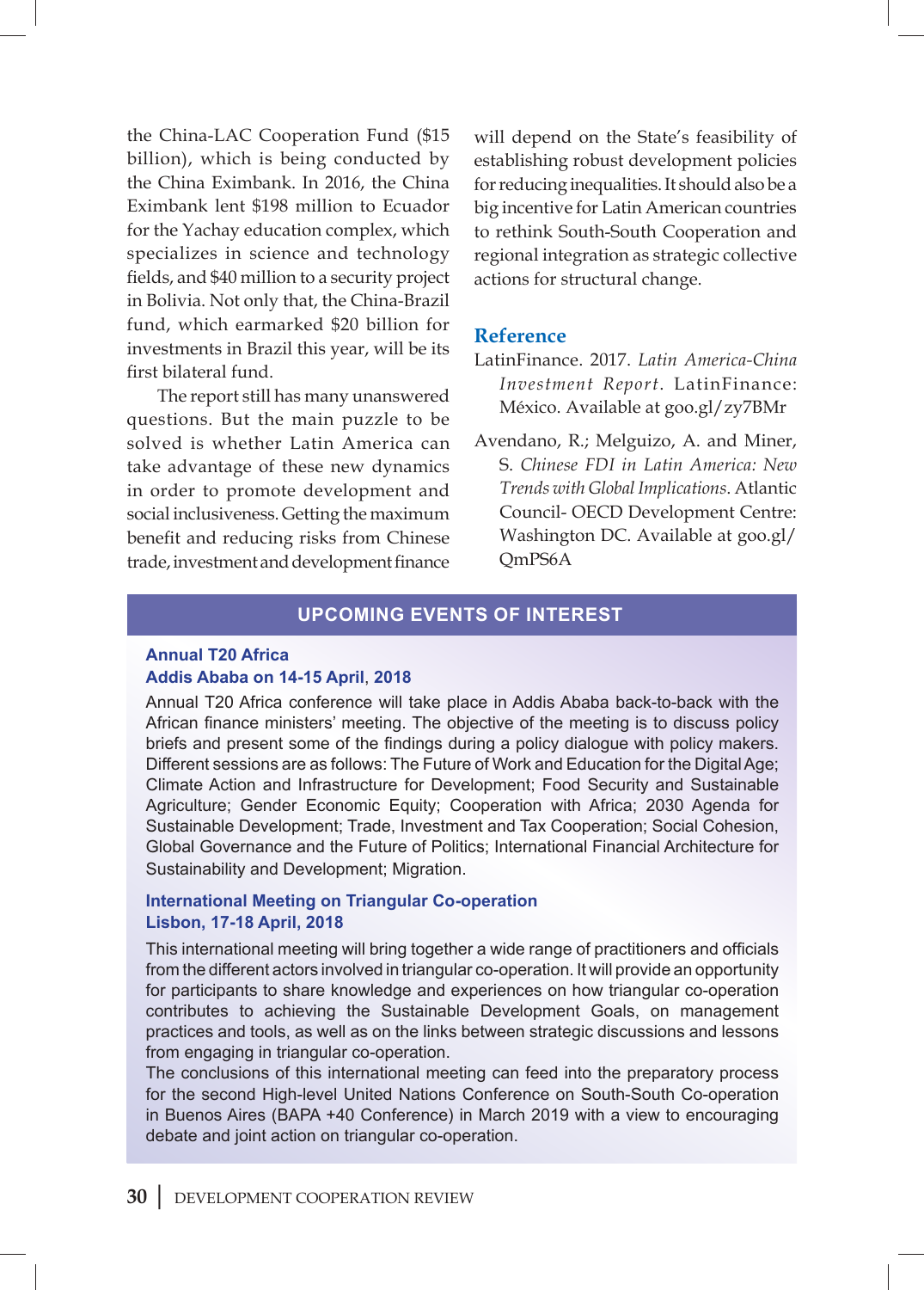## **India: Committed Development Partner with Pacific Island Countries**



*Vishvas Sapkal\**

Hearts of India and Fiji beat synchronously. India also felt the pain of Fijians after the devastation caused by Tropical Cyclone Winston in February 2016. Indian relief assistance worth US\$ 3mn reached Fiji on the seventh day after the Cyclone hit Fiji.

Forum for India-Pacific Islands Cooperation<br>(FIPIC) is a multinational grouping<br>developed in 2014 for cooperation<br>hetween India and 14 Pacific Islands nations (FIPIC) is a multinational grouping developed in 2014 for cooperation between India and 14 Pacific Islands nations which include Cook Islands, Fiji, Kiribati, Marshall Islands, Micronesia, Nauru, Niue, Samoa, Solomon Islands, Palau, Papua New Guinea, Tonga, Tuvalu and Vanuatu. The relations with Pacific Islands Countries (PICs) were given a big impetus with the third FIPIC Summit held at Suva, Fiji in May, 2017. Two previous FIPIC Summits were held in 2014 and 2015 in Suva and Jaipur respectively. India is a committed development partner vis-à-vis the PICs and provides assistance as per their requirements. India and its FIPIC partners share excellent cooperation at international forums. Government of India has increased Grant-in-Aid to all Pacific Island Countries to US\$200,000 annually to be rolled over to provide a wider scope for development cooperation.

A brief description of the kinds of development support provided by India to the PICs follows below.

### **Fiji**

Fiji is one of the important partners in FIPIC. In spite of being geographically distant, India and Fiji have traditionally enjoyed warm and cordial relations on the strong foundations of historical and cultural linkages. In contemporary times, India provides

<sup>\*</sup> Author is India's High Commissioner to Fiji. Email: hc.suva@mea.gov.in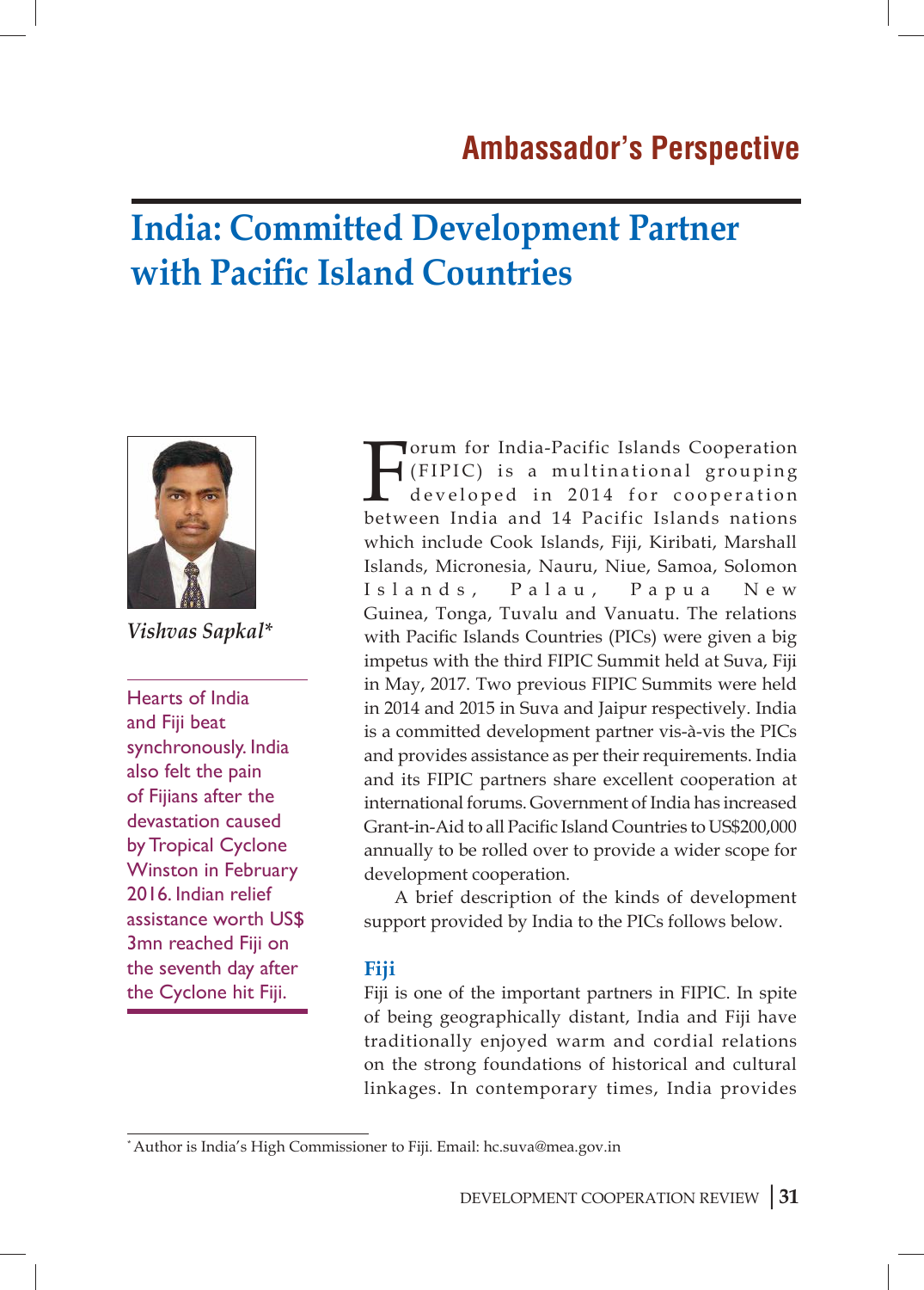development partnership to Fiji through its principles<sup>1</sup> of South-South Cooperation (SSC) under the set of modalities referred to as 'development compact'<sup>2</sup> across various sectors.

### **Assistance for Climate Change Adaptation and Mitigation**

The small island nations spread across the Pacific Ocean evoke romantic notions of life on an island paradise for many around the world. But beyond the beautiful beaches and coral reefs, the low-lying atolls and mountainous, forested volcanic islands, crisis is already occurring: The grueling storms and rising tides of a changing climate threaten to swallow the land and lives of many who call Pacific Islands their home. The Pacific Islands' contribution to greenhouse gases in the atmosphere is negligible, but—like other Small Island Developing States (SIDS) they suffer disproportionately the effects of global warming, out of the threat of rising sea level.

India is committed to providing assistance in 'Climate Change Adaptation' process. India will be carrying out solar electrification of 200 houses in each of the 14 Pacific Island Countries (PICs), including Fiji. Barefoot College, Rajasthan is implementing this US\$ 1.5mn project. Under the project, India has provided sixmonth long training to 70 'Solar Mamas'3 from 14 Pacific Island Countries at Barefoot College till September 2017. Earlier, 43 'Solar Mamas' from seven PICs completed one-month refresher training held in Fiji in August-September 2016. Solar Mamas were also trained for making candles, sanitary napkins and mosquito-nets, etc.

'India Pacific Islands Sustainable Development Conference' was held in May 2017 in Fiji. India also contributed US\$ 1mn for assisting Fijian Presidency to COP23.4

### **Assistance to Small and Medium Enterprise (SME) Sector**

India has manifested, time and again, that it is a committed development partner of Fiji. One example, among many, of such partnership is India's continued support to Fiji's SME sector. As per Indian Prime Minister's announcement in November 2014, India provided FJ\$ 4.7 million (eq. US\$ 2.2mn) till September 2017 to the Fijian SME sector. The Fijian Government provides FJ\$ 1000 (eq. US\$ 500) to individual small entrepreneurs to start a vast range of activities. Various enterprises supported under these arrangements are engaged in canteen businesses, poultry, bee keeping, livestock farming, market vending, bakery, sewing, carpentry, roadside stalls, tailoring and handicraft businesses.

### **Humanitarian Assistance and Disaster Relief (HADR)**

Hearts of India and Fiji beat synchronously. India also felt the pain of Fijians after the devastation caused by Tropical Cyclone Winston in February 2016. Indian relief assistance worth US\$ 3mn reached Fiji on the seventh day after the Cyclone hit Fiji. India also contributed US\$ 1mn to the Fijian Prime Minister's Rehabilitation & Relief Fund and also participated in Fiji's 'Adopt a School' Programme by providing US\$ 1.3mn to Fiji for repair/renovation of 20 schools in February 2017.

### **Assistance to Agriculture & Sugar Industry**

Five tons of vegetable seeds worth US\$ 1.2mn were handed over to Minister of Agriculture, Government of Fiji in October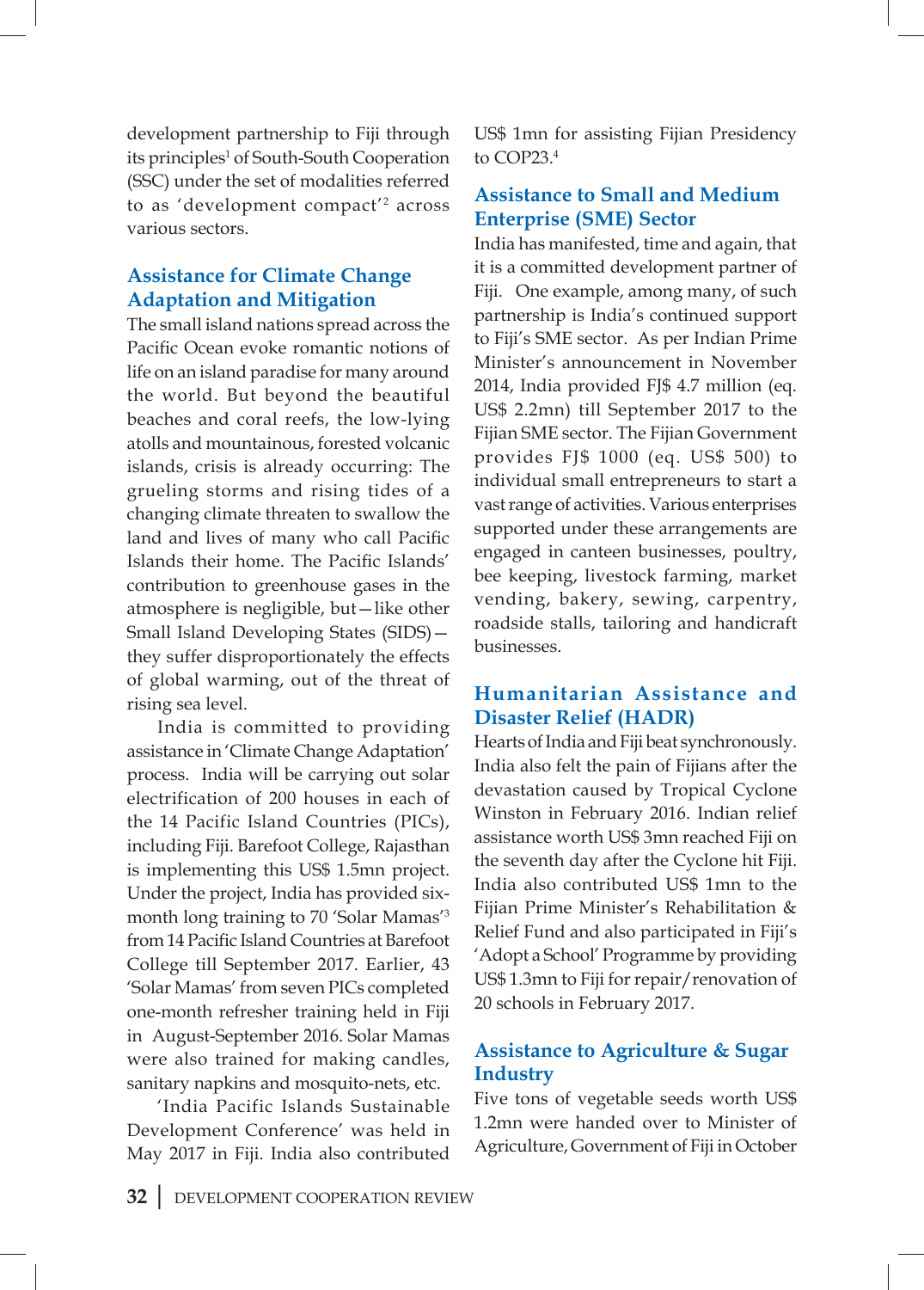2016. The farmers of Fiji have much appreciated the high yields from these vegetable seeds.

India continues to provide its assistance to the Fijian Sugar Industry. Earlier, India extended US\$ 55.78mn Line of Credits (LoC) for upgradation of sugar mills in Fiji, another US\$ 70mn LoC is under implementation. In addition to financing under LoCs, in December 2017, Indian High Commissioner handed over a cheque of FJ\$ 2,172,576.35 (US\$ 1.06mn) to Prime Minister of Fiji as India's assistance towards Fiji Sugar Corporation's strategic plan to revitalize the sugar industry in Fiji for procurement of agricultural equipment and vehicles (in a spirit of ensuring mutual benefit accruing to the partners). Ten mill engineers from Fiji Sugar Corporation completed thirty weeks' training at the Vasantdada Sugar Institute (VSI), Pune, India in 2017.

### **Assistance for Human Resources Development and Capacity Building**

Every year, more than 100 Fijian officials avail scholarships under 'Indian Technical and Economic Cooperation (ITEC)' Scheme, which provides training from out of 370 types of various courses ranging from sanitation, management, water resources development, information technology, etc. in Indian institutes of repute. Annually, more than 30 Fijian students avail themselves of scholarships for Graduation/ Post-Graduation/ Doctoral courses in renowned Indian universities as well.

Thus, on the path of development, India is firmly holding the hand of Fiji and remains committed to the wellbeing and prosperity of the friendly people of Fiji.

### **Countries of Concurrent Accreditation of High Commission of India, Suva**

During the year 2016-17, India provided US\$ 690,846 to the Government of **Cook Islands** for 16 various community development projects. Construction of hospital has been part of these packages. Earlier in 2015-16, the Government of India provided US\$124,332 to Cook Islands for ten community development projects.

Recently, India provided US\$ 1.1mn to **Kiribati** for carbon neutral solar lighting for the urban District of South Tarawa in December 2017. The project would help Kiribati save millions of dollars in energy expenses and also help to reduce carbon dioxide emission by replacing Kerosene lamps or other such fuels which contributes to greenhouse gas,. It will also promote opportunities for school children without access to electricity to study at night. Since 2006, the Government of India had given US\$ 534,108 to Kiribati for various community development projects for modernising government press, purchase of generators, cherry picker truck, health equipment for hospitals, renovation of clinics, etc.

India provided US\$ 450,175 for construction of Sea Wall in Anetan District of **Nauru** in August 2015 that was inaugurated by the Indian High Commissioner along with Nauru's Parliament Speaker on 30 January 2018. The High Commissioner handed over a Mahindra vehicle worth AUS\$ 39,268.82 (eq. US\$ 31,180 approx.) to the Speaker of the Nauruan Parliament on 30 January 2018. India also provided US\$ 41,419 towards uniforms of Nauru Police on the occasion of celebration of their 50<sup>th</sup> Anniversary of Independence on 31 January 2018.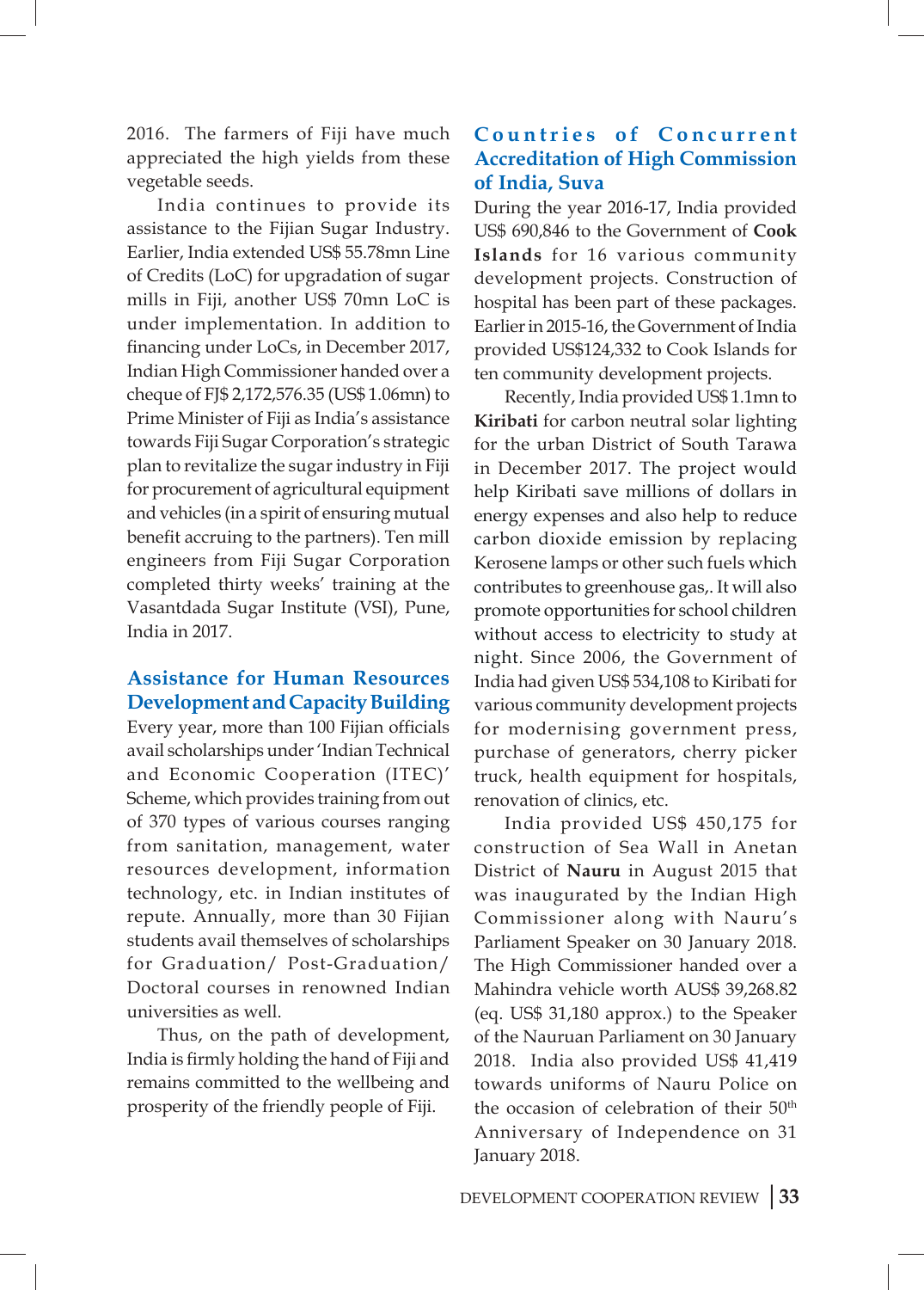India provided US\$ 300,000 for Tsunami Alert System in July 2014 to **Tonga**. US\$ 115,000 was provided in October 2014 for 'Upgrade to the Office of the Public Service Commission ICT Infrastructure' and US\$ 71,627 was provided for 'Spectrum Monitoring including Detection of Interference and Illegal Transmission in September 2015.

India has recently provided an assistance of US\$ 275,122 to **Tuvalu** in November 2017 for construction of three Government buildings. Also, in November 2017, India provided a grant of AUS\$ 10,000 (eq. US\$ 7837) to the Government of Tuvalu for holding SME trade fair in Tuvalu.

Following Cyclone Pam in March 2015, India gave a grant of US\$ 250,000 to **Vanuatu** as humanitarian assistance. In October 2016, India provided US\$ 190,000 to Vanuatu Foreign Minister for procurement of IT equipment for 76 schools in Vanuatu. In January 2018, India further provided US\$ 200,000 grant assistance to Vanuatu for purchase of LED bulbs and energy efficient equipment for fighting the climate change.

### **Project for Seven Pacific Countries under India-UN Development Partnership Fund**

Apart from providing bilateral development support to PICs, India also contributes to multilateral funds which have been instituted at the UN level for the development of SIDS. The India-UN Development Partnership Fund is a dedicated facility within the United Nations Fund for South-South Cooperation established in 2017. It is supported and led by the Government of the Republic of India, managed by the United Nations Office for South-South Cooperation, and implemented in collaboration with the United Nations system.

The India-UN Development Partnership Fund supports Southernowned and led, demand-driven, and transformational sustainable development projects across the developing world, with a focus on least developed countries and small-island developing states. United Nations agencies implement the Funds projects in close collaboration with partnering governments.

First such project launched under the India-UN Development Partnership Fund in September, 2017 was Climate Early Warning Systems in seven Pacific Countries (Cook Islands, Kiribati, Marshall Islands, the Federated States of Micronesia, Nauru, Solomon Islands and Tonga). The US\$ 1mn project aims to increase resilience from natural disasters of these seven PICs and will be catalytic towards achieving the 17 goals of the 2030 Agenda and Goal 13 in particular which relates to action against Climate Change.

### **Endnotes**

- <sup>1</sup> For detailed discussion read FIDC Policy Brief 7 http://fidc.ris.org.in/ sites/default/files/7.pdf
- <sup>2</sup> For detailed discussion read FIDC Policy Brief 8 http://fidc.ris.org.in/ sites/default/files/8.pdf
- <sup>3</sup> For details https://www. barefootcollege.org/the-making-ofsolar-mamas/
- COP23 was organised by Republic of Fiji in Bonn, Germany in November 2017 which concluded with what was called the 'Fiji Momentum for Implementation,' which outlined the steps that need to be taken in 2018 to make the Paris Agreement operational.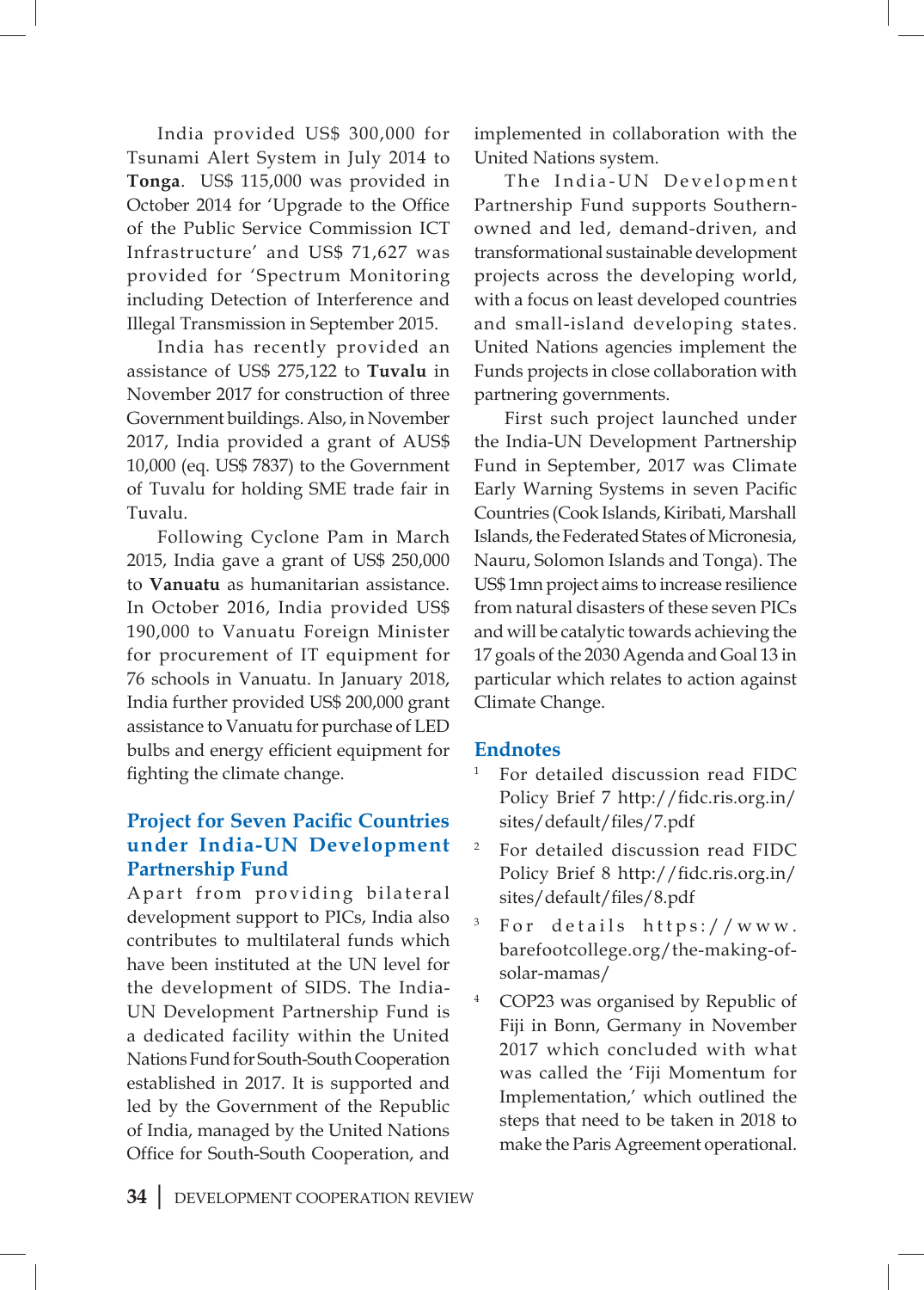## **SSC in Statistics**

## Integration of the South in Global Value Chain\*

Trade has been the driver of growth in the world economy during the last three decades and, moreover, trade sector is mostly led by Global Value Chain (GVC) sector for these years. GVC has been one of the faster growing segments in the global trade since the 1960s. This process was bolstered and the global trade in GVC surpassed the level of US \$ 27 billion in 2014. Taking into account the strong economic benefits associated with the GVC, the South is expected to gain from the GVC sector. The global share of the South has been persistently growing during the last two decades including during the recent episode of recession.

While South has posted a rising share of exports and imports in the world GVC trade, North has witnessed a declining trend in this regard during 2002-2014. Global share of the South in the GVC imports outshined that of the North since 2009. In parts and components sector, five sectors are emerging as important in global GVC trade including chemicals, plastics, base metals, machinery and automobiles. In these sectors, the South has not only registered better growth performances but also their import performance has been much better than their exports. In short, the South is emerging as a key player in world GVC trade in the 21st century.



<sup>\*</sup> Resurging South Stylized Facts, (2016): Prepared by RIS Team.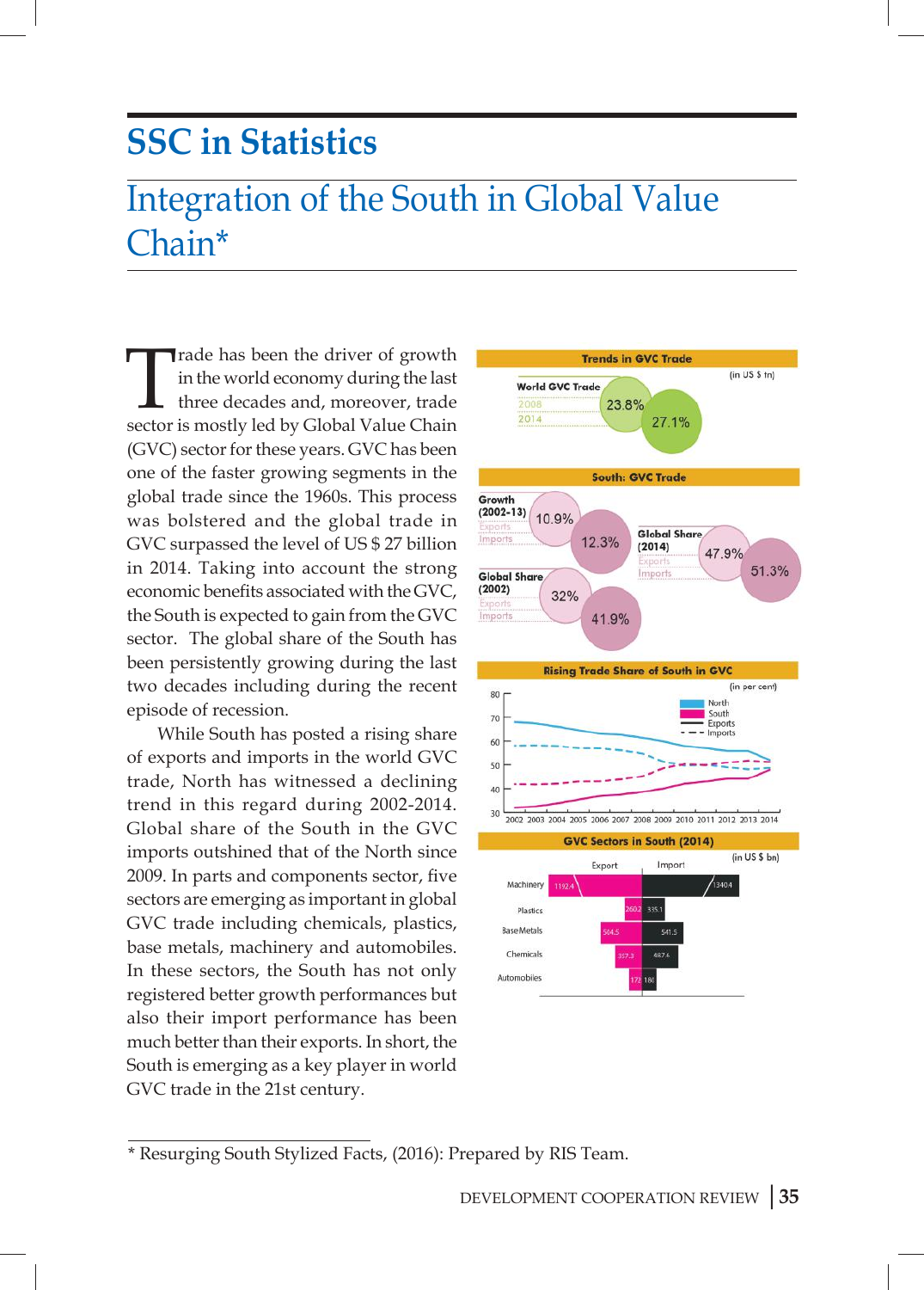## **Editorial Board**











**Prof. Sachin Chaturvedi** is Director General at the Research and Information System for Developing Countries (RIS), a New Delhi-based autonomous Think-Tank. He was also a Global Justice Fellow at the MacMillan Center for International Affairs at Yale University. He works on issues related to development cooperation policies and South-South cooperation. He has also worked on trade and innovation linkages with special focus on WTO.

**Mr. Amar Sinha** is Distinguish Fellow at RIS and retired from the Indian Foreign Service (IFS) as Secretary Economic Relations in the Ministry of External Affairs, New Delhi, in June 2017 after a diplomatic career spanning 35 years. He has served in different capacities in Indian Missions around the world. He also served an ex-officio Director on the Board of EXIM Bank of India.

**Prof. Milindo Chakrabarti** is **Managing Editor of DCR** and Visiting Fellow at RIS. Besides teaching for more than 31 years he has extensive experience in policy development and practice, and wide exposure of working in different sectors such as: natural resources, community development and key cross-cutting issues like environment, governance and institutional development.

**Mr. Pranay Sinha** is a Visiting Fellow at RIS and leads work regarding Network of Southern Think Tanks (NeST) at its Global Secretariat. He has served as Non-DAC Research Fellow at the College of William and Mary in the USA. His development cooperation experience includes working at the Department of Economic Affairs, Ministry of Finance, Govt. of India during 2006 to 2008 on a UNDP seconded Aid Coordination Project.

**Mr. Pratyush Sharma** is a Researcher at RIS and was a Global Governance Fellow at German Development Institute in Bonn, Germany. He has an interdisciplinary background in Social Sciences with a MA degree in Diplomacy, Law and Business from O. P Jindal Global University. His research areas are International Development Cooperation and South-South Cooperation.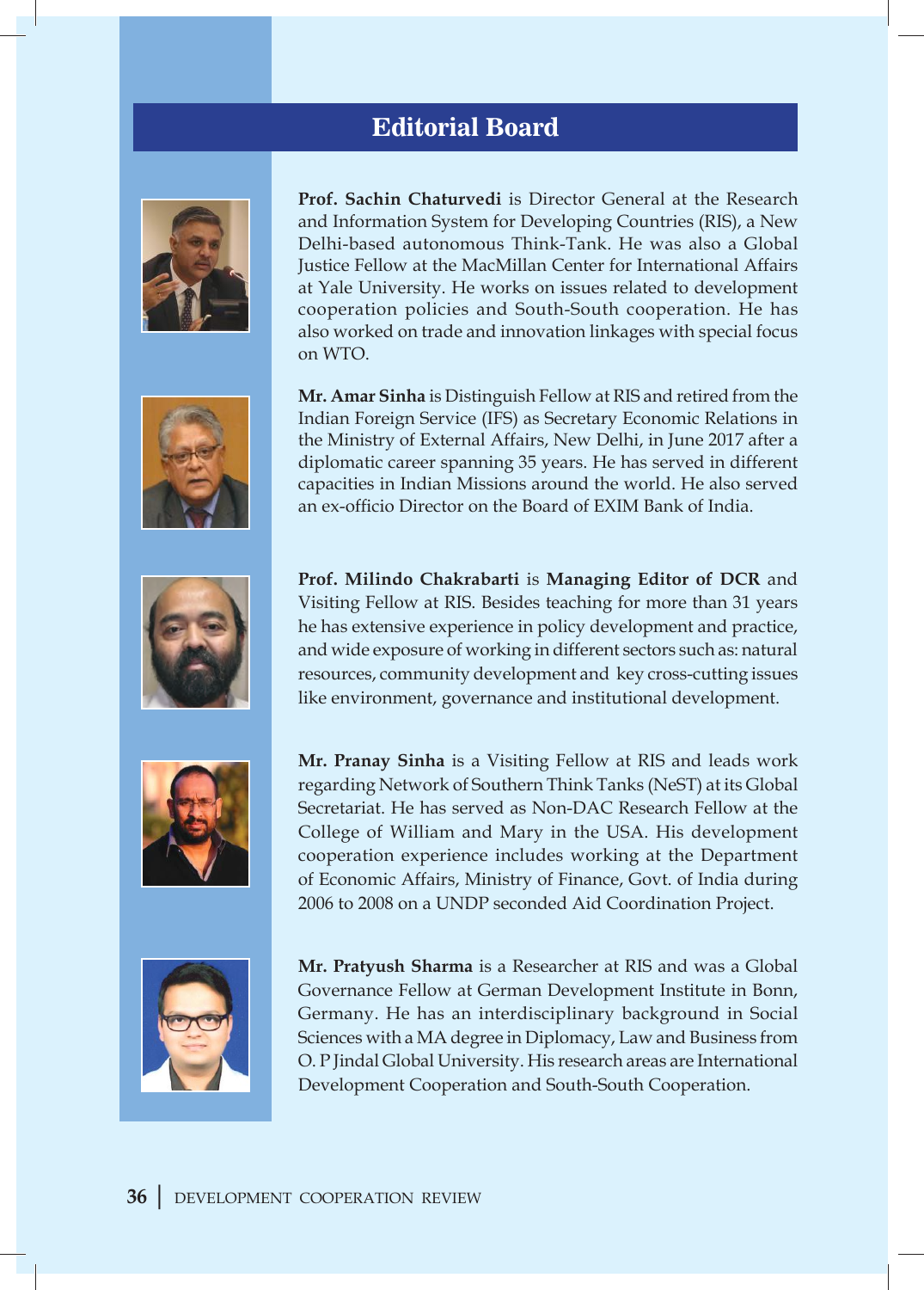## **Editorial Advisory Board**











**Ambassador (Dr) Mohan Kumar** is the Acting Chairman of RIS and Patron of FIDC and has had an outstanding career in the Indian Foreign Service lasting 36 years which culminated in his being India's Ambassador to France based in Paris. Under his watch, the Indo- French strategic partnership was strengthened and consolidated further in spheres such as defence, space, nuclear and solar energy, smart cities and investment. Ambassador Kumar also has strategic understanding of India's ties with some of her key neighbours such as Bangladesh, Sri Lanka, Myanmar and Maldives.

**Mr. Jorge Chediek** is the Director of United Nations Office for South-South Cooperation, leading United Nations system-wide promotion and coordination of South-South cooperation for development. In March 2016, Mr. Chediek was appointed by the United Nations Secretary-General as his Envoy on South-South Cooperation. Prior to this, he served as the UN Resident Coordinator/United Nations Development Programme (UNDP) Resident Representative in Brazil (2010-2015).

**Prof. Li Xiaoyun** is Chairman of NeST and Chair of China International Development Research Network (CIDRN) based in China Agricultural University, Beijing. For more than 20 years, Prof. Li has made a significant contribution to development studies, education and applied policy research capacity for rural development in China. He has been one of the most influential experts for rural development policies in China and has also directed and supervised most donor interventions in China.

**Mr. Dinkar Asthana** is FIDC Board Member and Joint Secretary in DPA-II, Ministry of External Affairs, New Delhi. He joined the Indian Foreign Service in August 1990. He has served in the Indian Missions in Bonn, Bangkok, Colombo and Mexico City. In New Delhi, he has served in the Policy Planning, Pakistan, Protocol and Multilateral Economic Relations Divisions besides, briefly, as Joint Secretary (SAARC, BIMSTEC & Border Connectivity) before taking over his current assignment on 1 February 2016.

**Prof. Anuradha Chenoy** is a Chairperson of FIDC and former dean at School of International Studies, Jawaharlal Nehru University, New Delhi. She has been chairperson of Area Studies Director in the Centre for Russian and Central Asian Studies. She has written many books, monographs and articles in the domain of security studies, development studies and gender studies. She has held short term consultancies with the International Committee of the Red Cross, UNESCO, Action Aid International, UN Women, UN Peace keepers. She has also evaluated the work of organisations like Focus on the Global South and the Asia Europe Peoples Forum.

**Prof. Elizabeth Sidiropoulos** is a Board Member of NeST and chief executive of the South African Institute of International Affairs (SAIIA), an independent foreign policy think-tank based in Johannesburg. She holds an MA in International Relations (cum laude) from the University of the Witwatersrand, Johannesburg.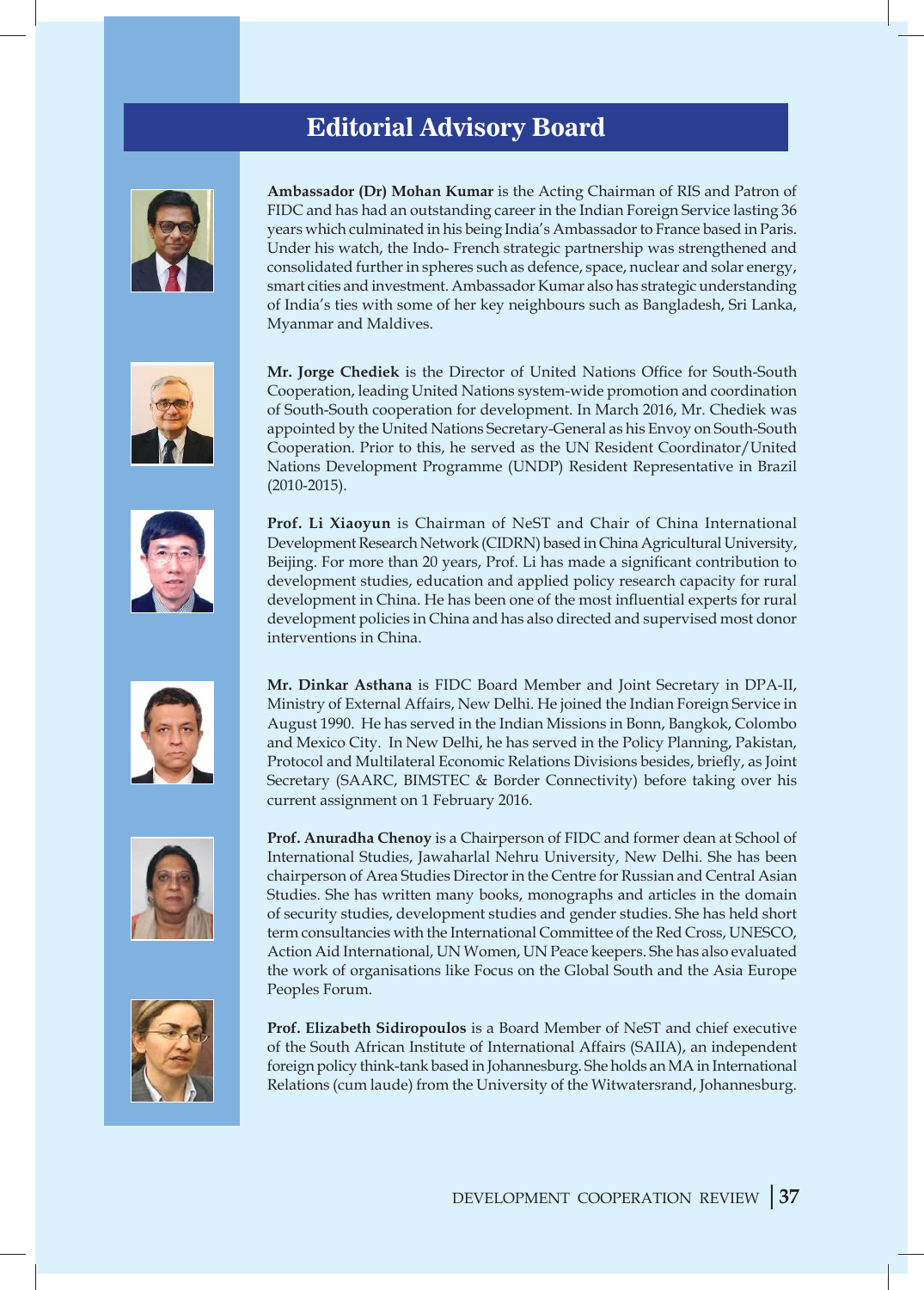











**Dr. Rajesh Tandon** is a Board Member of FIDC. He hold a Ph.D. from Case Western Reserve University, Cleveland, USA and an electronics engineer (IIT, Kanpur) with a graduation in management (IIM, Calcutta). Dr Rajesh Tandon is an internationally acclaimed leader and practitioner of participatory research and development. He founded the Society for Participatory Research in Asia (PRIA), a voluntary organisation providing support to grassroots initiatives in South Asia, and continues to be its Chief Functionary since 1982.

**Dr. André de Mello e Souza** is a Board Member of NeST and Senior Research Fellow at Instituto de Pesquisa Econômica Aplicada (IPEA), Brazil. He has Master and PhD in Political Science from Stanford University. He has experience in Political Science with an emphasis in International Relations and International Political Economy in particular. His areas of study include intellectual property; non-governmental organizations; international regimes; international cooperation for development and globalization.

**Prof. Gulshan Sachdeva** is a Board Member of FIDC and Jean Monnet Chair and Director, Europe Area Studies Programme, School of International Studies at Jawaharlal Nehru University (JNU), New Delhi. He has an extensive international teaching experience as well as proven project management expertise. He is a recognized expert in the area of regional cooperation, European Studies and issues concerning Afghanistan and Indian Northeast. In addition, he has an extensive knowledge concerning energy security, development aid and India's relations with the EU, Russia & Central Asia.

**Dr. Thomas Fues** is an economist and former Head of Managing Global Governance programme at German Development Institute, Bonn. His research areas were inter- and transnational cooperation, global governance and United Nations. His core responsibilities in education and training included development policies in the German Bundestag and development policies of Federal states and municipalities. He has been an active proponent of NeST.

**Dr. Ruchita Beri** is a Board Member of FIDC and Senior Research Associate and Coordinator, Africa, Latin America, Caribbean and United Nations Centre at the Institute for Defence Studies and Analyses (IDSA), New Delhi. She researches on political and security issues in Sub-Saharan Africa, India-Africa relations and Emerging Powers in Africa. She is currently the Vice President of the African Studies Association of India, a member of the Africa Committee of the Confederation of Indian Industry (CII). She is also a member of the Federation of Indian Chambers of Commerce (FICCI) Task Force on Blue Economy.

**Dr. Philani Mthembu** is the Executive Director at Institute for Global Dialogue. He pursued a joint doctoral programme (Dr. rer. pol.) with the Graduate School of Global Politics, Freie Universität Berlin (Germany), and the School of International Studies at Renmin University, Beijing (China). The focus of his dissertation was on the rise of emerging powers as sources of development cooperation in Africa.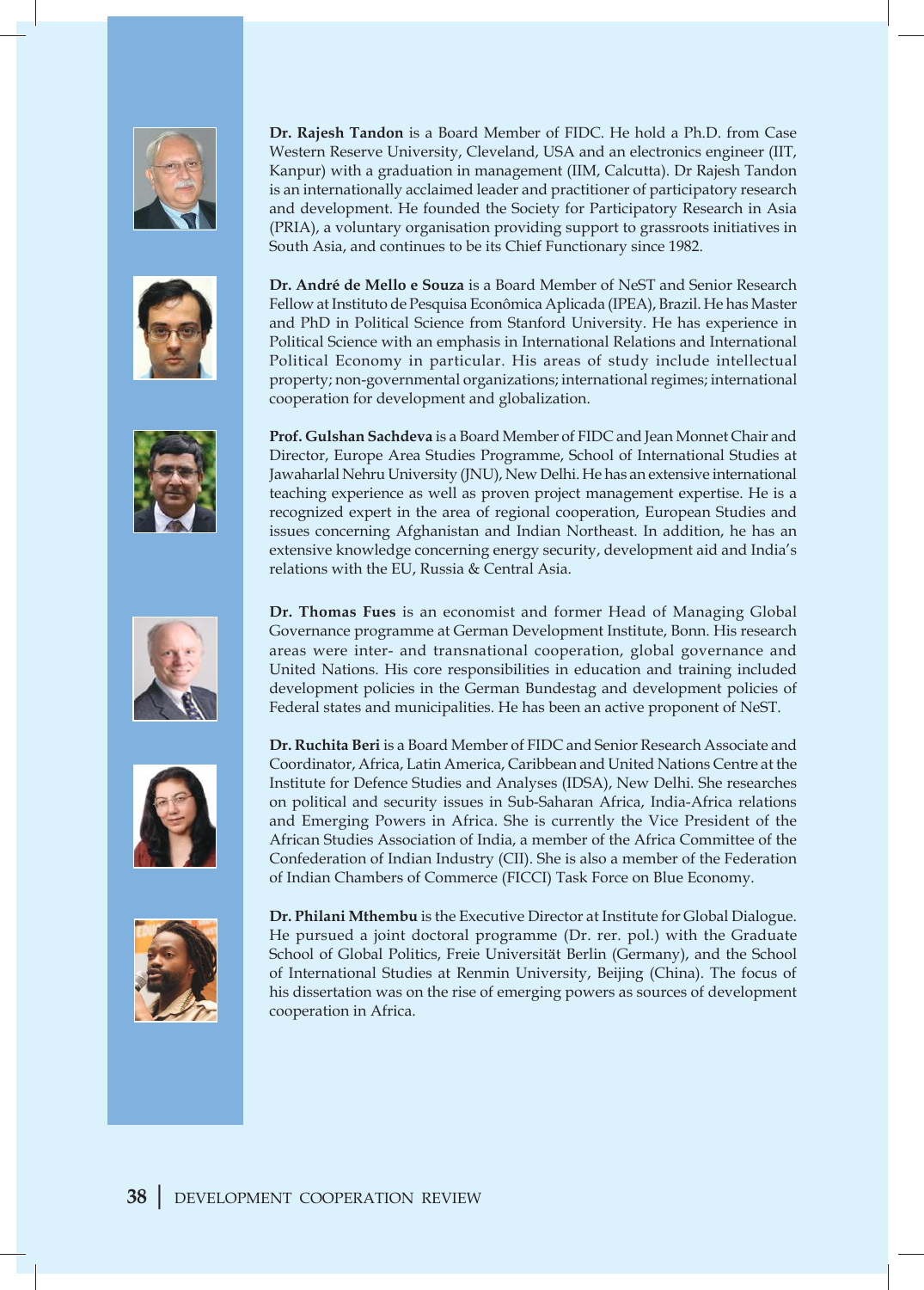













**Mr. Amitabh Behar** is FIDC Board Member and is the Executive Director of the National Foundation for India (NFI). He is the Convener of National Social Watch Coalition and was the Co-chair of the Global Call to Action Against Poverty (GCAP- 2010-2016) and for five years was the convener of the Wada Na Todo Abhiyaan (Don't Break Your Promises Campaign) in India. Over the years he has worked on issues promoting governance accountability and social action. He is one of the leading experts of people centred advocacy and was the Executive Director of the National Centre of Advocacy Studies (NCAS).

**Dr. Siriporn Wajjwalku** is associate professor of Political Science at Thammasat University, Thailand. She is Chair and Founder of Network of International Development Cooperation, project coordinator for Thailand Research Fund and President of Japanese Studies Association in Thailand. She has written extensively on Japan's politics and foreign policy, foreign assistance, international development cooperation, and food security, regionalism, regionalization, and regional integration.

**Prof. Harsh V Pant** is a Distinguished Fellow and Head of ORF's Strategic Studies programme. He holds a joint appointment with the Department of Defence Studies and King's India Institute as Professor of International Relations. He is also a Non-Resident Fellow with the Wadhwani Chair in US-India Policy Studies at the Center for Strategic and International Studies, Washington, DC.

**Prof. Mustafizur Rahman** is a Distinguished Fellow at Centre for Policy Dialogue. He is an economist by training. Prior to joining CPD, Professor Rahman taught at Dhaka University where he also served as member of the University Senate. He has served as a member of various national bodies set up by the Government of Bangladesh including National Coal Policy Review Committee, Regulatory Reforms Commission and Core Committee on Connectivity.

**Dr. Kaustuv Kanti Bandyopadhyay** is the Director of Society for Participatory Research in Asia (PRIA), a pioneer civil society organisation, based in New Delhi (India), working on citizen participation, democratic governance and civil society development since 1982. He has extensively worked on local governance, citizen participation and social accountability issues. He has also worked on capacity building projects with particular emphasis on participatory learning, monitoring and evaluation, organisation development, strategic planning, and participatory training methodology

**H.E. Prof. Bishwambher Pyakuryal** is currently Ambassador of Nepal to Sri Lanka and Maldives. He has taught Economics at Tribhuvan University for 39 years. He holds a Master as well as a Ph.D. in Economics from Nepal and USA. He is the Chairman of inter-governmental organization South Asia Cooperative Environment Program (SACEP) and member of the governing council of Colombo Plan.

**Dr. Sreeram Chaulia** is Professor and Dean at the Jindal School of International Affairs of O.P. Jindal Global University. He holds a Doctorate (Ph.D.) and a Master of Arts (M.A.) in Political Science and International Relations from the Maxwell School of Citizenship and Public Affairs, Syracuse University, USA. His areas of specialisation include diplomacy, foreign policy, comparative politics, international political economy, international organisations, armed conflict, humanitarian practices, and contemporary world history. He has over eight hundred publications to his credit.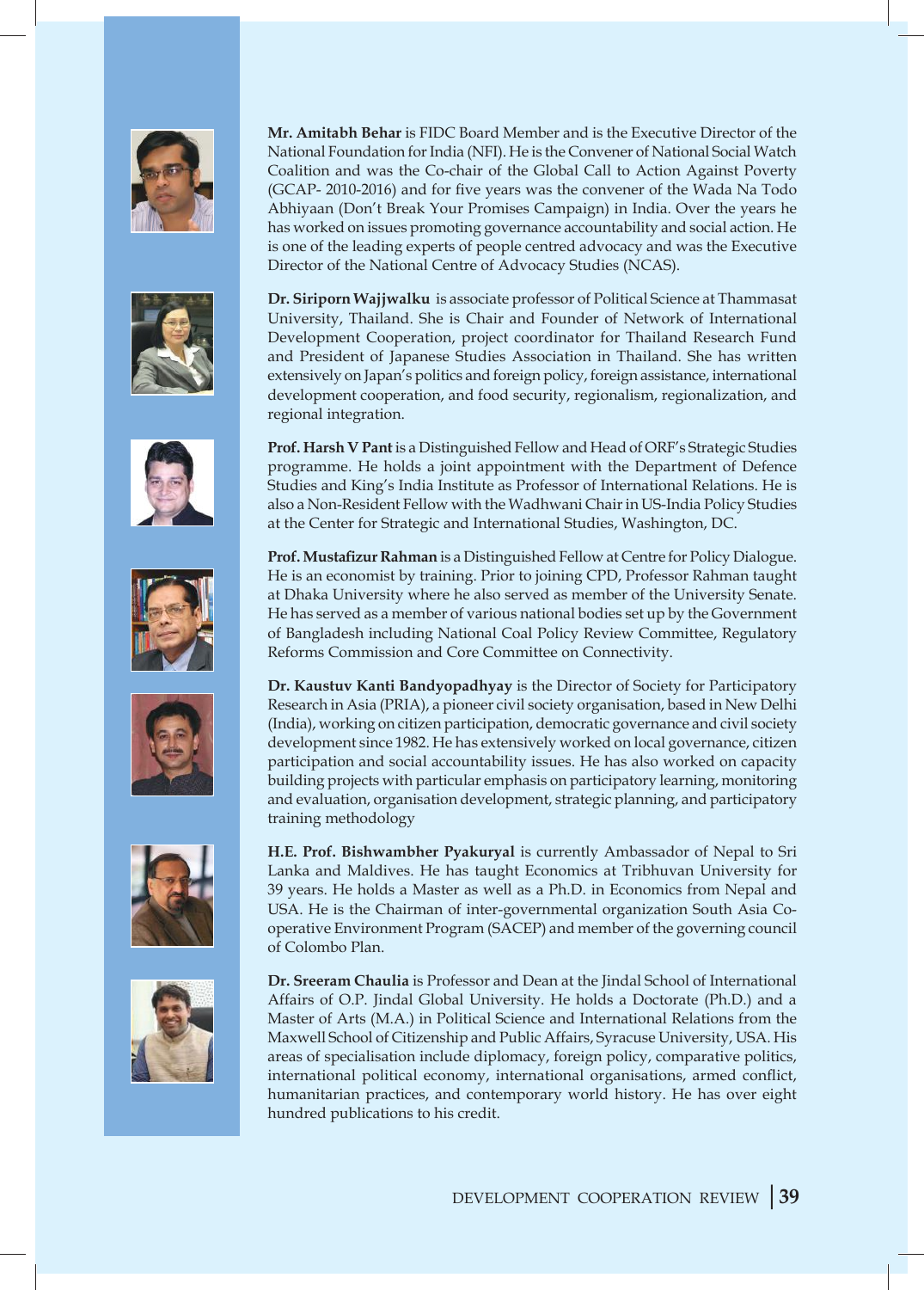







**Dushni Weerakoon** is the Executive Director and Head of Macroeconomic Policy Research at the IPS. She has over 23 years of experience at IPS, and functioned as its Deputy Director from 2005 to 2017. Her research and publications cover areas related to macroeconomic policy, regional trade integration and international economics. She has extensive experience in the arena of public policy through her research and direct engagements in policy formulation.

**Dr. Swaran Singh** is Professor for Diplomacy and Disarmament at Centre for International Politics, Organization and Disarmament (CIPOD), School of International Studies, Jawaharlal Nehru University. Prof Singh has 25 years of experience in research and teaching and he lectures at major institutions like National Defence College, Defence Services Staff College, and all other major military institutions such as Foreign Service Institute, Indian Institute for Public Administration, etc.

**Mr. Harsh Jaitli** is FIDC Board Member and is Chief Executive Officer of Voluntary Action Network India (VANI). VANI is an apex body of Indian voluntary organization. VANI worked towards strengthening the voluntary sector in India. For almost two decades, he has been active in capacity building and research based advocacy efforts on the issues like environment, health, local governance and organisational development.

**Dr. Nisha Agarwal** is FIDC Board Member and has been working on poverty, inequality and development issues for more than three decades. She has been the CEO of Oxfam India since its inception in March 2008. Prior to that she worked with the World Bank on development issues for 18 years. She has a Doctorate in Economics from the University of Virginia, USA. She has also worked as a Research Economist at the Impact Research Centre, University of Melbourne, Australia.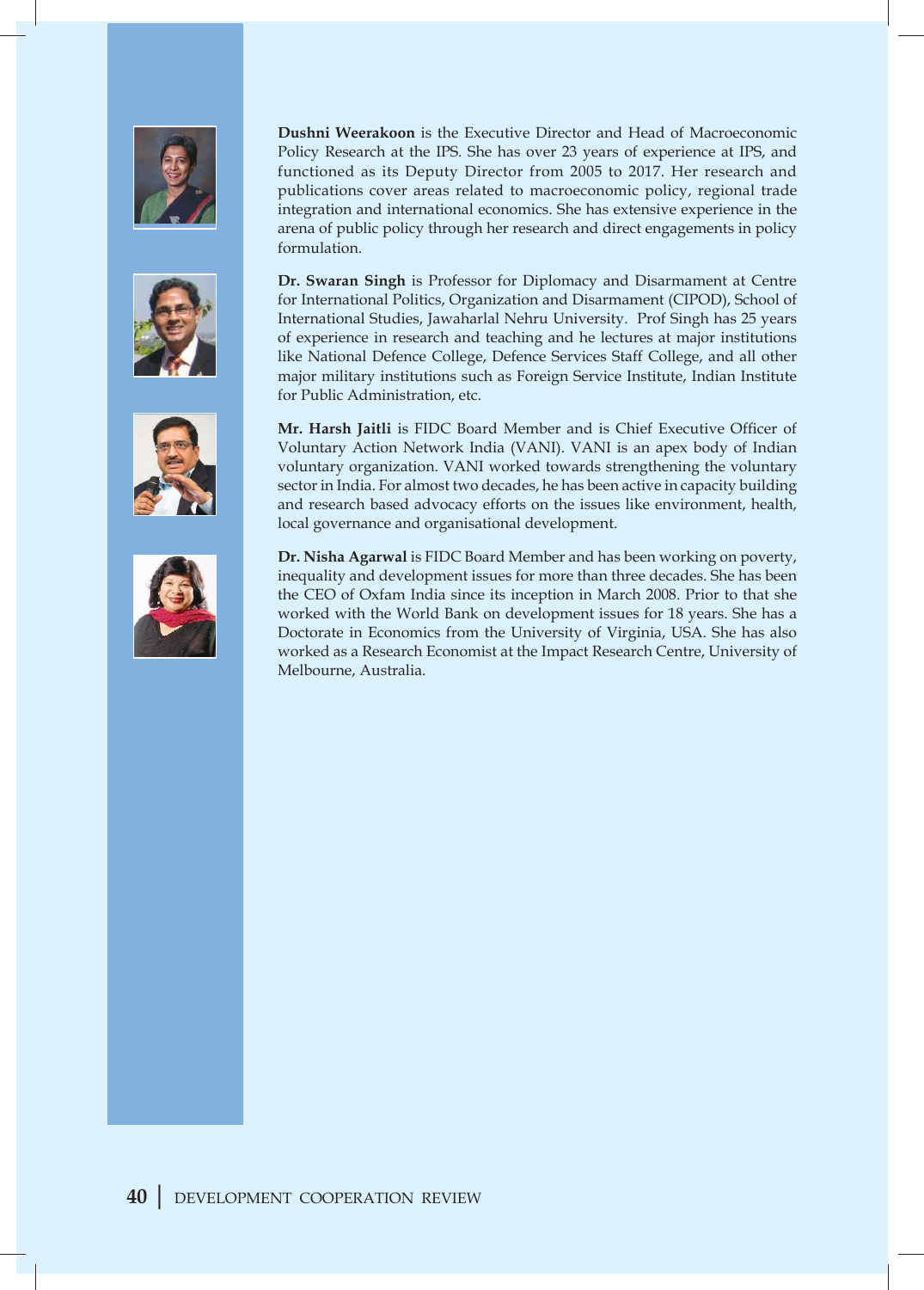### **About Development Cooperation Review**

Development Cooperation Review (DCR) is a monthly journal that aspires to capture the holistic narrative around global development cooperation and fill an important knowledge gap towards theorisation, empiricisation and documentation of Southern led development cooperation processes. Despite growing volumes of development partnerships around the Southern world, there remains an absence of detailed information, analyses and its contribution to global development processes. Even though there have been sporadic efforts in documenting some of the activities, a continuous effort in chronicling the diverse experiences in South-South Cooperation (SSC) is still absent.

#### **About Network of Southern Think Tanks**

Network of Southern Think Tanks (NeST) was established on the sidelines of the first high-level meeting (HLM) of the Global Partnership for Effective Development Cooperation (GPEDC) in Mexico in April 2014, and as a followup to the Conference of Southern Providers held in Delhi in April 2013. The network has committed itself to 'generating, systematising, consolidating and sharing knowledge on South−South co-operation (SSC) approaches to international development'. A collaborative initiative for the South by the South, NeST is primarily a think tank and academic forum that provides policy inputs into the arena of SSC. NeST welcomes inputs from a diversity of Southern stakeholders, through the open engagement of governments, civil society organisations (CSOs), private sector institutions and various Southern practitioners, to contribute towards creating a unified understanding and framework for debates around SSC. @NeST\_SSC

#### **About Forum for Indian Development Cooperation**

FIDC aims to encourage detailed analysis of broad trends in South-South cooperation and contextualise Indian policies by facilitating discussions across various subject streams and stakeholders based on theoretical and empirical analysis, field work, perception surveys and capacity building needs. At the domestic level, the FIDC has worked towards raising the awareness about various dimensions of the development cooperation policies through seminars, discussion meetings and publications and focused on sectoral analysis in the areas of agriculture, health, education, human resource development, infrastructure projects, environment and other social areas including gender and humanitarian assistance. **@FIDC\_NewDelhi** 



RIS **Research and Information System<br>for Developing Countries** विकासशील देशों की अनुसंधान एवं सूचना प्रणाली

Core IV-B, Fourth Floor India Habitat Centre Lodhi Road, New Delhi-110 003, India. Ph. 91-11-24682177-80 Fax: 91-11-24682173-74-75 Email: dgoffice@ris.org.in Website: www.ris.org.in